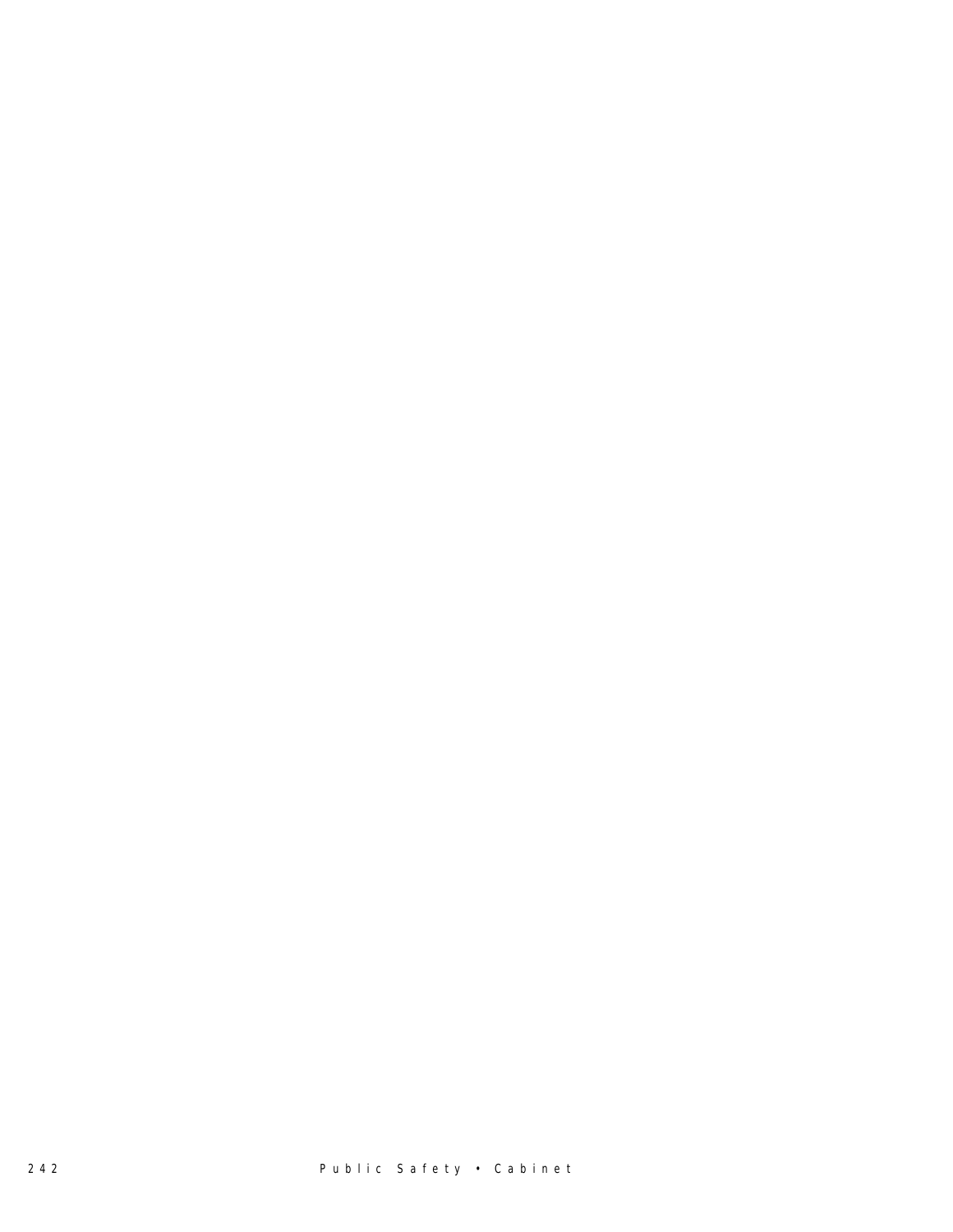## Public Safety

### *Cabinet Mission*

The Fire Department and Police Department serve to protect the lives and property of City residents. The City maintains a ready state of preparedness through sufficient staffing levels, state-of-the-art equipment, and continual training and evaluation of policies and practices. The focus on neighborhood presence helps the City prevent crime and fire incidents quickly, and increases the sense of safety and security by residents and businesses.

| <b>Operating Budget</b>            | Program Name                         | Total Actual '10           | <b>Total Actual '11</b>    | <b>Total Approp '12</b>    | <b>Total Budget '13</b>    |
|------------------------------------|--------------------------------------|----------------------------|----------------------------|----------------------------|----------------------------|
|                                    | Fire Department<br>Police Department | 173.632.219<br>282,413,334 | 178,020,669<br>275,779,004 | 181.950.837<br>269,341,879 | 185,483,772<br>278,670,776 |
|                                    | <b>Total</b>                         | 456,045,553                | 453,799,673                | 451,292,716                | 464, 154, 548              |
| <b>Capital Budget Expenditures</b> |                                      | Actual '10                 | Actual '11                 | <b>Estimated '12</b>       | Projected '13              |
|                                    | Fire Department<br>Police Department | 6.619.039<br>6,063,716     | 5.128.461<br>9,854,597     | 6.076.383<br>5,705,765     | 7,535,000<br>3,974,918     |
|                                    | <b>Total</b>                         | 12,682,755                 | 14,983,058                 | 11,782,148                 | 11,509,918                 |
| <b>External Funds Expenditures</b> |                                      | Total Actual '10           | Total Actual '11           | <b>Total Approp '12</b>    | <b>Total Budget '13</b>    |
|                                    | Fire Department<br>Police Department | 1.929.113<br>16,381,919    | 4.040.875<br>10,795,904    | 2.957.716<br>16,068,175    | 407,888<br>11,134,355      |
|                                    | Total                                | 18,311,032                 | 14,836,779                 | 19,025,891                 | 11,542,243                 |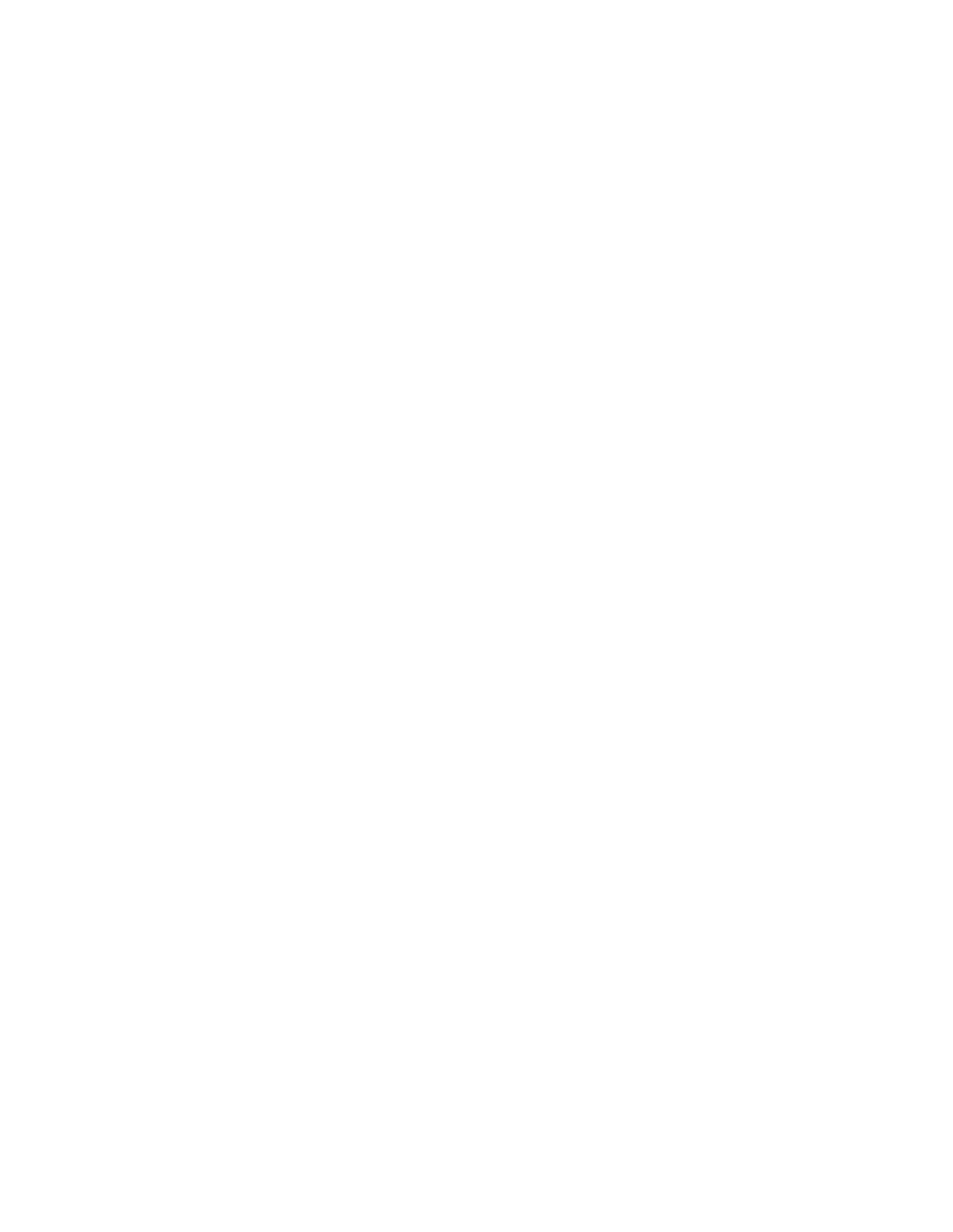## Fire Department Operating Budget

#### *Roderick J. Fraser, Jr., Commissioner Appropriation: 221*

## *Department Mission*

We, the Boston Fire Department, are an organization of dedicated professionals who are committed to serving the community by protecting life, property, and the environment through prevention, education, emergency medical, civil defense and fire service. We will provide fire protection and emergency service throughout the City of Boston by adequately staffing, training, and equipping firefighters at specific locations within the city.

### *FY13 Performance Strategies*

- To enforce city and state fire code regulations and to review all applications for compliance.
- To initiate and supervise firefighter development.
- To maintain the conviction rate for fires resulting from arson.
- To perform corrective maintenance on apparatus and vehicles.
- To perform scheduled preventive maintenance on apparatus and vehicles.
- To promote fire safety education programs aimed at reducing loss of life, injury and property damage resulting from preventable incidents.
- To provide highly trained and skilled EMT-First Responders delivering quality care in a timely manner.
- To provide the best medical and rehabilitative service available to all injured firefighters to ensure their timely return to work.
- To respond to all calls in a timely and efficient manner.
- To respond to all incidents and calls.

| <b>Operating Budget</b>      | Program Name                               | Total Actual '10 | Total Actual '11 | Total Approp '12 | <b>Total Budget '13</b> |
|------------------------------|--------------------------------------------|------------------|------------------|------------------|-------------------------|
|                              | Administration                             | 33,685,027       | 14,306,616       | 11,813,456       | 14,374,230              |
| <b>External Funds Budget</b> | Boston Fire Suppression                    | 115,326,843      | 136,968,986      | 142,285,774      | 143,279,217             |
|                              | Fire Alarm                                 | 7,274,965        | 7,193,853        | 7,664,776        | 7,826,070               |
|                              | Training                                   | 2,751,785        | 3,180,080        | 3,241,334        | 3,022,768               |
|                              | Maintenance                                | 5,895,426        | 5,827,690        | 6,286,856        | 6,468,744               |
|                              | <b>Fire Prevention</b>                     | 7,712,503        | 9,604,875        | 9,668,387        | 9,540,042               |
|                              | <b>Emergency Medical Response Division</b> | 985,670          | 938,569          | 990,254          | 972,701                 |
|                              | Total                                      | 173,632,219      | 178,020,669      | 181,950,837      | 185,483,772             |
|                              | <b>Fund Name</b>                           | Total Actual '10 | Total Actual '11 | Total Approp '12 | <b>Total Budget '13</b> |
|                              | ARRA - Commonwealth Staffing Grant         | 330,622          | 1,043,920        | 0                | $\theta$                |
|                              | ARRA - Fire Alarm                          |                  | 11,203           | 46,238           |                         |
|                              | Assistance to Fire Fighters                | 863,759          | 87,329           | 276,628          |                         |
|                              | Buffer Zone Grant                          | 53,350           | 59,526           | 86,916           | 118,696                 |
|                              | Commonwealth Security Trust                | 20,000           |                  |                  |                         |
|                              | Fire Alarm                                 | 0                | $\Omega$         |                  | 29,024                  |
|                              | Fire Education Fund                        |                  | 3,392            |                  | 75,000                  |
|                              | Fire Fighting Equipment                    | 10,511           | $\Omega$         |                  |                         |
|                              | Hazardous Materials Response               |                  | 111,965          | 363,036          |                         |
|                              | Hazmat Recovery Fund                       | 18,128           | $\Omega$         | 78,000           | $\Omega$                |
|                              | Hazmat Team Response                       | 34,553           | 8,690            | 0                | 20,000                  |
|                              | Mass Decontam Unit (MDU)                   | 35,306           | 21,774           | 20,000           | 25,000                  |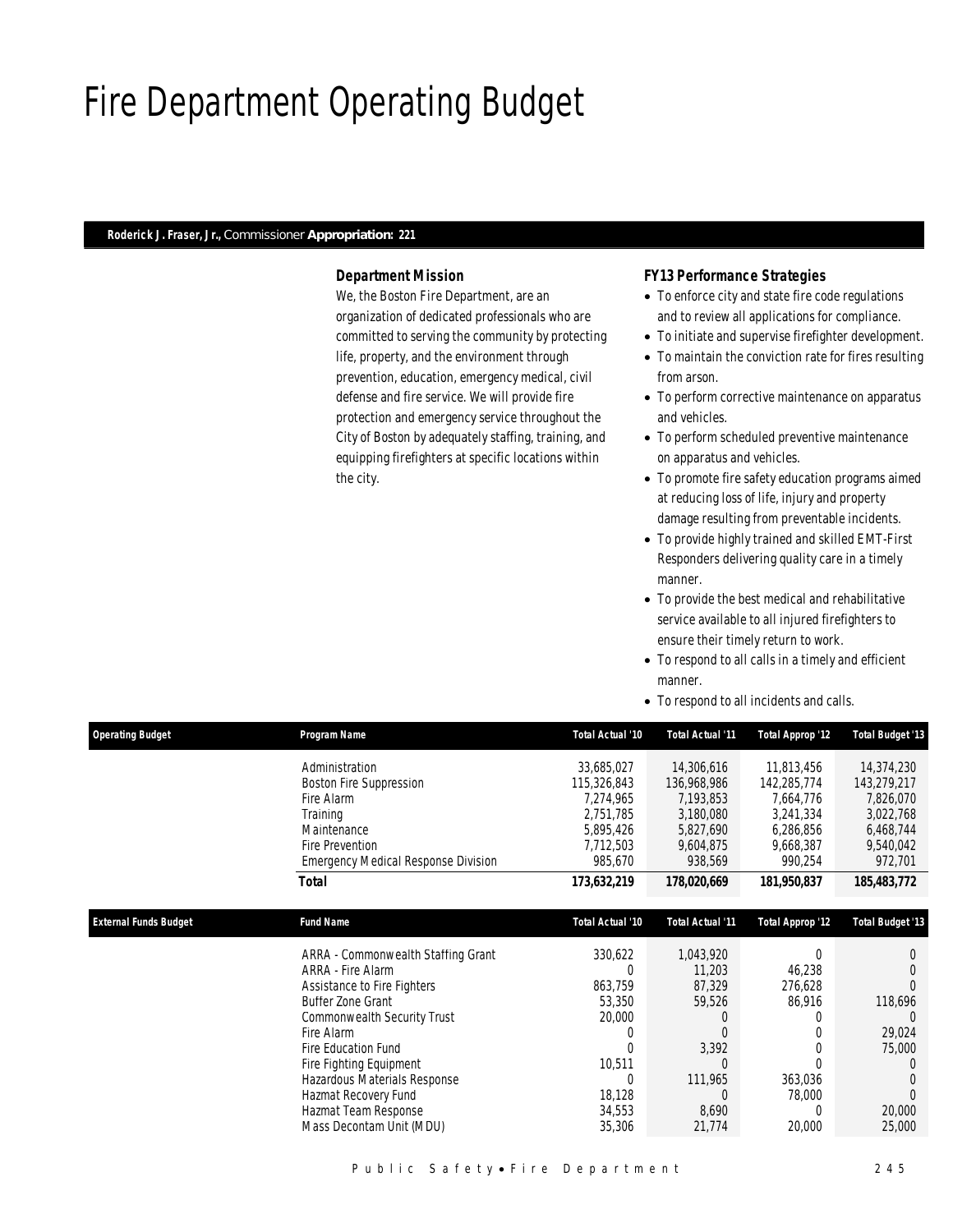|                         | <b>Total</b>                                  | 173,632,219               | 178,020,669               | 181,950,837               | 185,483,772               |
|-------------------------|-----------------------------------------------|---------------------------|---------------------------|---------------------------|---------------------------|
|                         | <b>Personnel Services</b><br>Non Personnel    | 160,513,641<br>13,118,578 | 165,011,696<br>13,008,973 | 168,985,213<br>12,965,624 | 171,371,428<br>14,112,344 |
| <b>Operating Budget</b> |                                               | Actual '10                | Actual '11                | Approp '12                | <b>Budget '13</b>         |
|                         | Total                                         | 1,929,113                 | 4,040,875                 | 2,957,716                 | 407,888                   |
|                         | Training Academy Revolving Fund               | 0                         |                           |                           | 15,000                    |
|                         | S.A.F.E Grant Program<br>State Training Grant | 30,769                    | 21.724<br>1,463,110       | 11,008<br>2,036,890       | 14,000                    |
|                         | Port Security Program Grant                   |                           | 1,180,257                 |                           | 81,168                    |
|                         | MTA Operations Tunnel                         | 40.031                    | 27.985                    | 39,000                    | 30,000                    |
|                         | Mass Water Resource Project                   | 492,084                   |                           |                           |                           |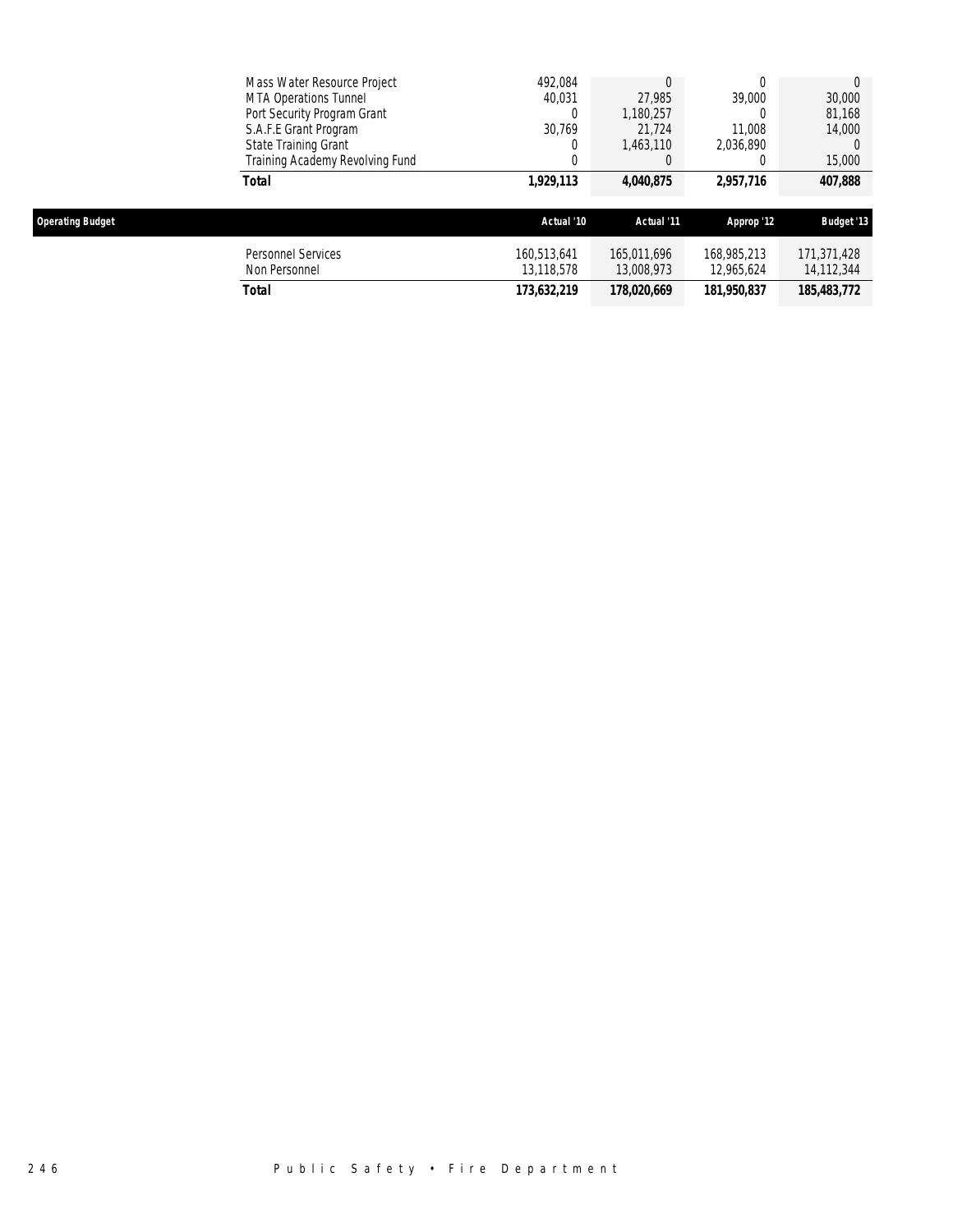## Fire Department Operating Budget



#### *Authorizing Statutes*

- Generally, See Boston Fire Prevention Code; CBC St. 11 §§ 75-87; CBC St.2 § 753; M.G.L.A. c. 148.
- Commissioner: Appointments, Powers and Duties, CBC St. 11 §§ 75-78; CBC Ord. §§ 11-4.1-11-4.4; 1960 Mass. Acts ch. 755 § 1; 1962 Mass. Acts ch. 338 § 1.
- Mutual Aid Assistance, CBC Ord. § 11-4.3.
- Licenses and Permits, See Boston Fire Prevention Code; CBC St. 14 §§ 50, 158-159; M.G.L.A. c. 148, § 28.
- Fire Prevention Code, 1962 Mass. Acts ch. 314.

#### *Description of Services*

The Fire Department provides fire and emergency protection to all Boston residents and to the hundreds of thousands of people who work, shop and visit the city. To provide this protection, the Fire Department deploys 33 engine companies (five of which are trained and staffed to respond to hazardous material, weapons of mass destruction and decontamination incidents), 19 ladder companies, one fire brigade, three tower ladder companies, two rescue companies, one marine unit (comprised of two vessels), a Safety Division, Six Special Operations Command Units which include a Hazardous Materials Operations Unit, a Mobile Decontamination Unit, a Decontamination Supply Unit, two Technical Rescue Support Units and a Collapse Unit. The Fire Department also operates a Special Unit that doubles as a lighting plant and backup Hazardous Materials Unit through a dispatching system maintained at the Fire Alarm Communications Center. The City's mutual aid agreement with surrounding areas continues to benefit the City and the involved communities. The Fire Prevention Program provides public education and inspections of residential and commercial properties, investigates suspected arson fires, and issues permits and licenses.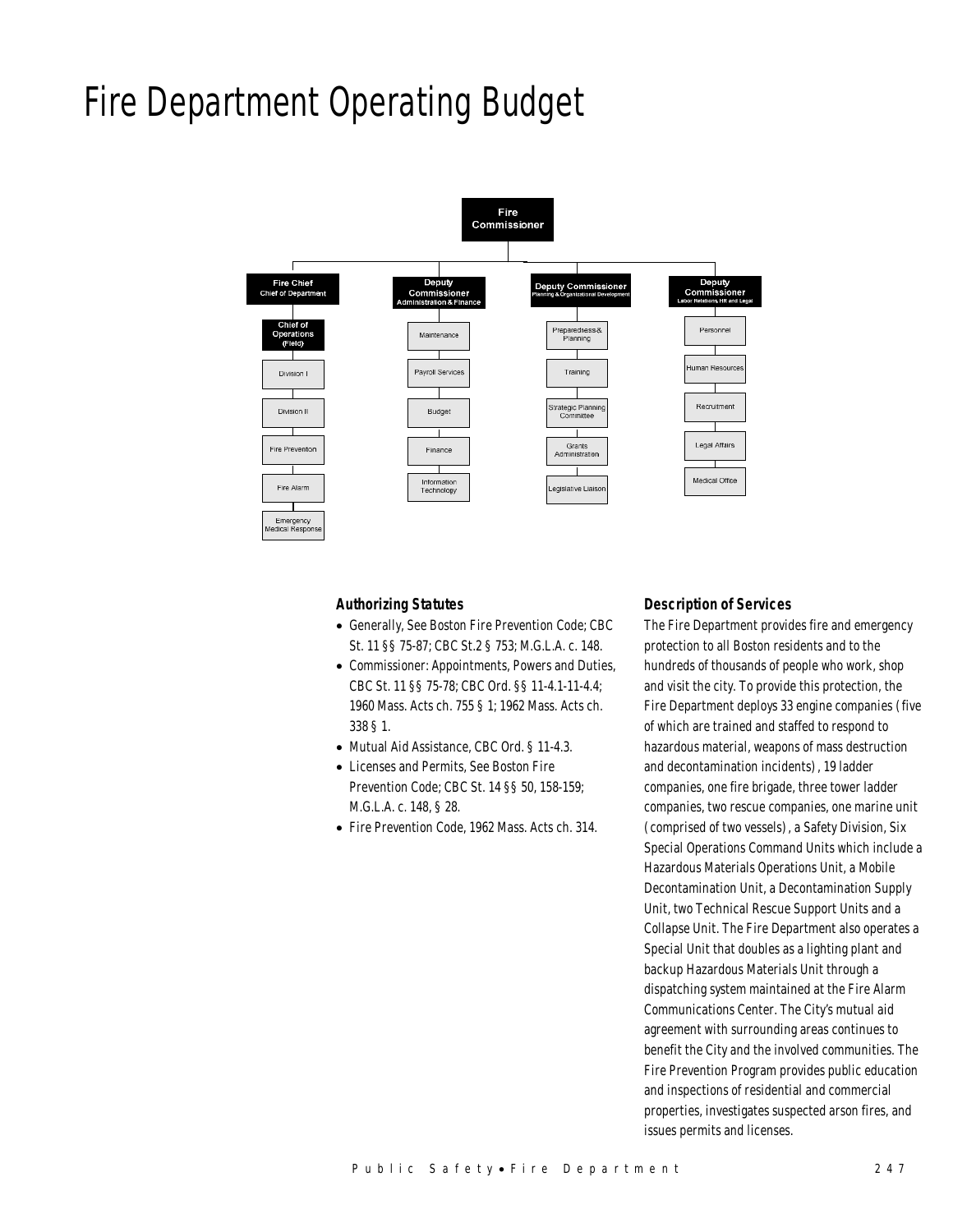## Department History

| <b>Personnel Services</b>       |                                                                                                                                                                                                                                                                                                      | FY10 Expenditure                                                                                           | FY11 Expenditure                                                                                    | FY12 Appropriation                                                                                               | FY13 Adopted                                                                                                  | Inc/Dec 12 vs 13                                                                                        |
|---------------------------------|------------------------------------------------------------------------------------------------------------------------------------------------------------------------------------------------------------------------------------------------------------------------------------------------------|------------------------------------------------------------------------------------------------------------|-----------------------------------------------------------------------------------------------------|------------------------------------------------------------------------------------------------------------------|---------------------------------------------------------------------------------------------------------------|---------------------------------------------------------------------------------------------------------|
|                                 | 51000 Permanent Employees<br>51100 Emergency Employees<br>51200 Overtime<br>51600 Unemployment Compensation<br>51700 Workers' Compensation<br><b>Total Personnel Services</b>                                                                                                                        | 145,665,234<br>$\theta$<br>14,579,094<br>42,426<br>226,887<br>160,513,641                                  | 146, 164, 545<br>$\mathbf 0$<br>18,590,273<br>53,695<br>203,183<br>165,011,696                      | 153,751,203<br>$\overline{0}$<br>14,974,010<br>60,000<br>200,000<br>168,985,213                                  | 155,388,716<br>0<br>15,722,712<br>60,000<br>200,000<br>171,371,428                                            | 1,637,513<br>$\mathbf{0}$<br>748,702<br>$\mathbf{0}$<br>$\Omega$<br>2,386,215                           |
| <b>Contractual Services</b>     |                                                                                                                                                                                                                                                                                                      | FY10 Expenditure                                                                                           | FY11 Expenditure                                                                                    | FY12 Appropriation                                                                                               | FY13 Adopted                                                                                                  | Inc/Dec 12 vs 13                                                                                        |
|                                 | 52100 Communications<br>52200 Utilities<br>52400 Snow Removal<br>52500 Garbage/Waste Removal<br>52600 Repairs Buildings & Structures<br>52700 Repairs & Service of Equipment<br>52800 Transportation of Persons<br>52900 Contracted Services<br><b>Total Contractual Services</b>                    | 680,254<br>1,416,018<br>0<br>25,691<br>538,759<br>1,538,617<br>32,927<br>462,571<br>4,694,837              | 686,818<br>1,589,974<br>27,760<br>57,209<br>707,472<br>1,297,906<br>31,370<br>724,722<br>5,123,231  | 649,536<br>1,829,022<br>20,000<br>43,200<br>630,092<br>1,361,520<br>38,500<br>904,163<br>5,476,033               | 718,634<br>1,780,035<br>20,000<br>43,440<br>624,814<br>1,606,731<br>46,400<br>1,208,831<br>6,048,885          | 69,098<br>$-48,987$<br>$\mathbf{0}$<br>240<br>$-5,278$<br>245,211<br>7,900<br>304,668<br>572,852        |
| <b>Supplies &amp; Materials</b> |                                                                                                                                                                                                                                                                                                      | FY10 Expenditure                                                                                           | FY11 Expenditure                                                                                    | FY12 Appropriation                                                                                               | FY13 Adopted                                                                                                  | Inc/Dec 12 vs 13                                                                                        |
|                                 | 53000 Auto Energy Supplies<br>53200 Food Supplies<br>53400 Custodial Supplies<br>53500 Med, Dental, & Hosp Supply<br>53600 Office Supplies and Materials<br>53700 Clothing Allowance<br>53800 Educational Supplies & Mat<br>53900 Misc Supplies & Materials<br><b>Total Supplies &amp; Materials</b> | 783,831<br>$\mathbf{0}$<br>57,628<br>96,204<br>69,816<br>835,921<br>$\mathbf{0}$<br>1,186,086<br>3,029,486 | 963,159<br>1,180<br>53,324<br>111,150<br>69,359<br>824,529<br>$\mathbf 0$<br>1,445,599<br>3,468,300 | 1,085,740<br>$\overline{0}$<br>65,000<br>96,475<br>77,428<br>832,700<br>$\overline{0}$<br>1,530,643<br>3,687,986 | 1,181,580<br>$\mathbf{0}$<br>60,000<br>100,915<br>74,870<br>836,000<br>$\mathbf{0}$<br>1,666,323<br>3,919,688 | 95,840<br>$\mathbf 0$<br>$-5,000$<br>4,440<br>$-2,558$<br>3,300<br>$\overline{0}$<br>135,680<br>231,702 |
| <b>Current Chgs &amp; Oblig</b> |                                                                                                                                                                                                                                                                                                      | FY10 Expenditure                                                                                           | FY11 Expenditure                                                                                    | FY12 Appropriation                                                                                               | FY13 Adopted                                                                                                  | Inc/Dec 12 vs 13                                                                                        |
|                                 | 54300 Workers' Comp Medical<br>54400 Legal Liabilities<br>54500 Aid To Veterans<br>54600 Current Charges H&I<br>54700 Indemnification<br>54900 Other Current Charges<br>Total Current Chgs & Oblig                                                                                                   | 61,232<br>195,272<br>0<br>$\overline{0}$<br>3,598,043<br>178,155<br>4,032,702                              | 87,912<br>140,485<br>$\mathbf 0$<br>$\mathbf 0$<br>2,792,520<br>218,721<br>3,239,638                | 44,000<br>149,120<br>$\mathbf 0$<br>$\mathbf{0}$<br>2,138,080<br>244,499<br>2,575,699                            | 46,200<br>156,576<br>$\mathbf 0$<br>$\mathbf{0}$<br>2,244,984<br>295,617<br>2,743,377                         | 2,200<br>7,456<br>$\mathbf{0}$<br>$\Omega$<br>106,904<br>51,118<br>167,678                              |
| Equipment                       |                                                                                                                                                                                                                                                                                                      | FY10 Expenditure                                                                                           | FY11 Expenditure                                                                                    | FY12 Appropriation                                                                                               | FY13 Adopted                                                                                                  | Inc/Dec 12 vs 13                                                                                        |
|                                 | 55000 Automotive Equipment<br>55400 Lease/Purchase<br>55600 Office Furniture & Equipment<br>55900 Misc Equipment<br><b>Total Equipment</b>                                                                                                                                                           | 20,990<br>584,080<br>10,736<br>745,747<br>1,361,553                                                        | 37,642<br>432,779<br>9,725<br>697,658<br>1,177,804                                                  | $\mathbf 0$<br>647,632<br>4,000<br>414,274<br>1,065,906                                                          | $\mathbf 0$<br>1,001,304<br>8,000<br>391,090<br>1,400,394                                                     | $\mathbf 0$<br>353,672<br>4,000<br>$-23,184$<br>334,488                                                 |
| Other                           |                                                                                                                                                                                                                                                                                                      | FY10 Expenditure                                                                                           | FY11 Expenditure                                                                                    | FY12 Appropriation                                                                                               | FY13 Adopted                                                                                                  | Inc/Dec 12 vs 13                                                                                        |
|                                 | 56200 Special Appropriation<br>57200 Structures & Improvements<br>58000 Land & Non-Structure<br><b>Total Other</b>                                                                                                                                                                                   | $\boldsymbol{0}$<br>$\boldsymbol{0}$<br>$\mathbf 0$<br>0                                                   | $\boldsymbol{0}$<br>0<br>$\mathbf 0$<br>0                                                           | 160,000<br>$\boldsymbol{0}$<br>$\boldsymbol{0}$<br>160,000                                                       | $\boldsymbol{0}$<br>0<br>0<br>0                                                                               | $-160,000$<br>$\mathbf 0$<br>$\mathbf 0$<br>$-160,000$                                                  |
|                                 | <b>Grand Total</b>                                                                                                                                                                                                                                                                                   | 173,632,219                                                                                                | 178,020,669                                                                                         | 181,950,837                                                                                                      | 185,483,772                                                                                                   | 3,532,935                                                                                               |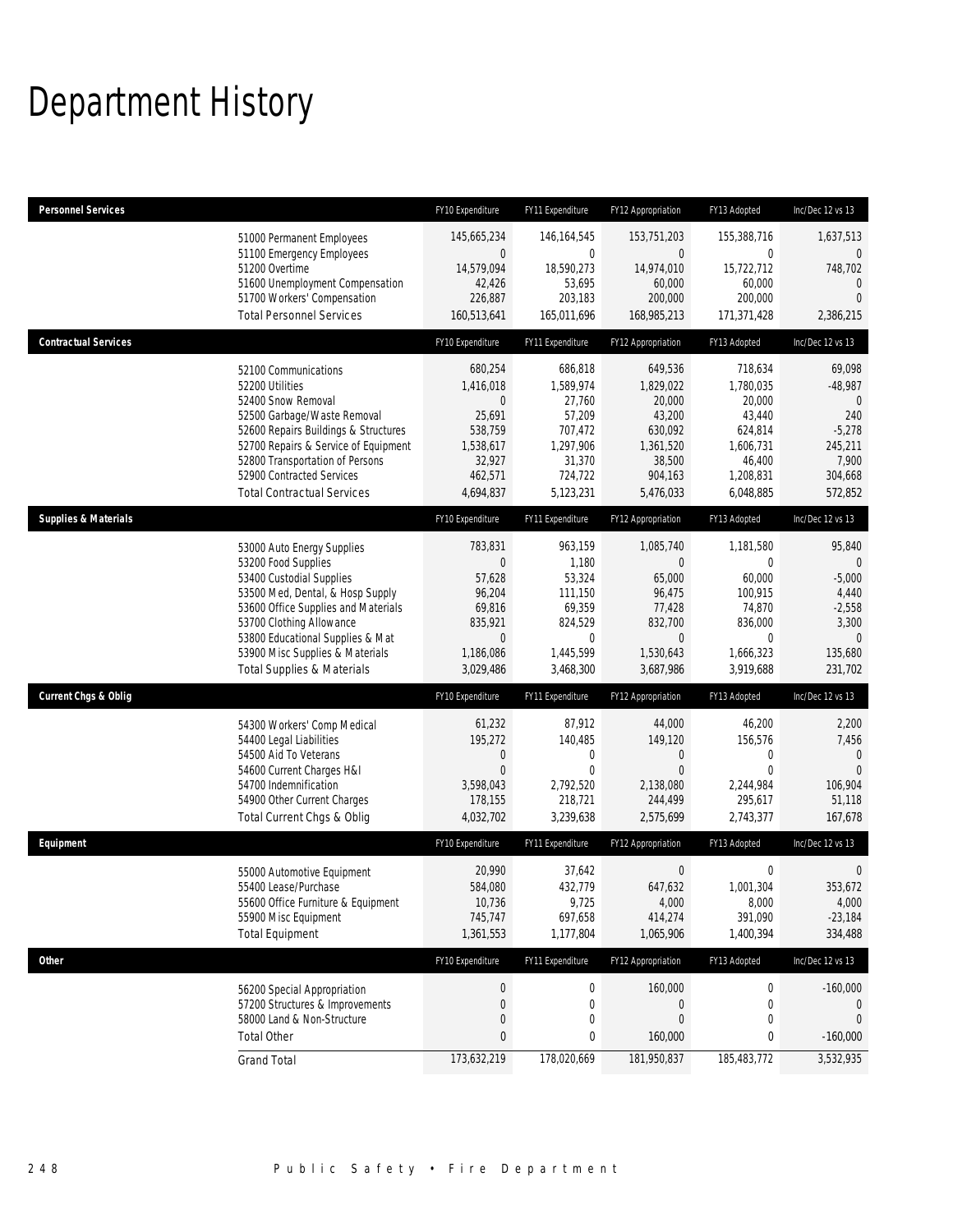## Department Personnel

| Title                                   | Union<br>Code               | Grade     | Position     | FY13 Salary       | Title                                                  | Union<br>Code               | Grade           | Position | FY13 Salary        |
|-----------------------------------------|-----------------------------|-----------|--------------|-------------------|--------------------------------------------------------|-----------------------------|-----------------|----------|--------------------|
|                                         |                             |           |              |                   |                                                        |                             |                 |          |                    |
| Admin Analyst                           | AFI                         | 14        | 2.00         | 81,523            | Fire Fighter-Technician                                | IFF                         | 01T             | 152.00   | 12,398,819         |
| Admin Assistant                         | AFI                         | 15        | 3.00         | 151,406           | Fire Lieut Scuba Diver-ADR                             | IFF                         | 02              | 1.00     | 101,456            |
| Admin Assistant                         | AFI                         | 17        | 1.00         | 65,224            | Fire Lieutenant                                        | IFF                         | 02              | 154.00   | 15,400,809         |
| Admin Secretary                         | AFI                         | 14        | 3.00         | 139,786           | Fire Lieutenant (ScubaDiver)                           | IFF                         | 02              | 6.00     | 607,937            |
| Assoc Inspec Engineer                   | SE <sub>1</sub>             | 09        | 3.00         | 259,287           | Fire Lieutenant Adm Tech                               | IFF                         | 02T             | 1.00     | 108,159            |
| Asst Prin Accountant                    | AFI                         | 14        | 3.00         | 148,760           | Fire Lieutenant Admin-ADR                              | IFF                         | 02              | 3.00     | 324,217            |
| Asst Supn(Bfd/Fad)                      | <b>IFF</b>                  | 05        | 1.00         | 130,259           | Fire Lieutenant Administration                         | IFF                         | 02              | 21.00    | 2,272,659          |
| Case Manager (BFD)                      | SE <sub>1</sub>             | $08\,$    | 1.00         | 86,845            | Fire Lieutenant Administration                         | IFF                         | <b>NG</b>       | 2.00     | 215,945            |
| Chaplain                                | AFI                         | 12        | 2.00         | 79,725            | Fire Lieutenant Liaison to Ret Bd                      | IFF                         | 02              | 1.00     | 102,061            |
| Chaplain In Charge                      | AFI                         | 12        | 1.00         | 44,083            | Fire Lieutenant-ADR                                    | <b>IFF</b>                  | 02              | 3.00     | 300,171            |
| Chemist                                 | IFF                         | 05        | 1.00         | 131,158           | Fire Lieutenant-ADR                                    | <b>IFF</b>                  | <b>NG</b>       | 1.00     | 100,057            |
| Chief of Boston Fire Dept.              | EXM                         | <b>NG</b> | 1.00         | 165,707           | Fire Lieutenant-AdvanceTech                            | IFF                         | 02AT            | 5.00     | 501,150            |
| Chief Telephone Operator                | AFI                         | 10        | 1.00         | 39,305            | Fire Lieutenenant Tech                                 | IFF                         | 02T             | 22.00    | 2,197,763          |
| Collection Agent BFD FirePreve          | AFI                         | 14        | 1.00         | 49,587            | Fire Lt Admn-AdvanceTechnician                         | IFF                         | 02AT            | 1.00     | 107,646            |
| Commissioner                            | CDH                         | <b>NG</b> | 1.00         | 174,679           | Fire Prev Supv(Fire Prot Eng)                          | SE <sub>1</sub>             | 10 <sup>°</sup> | 1.00     | 100,901            |
| Data Proc Equip Tech                    | AFI                         | 15        | 1.00         | 43,506            | FireAlarmOper.(TrainingOfficr)                         | IFF                         | 02              | 1.00     | 106,079            |
| Dep Comm-Labor & Legal                  | EXM                         | <b>NG</b> | 1.00         | 105,288           | FireCaptain(ScubaDiver)                                | IFF                         | 03              | 1.00     | 116,222            |
| Dep Comm-Planning&Organization          | <b>EXM</b>                  | <b>NG</b> | 1.00         | 163,862           | FireFighter                                            | IFF                         | 01              | 800.00   | 64,573,424         |
| Dep Fire Chief                          | IFF                         | 06        | 8.00         | 1,205,222         | FireFighter(AsstDiveMast)                              | IFF                         | 01              | 2.00     | 172,606            |
| Dep Fire Chief Admin-ADR                | IFF                         | <b>NG</b> | 1.00         | 164,691           | FireFighter(AutoArsonUnit)                             | IFF                         | 01              | 1.00     | 89,829             |
| Dep Fire Chief-ADR                      | IFF                         | NG        | 1.00         | 150,653           | FireFighter(EMSCoordinator)                            | IFF                         | 01              | 1.00     | 97,121             |
|                                         | IFF                         | 06        |              |                   | FireFighter(FrstMarEngDi)                              | IFF                         | 01              | 4.00     |                    |
| Deputy Fire Chief Administration        | IFF                         | 05T       | 6.00<br>1.00 | 988,144           |                                                        | IFF                         |                 | 9.00     | 287,909<br>761,593 |
| DFC Tech ADR                            |                             |           |              | 131,244           | FireFighter(InctComndSp)DEP                            |                             | 01              |          |                    |
| DFC Tech-Liaison to Ret Bd              | IFF                         | 05T       | 1.00         | 133,248           | FireFighter(InctComndSp)DFC                            | IFF                         | 01              | 28.00    | 2,246,770          |
| Dir Transportation                      | EXM                         | 11        | 1.00         | 79,014            | FireFighter(LEPCTitle3Insp)                            | IFF                         | 01              | 1.00     | 96,114             |
| Dist Fire Chief                         | IFF                         | 05        | 30.00        | 3,931,073         | FireFighter(MasOfFBoat)                                | <b>IFF</b>                  | 02              | 6.00     | 598,544            |
| District Fire Chief Adm Tech            | IFF                         | 05T       | 1.00         | 143,067           | FireFighter(ProcurementOffcr)                          | IFF                         | 02              | 1.00     | 101,555            |
| District Fire Chief Admin.              | IFF                         | 05        | 4.00         | 572,723           | FireFighter(ScubaDiver)                                | IFF                         | 01              | 6.00     | 483,482            |
| District Fire Chief Admn-AdvTech        | IFF                         | 05AT      | 1.00         | 146,091           | FireFighterPaidDetailOfficer                           | IFF                         | 01              | 2.00     | 185,343            |
| District Fire Chief Tech                | IFF                         | 05T       | 11.00        | 1,443,485         | Fleet Safety Coordinator                               | SE <sub>1</sub>             | 10 <sup>°</sup> | 1.00     | 92,740             |
| DP Sys Anl                              | SE <sub>1</sub>             | 06        | 1.00         | 54,123            | Frpr-Lineperson&CableSplicers                          | IFF                         | 03              | 2.00     | 228,847            |
| <b>EAP Coordinator</b>                  | IFF                         | 02        | 1.00         | 110,941           | Frprs-InsideWireperson                                 | IFF                         | 03              | 1.00     | 114,423            |
| <b>EAP Counselor</b>                    | IFF                         | 01        | 4.00         | 357,709           | <b>FUIArmorer</b>                                      | IFF                         | 01              | 1.00     | 87,814             |
| Electrical Equip Repairperson           | IFF                         | 01        | 2.00         | 167,357           | FUIDigitalLabSupervisor                                | IFF                         | 01              | 1.00     | 87,814             |
| <b>Exec Assistant</b>                   | EXM                         | <b>NG</b> | 1.00         | 120,940           | FUISupervisorPhotoUnit                                 | <b>IFF</b>                  | 01              | 1.00     | 87,614             |
| <b>Exec Asst</b>                        | <b>EXM</b>                  | 12        | 1.00         | 111,140           | Gen Main Mech Frprs(CFM)                               | AFG                         | 19A             | 3.00     | 189,243            |
| <b>Exec Asst</b>                        | EXM                         | 14        | 1.00         | 122,553           | <b>Gen Maint Mech</b>                                  | AFI                         | 11L             | 2.00     | 83,040             |
| <b>Exec Asst</b>                        | SE1                         | 10        | 1.00         | 91,385            | Gen Maint Mech Frprs                                   | AFG                         | 16A             | 2.00     | 127,091            |
| <b>Executive Assistant Commissioner</b> | IFF                         | 05        | 1.00         | 145,195           | GenFrprs-FireAlarmConstruct                            | IFF                         | 04              | 1.00     | 122,789            |
| FF (FPD InspLev2Certification)          | IFF                         | 01        | 2.00         | 179,258           | <b>Head Clerk</b>                                      | AFI                         | 12              | 8.00     | 335,983            |
| FF (FPD Night Division Inspec)          | $\ensuremath{\mathsf{IFF}}$ | 01        | 5.00         | 447,745           | <b>Head Trainer</b>                                    | ${\sf AFI}$                 | 18              | 1.00     | 71,266             |
| FF (FPDInspLevI1Certfctn)-ADR           | IFF                         | 01        | 1.00         | 87,614            | Hvy Mtr Equip Repairperson BFD                         | AFI                         | 16              | 6.00     | 289,980            |
| FF (FPDInspLevI1Certification)          | $\ensuremath{\mathsf{IFF}}$ | 01        | 9.00         | 788,327           | InsideWireperson                                       | IFF                         | 02              | 4.00     | 399,629            |
| FF (Master of Fire BoatDivMas)          | $\ensuremath{\mathsf{IFF}}$ | 02        | 1.00         | 103,553           | Lineperson                                             | $\ensuremath{\mathsf{IFF}}$ | 01              | 4.00     | 332,117            |
| FF (Scuba Diver)                        | IFF                         | 01T       | 2.00         | 169,985           | Maint Mech - HVAC Technician                           | AFI                         | 14              | 1.00     | 36,218             |
| FF (Scuba Diver)AdvanceTech             | IFF                         | 01AT      | 1.00         | 85,778            | Maint Mech Plumber (Journeyprs)                        | AFI                         | 14              | 1.00     | 37,310             |
| FF ICT DFC Tech ADR                     | IFF                         | 01T       | 1.00         | 83,493            | Management Analyst                                     | SE <sub>1</sub>             | 05              | 1.00     | 55,885             |
| FF ICT DFC Tech_ADR                     | $\ensuremath{\mathsf{IFF}}$ | 01        | 1.00         | 84,308            | Management Analyst                                     | SE <sub>1</sub>             | 06              | 1.00     | 72,313             |
| FF(ConstituentLiaisonOff)               | $\ensuremath{\mathsf{IFF}}$ | 01        | 1.00         | 99,618            | Mask Repair Specialist                                 | $\ensuremath{\mathsf{IFF}}$ | 01              | 2.00     | 183,244            |
| FF(FemaleFFLiaisonOfficer)              | IFF                         | 01        | 1.00         | 87,814            | Motor Equ RpprclassI(Bpdfleet)                         | AFG                         | 18              | 2.00     | 115,122            |
| FF(FPD PI of Asm Insp)-ADR              | IFF                         | 01        | 1.00         | 89,429            | Motor Equ RpprclassI(Bpdfleet)                         | AFI                         | 18              | 1.00     | 57,276             |
| FF(FPDPlaceofAssemblyInsp)              | IFF                         | 01        | 5.00         |                   |                                                        |                             | 16              | 1.00     | 49,261             |
| FF(FPDPlaceofAssemblyInsp)              | IFF                         | <b>NG</b> | 1.00         | 448,744<br>89,829 | Motor Equip Rppr ClassII (Bpdfleet)<br>Prin Accountant | AFI                         | 16              | 1.00     | 60,329             |
| FF(FPDSpecialHazardsInsp)               | $\ensuremath{\mathsf{IFF}}$ | 01        | 2.00         | 179,058           | Prin Admin Assistant                                   | AFI<br>SE <sub>1</sub>      | 08              | 4.00     | 347,380            |
|                                         |                             |           |              |                   |                                                        |                             |                 |          |                    |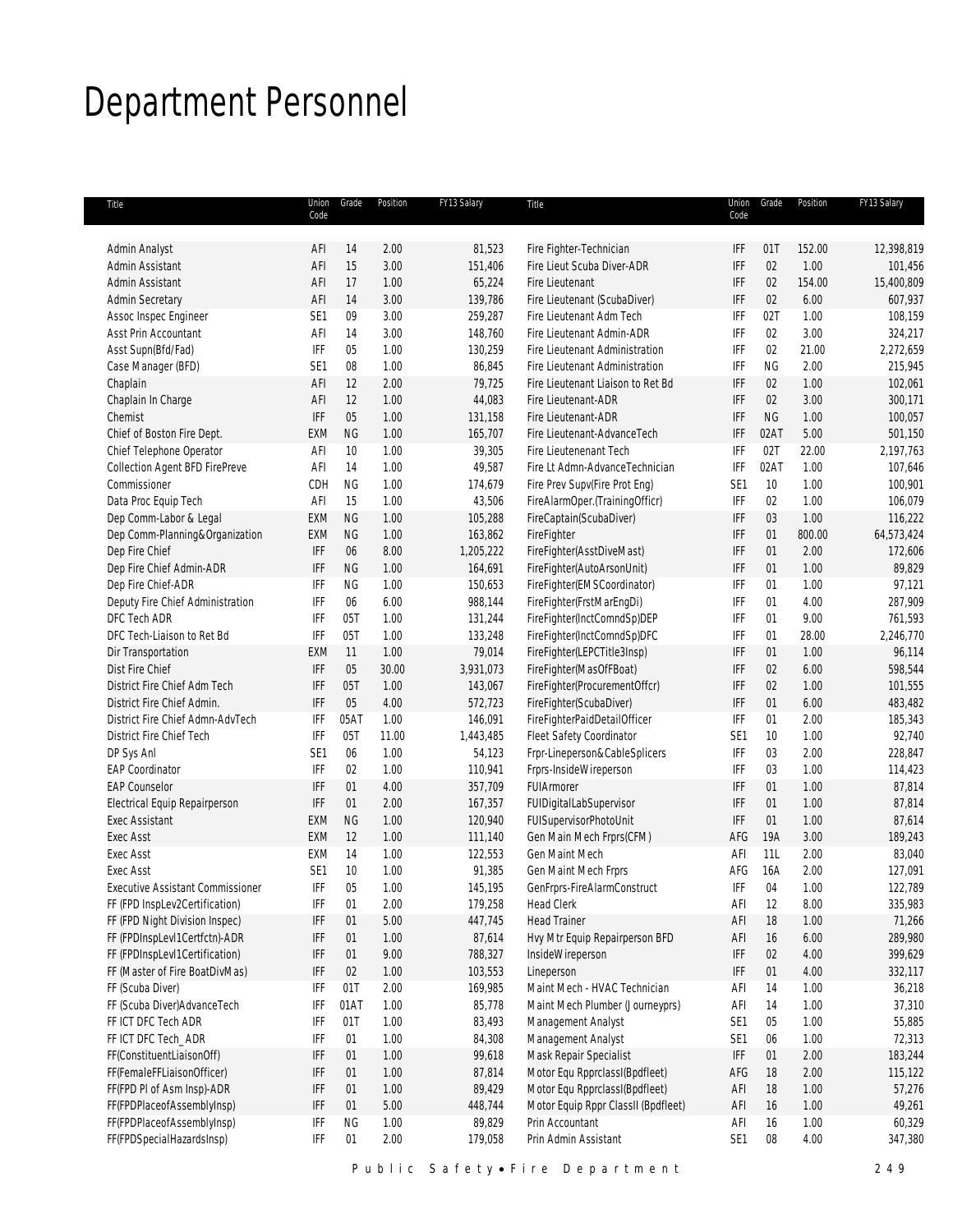| Title                                | Union<br>Code | Grade | Position | FY13 Salary | Title                             | Union<br>Code   | Grade | Position | FY13 Salary |
|--------------------------------------|---------------|-------|----------|-------------|-----------------------------------|-----------------|-------|----------|-------------|
| FF(FPDSpecialHazardsInsp)            | IFF           | ΝG    | 1.00     | 89,429      | Prin Clerk                        | AFI             | 09    | 1.00     | 35,059      |
| FF(FUIMajorCaseInvestigator)         | IFF           | 01    | 1.00     | 89,829      | Prin Data Proc Systems Analyst    | SE <sub>1</sub> | 10    | 1.00     | 100,901     |
| FF(NFIRSProgramManager)              | IFF           | 01    | 1.00     | 96,114      | Prin Storekeeper                  | AFI             | 14    | 1.00     | 49,587      |
| FF(ScubaDiver)IncCommSpDFC           | IFF           | 01    | 1.00     | 85,805      | PrinFireAlarmOperator             | <b>IFF</b>      | 03    | 4.00     | 457,094     |
| FF-Training Inst Adv Tech            | IFF           | 01AT  | 1.00     | 94,637      | <b>Public Information Officer</b> | <b>IFF</b>      | 01    | 1.00     | 95,829      |
| Fire Alarm Operator                  | IFF           | 01    | 21.00    | 1,702,706   | Radio Operator                    | <b>IFF</b>      | 02    | 1.00     | 99,658      |
| Fire Captain                         | IFF           | 03    | 52.00    | 5,935,828   | Radio Repairperson                | IFF             | 01    | 1.00     | 83,479      |
| Fire Captain (Scuba Diver) Adm       | IFF           | 03    | 1.00     | 126,452     | Radio Supervisor                  | IFF             | 04    | 1.00     | 122,789     |
| Fire Captain Adm Tech                | IFF           | 03T   | 1.00     | 127,190     | Sr Adm Assistant                  | SE <sub>1</sub> | 05    | 8.00     | 505,969     |
| Fire Captain Admin-ADR               | IFF           | 03    | 1.00     | 124,454     | Sr Adm Asst (BFD)                 | SE <sub>1</sub> | 06    | 9.00     | 644,354     |
| Fire Captain Administration          | IFF           | 03    | 8.00     | 996,880     | Sr Data Proc Sys Analyst          | SE <sub>1</sub> | 08    | 4.00     | 347,380     |
| Fire Captain Admn-Advance Tech       | IFF           | 03AT  | 1.00     | 124,627     | Sr Data Proc SysAnalyst(Fire)     | SE <sub>1</sub> | 09    | 1.00     | 93,276      |
| Fire Captain Tech                    | IFF           | 03T   | 8.00     | 914,881     | Sr Fire Alarm Operator            | <b>IFF</b>      | 02    | 7.00     | 698,101     |
| Fire Captain-ADR                     | IFF           | 03    | 1.00     | 114,423     | Sr Legal Asst (BFD)               | AFI             | 15    | 1.00     | 55,778      |
| Fire Captain-AdvanceTechnician       | IFF           | 03AT  | 1.00     | 114,596     | Sr Sign Painter & Letterer        | AFI             | 12L   | 1.00     | 44,884      |
| Fire Fighter (SOC BEST TEAM) Tech    | IFF           | 01T   | 3.00     | 269,346     | Supn (BFD/FAD)                    | <b>IFF</b>      | 06    | 1.00     | 150,653     |
| Fire Fighter (SOC Eq & Log Mgr) Tech | IFF           | 01T   | 1.00     | 89,316      | Wkg Frpr Battery Oper(Fire)       | IFF             | 02    | 1.00     | 99,457      |
| Fire Fighter ICS DFC Tech            | IFF           | 01T   | 10.00    | 838,143     | Wkg Frprs Leather & Canvas Wkr    | AFG             | 13    | 1.00     | 46,648      |
| Fire Fighter(Training Instruc)       | IFF           | 01    | 7.00     | 641,452     | WkgFrprElec.EquipRepairprs        | IFF             | 02    | 2.00     | 200,114     |
| Fire Fighter-Advance Technician      | IFF           | 01AT  | 20.00    | 1,593,378   | WkgFrprLinepr&Cablesplicer        | IFF             | 02    | 6.00     | 600,142     |
|                                      |               |       |          |             | WkgFrprsMachinist                 | <b>IFF</b>      | 02    | 1.00     | 100,057     |
|                                      |               |       |          |             | Total                             |                 |       | 1,626    | 142,676,300 |

| .                            | $\cdot$ , $\cdot$ . $\cdot$ | $. -$ , $-. -$ , $-. -$ |
|------------------------------|-----------------------------|-------------------------|
| <b>Adjustments</b>           |                             |                         |
| <b>Differential Payments</b> |                             | 1,389,000               |
| Other                        |                             | 14,925,852              |
| Chargebacks                  |                             | 76,554                  |
| <b>Salary Savings</b>        |                             | $-3,678,988$            |
| <b>FY13 Total Request</b>    |                             | 155,388,718             |
|                              |                             |                         |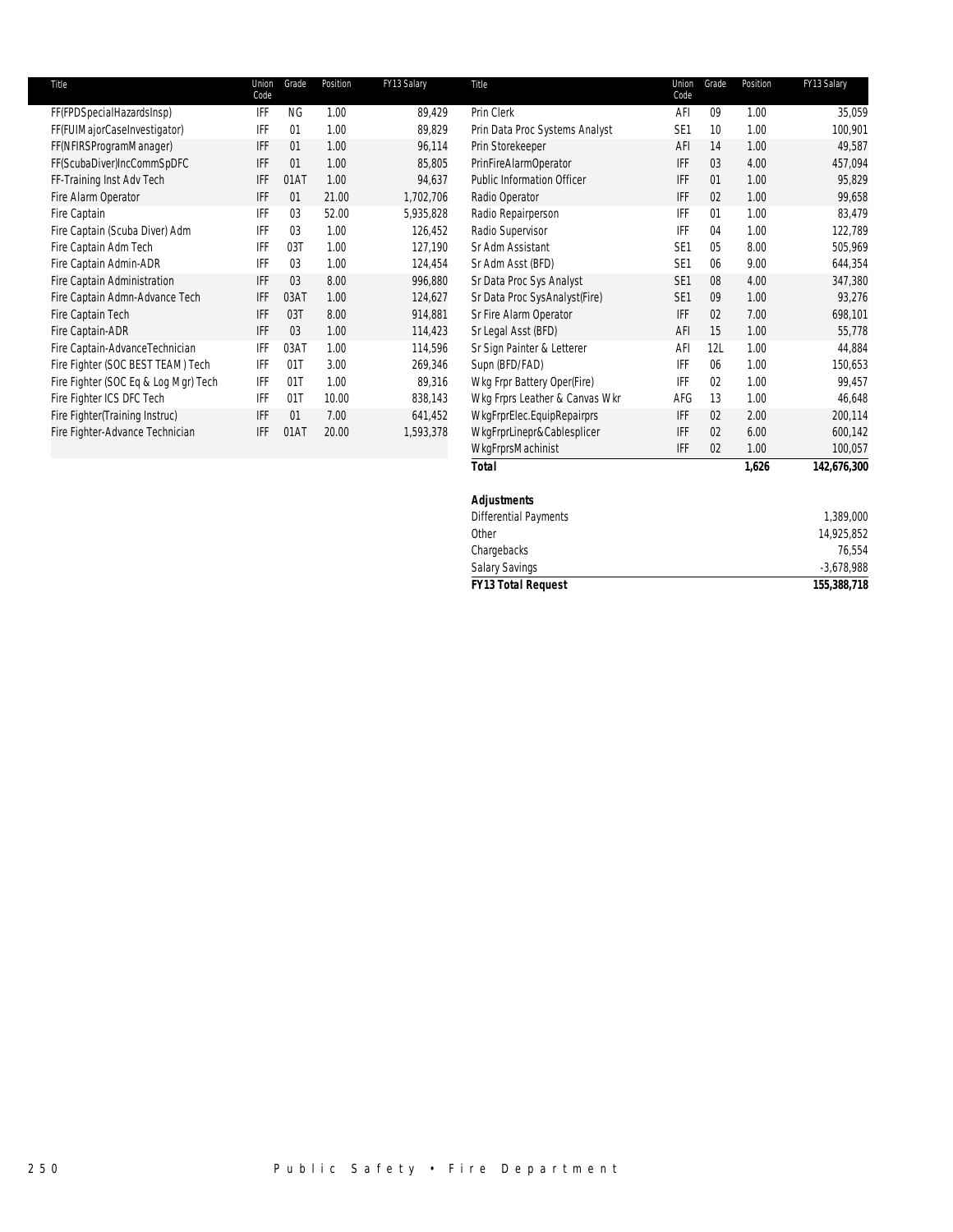## External Funds History

| <b>Personnel Services</b>             | FY10 Expenditure | FY11 Expenditure | FY12 Appropriation | FY13 Adopted     | Inc/Dec 12 vs 13 |
|---------------------------------------|------------------|------------------|--------------------|------------------|------------------|
| 51000 Permanent Employees             | 58,939           | 107,207          | 19,930             | 4,000            | $-15,930$        |
| 51100 Emergency Employees             | $\boldsymbol{0}$ | $\overline{0}$   | $\overline{0}$     | $\mathbf 0$      | 0                |
| 51200 Overtime                        | 306,618          | 1,696,091        | 622,556            | 110,293          | $-512,263$       |
| 51300 Part Time Employees             | $\mathbf 0$      | 0                | 0                  | $\mathbf{0}$     | $\theta$         |
| 51400 Health Insurance                | 8,819            | 10,555           | 0                  | $\mathbf{0}$     | $\overline{0}$   |
| 51500 Pension & Annunity              | 4,520            | 13,874           | $\overline{0}$     | $\mathbf 0$      | $\overline{0}$   |
| 51600 Unemployment Compensation       | $\mathbf 0$      | 0                | $\Omega$           | $\mathbf{0}$     | $\mathbf 0$      |
| 51700 Workers' Compensation           | $\boldsymbol{0}$ | $\overline{0}$   | $\overline{0}$     | $\mathbf 0$      | $\overline{0}$   |
| 51800 Indirect Costs                  | 882              | 70,317           | 1,584              | 1,000            | $-584$           |
| 51900 Medicare                        | 512              | 1,896            | $\mathbf 0$        | 0                | $\Omega$         |
| <b>Total Personnel Services</b>       | 380,290          | 1.899.940        | 644,070            | 115,293          | $-528,777$       |
| <b>Contractual Services</b>           | FY10 Expenditure | FY11 Expenditure | FY12 Appropriation | FY13 Adopted     | Inc/Dec 12 vs 13 |
| 52100 Communications                  | 27,985           | 27,985           | 27,000             | 27,000           | $\mathbf{0}$     |
| 52200 Utilities                       | $\boldsymbol{0}$ | $\mathbf 0$      | 9,658              | $\mathbf 0$      | $-9,658$         |
| 52400 Snow Removal                    | $\mathbf{0}$     | $\mathbf{0}$     | $\mathbf 0$        | $\mathbf{0}$     | $\Omega$         |
| 52500 Garbage/Waste Removal           | $\boldsymbol{0}$ | $\overline{0}$   | 5,000              | 5,000            | $\Omega$         |
| 52600 Repairs Buildings & Structures  | $\overline{0}$   | 3,775            | 27,500             | $\mathbf{0}$     | $-27,500$        |
| 52700 Repairs & Service of Equipment  | 24,031           | 13,830           | 189,442            | 8,000            | $-181,442$       |
| 52800 Transportation of Persons       | 4,845            | 58,601           | 110.000            | 0                | $-110,000$       |
| 52900 Contracted Services             | 16,313           | 182,761          | 457,000            | 52,502           | $-404,498$       |
| <b>Total Contractual Services</b>     | 73,174           | 286,952          | 825,600            | 92,502           | $-733,098$       |
| <b>Supplies &amp; Materials</b>       | FY10 Expenditure | FY11 Expenditure | FY12 Appropriation | FY13 Adopted     | Inc/Dec 12 vs 13 |
| 53000 Auto Energy Supplies            | $\boldsymbol{0}$ | $\boldsymbol{0}$ | 0                  | $\boldsymbol{0}$ | $\mathbf{0}$     |
| 53200 Food Supplies                   | $\boldsymbol{0}$ | $\mathbf 0$      | $\mathbf 0$        | $\mathbf 0$      | $\mathbf 0$      |
| 53400 Custodial Supplies              | 0                | $\mathbf 0$      | 0                  | $\mathbf{0}$     | $\overline{0}$   |
| 53500 Med, Dental, & Hosp Supply      | 0                | $\overline{0}$   | 0                  | $\mathbf 0$      | $\overline{0}$   |
| 53600 Office Supplies and Materials   | 0                | 394              | $\Omega$           | $\mathbf{0}$     | $\mathbf{0}$     |
| 53700 Clothing Allowance              | $\boldsymbol{0}$ | $\mathbf 0$      | $\overline{0}$     | $\mathbf 0$      | $\overline{0}$   |
| 53800 Educational Supplies & Mat      | $\boldsymbol{0}$ | $\overline{0}$   | $\overline{0}$     | $\mathbf 0$      | $\Omega$         |
| 53900 Misc Supplies & Materials       | 374,970          | 105,944          | 309,534            | 60,000           | $-249,534$       |
| <b>Total Supplies &amp; Materials</b> | 374,970          | 106,338          | 309,534            | 60,000           | $-249,534$       |
| <b>Current Chgs &amp; Oblig</b>       | FY10 Expenditure | FY11 Expenditure | FY12 Appropriation | FY13 Adopted     | Inc/Dec 12 vs 13 |
| 54300 Workers' Comp Medical           | $\boldsymbol{0}$ | $\boldsymbol{0}$ | $\boldsymbol{0}$   | $\boldsymbol{0}$ | $\mathbf{0}$     |
| 54400 Legal Liabilities               | $\boldsymbol{0}$ | $\mathbf 0$      | $\overline{0}$     | $\mathbf 0$      | $\mathbf{0}$     |
| 54600 Current Charges H&I             | $\overline{0}$   | 0                | 0                  | $\mathbf{0}$     | $\Omega$         |
| 54700 Indemnification                 | $\boldsymbol{0}$ | $\mathbf 0$      | $\overline{0}$     | $\mathbf 0$      | $\Omega$         |
| 54900 Other Current Charges           | 0                | 50               | 72,812             | $\mathbf 0$      | $-72,812$        |
| Total Current Chgs & Oblig            | $\mathbf{0}$     | 50               | 72,812             | 0                | $-72,812$        |
| Equipment                             | FY10 Expenditure | FY11 Expenditure | FY12 Appropriation | FY13 Adopted     | Inc/Dec 12 vs 13 |
| 55000 Automotive Equipment            | 591,000          | $\boldsymbol{0}$ | 188,857            | 0                | $-188,857$       |
| 55400 Lease/Purchase                  | $\boldsymbol{0}$ | $\boldsymbol{0}$ | $\boldsymbol{0}$   | $\boldsymbol{0}$ | $\theta$         |
| 55600 Office Furniture & Equipment    | $\boldsymbol{0}$ | 19,680           | 17,109             | $\mathbf 0$      | $-17,109$        |
| 55900 Misc Equipment                  | 509,679          | 1,727,915        | 899,734            | 140,093          | $-759,641$       |
| <b>Total Equipment</b>                | 1,100,679        | 1,747,595        | 1,105,700          | 140,093          | $-965,607$       |
| <b>Other</b>                          | FY10 Expenditure | FY11 Expenditure | FY12 Appropriation | FY13 Adopted     | Inc/Dec 12 vs 13 |
| 56200 Special Appropriation           | $\boldsymbol{0}$ | $\boldsymbol{0}$ | $\boldsymbol{0}$   | $\boldsymbol{0}$ | $\boldsymbol{0}$ |
| 57200 Structures & Improvements       | $\boldsymbol{0}$ | $\mathbf 0$      | $\mathbf 0$        | $\boldsymbol{0}$ | $\mathbf 0$      |
| 58000 Land & Non-Structure            | $\boldsymbol{0}$ | 0                | 0                  | $\boldsymbol{0}$ | $\mathbf{0}$     |
| <b>Total Other</b>                    | $\bf{0}$         | 0                | 0                  | 0                | $\mathbf{0}$     |
| <b>Grand Total</b>                    | 1,929,113        | 4,040,875        | 2,957,716          | 407,888          | $-2,549,828$     |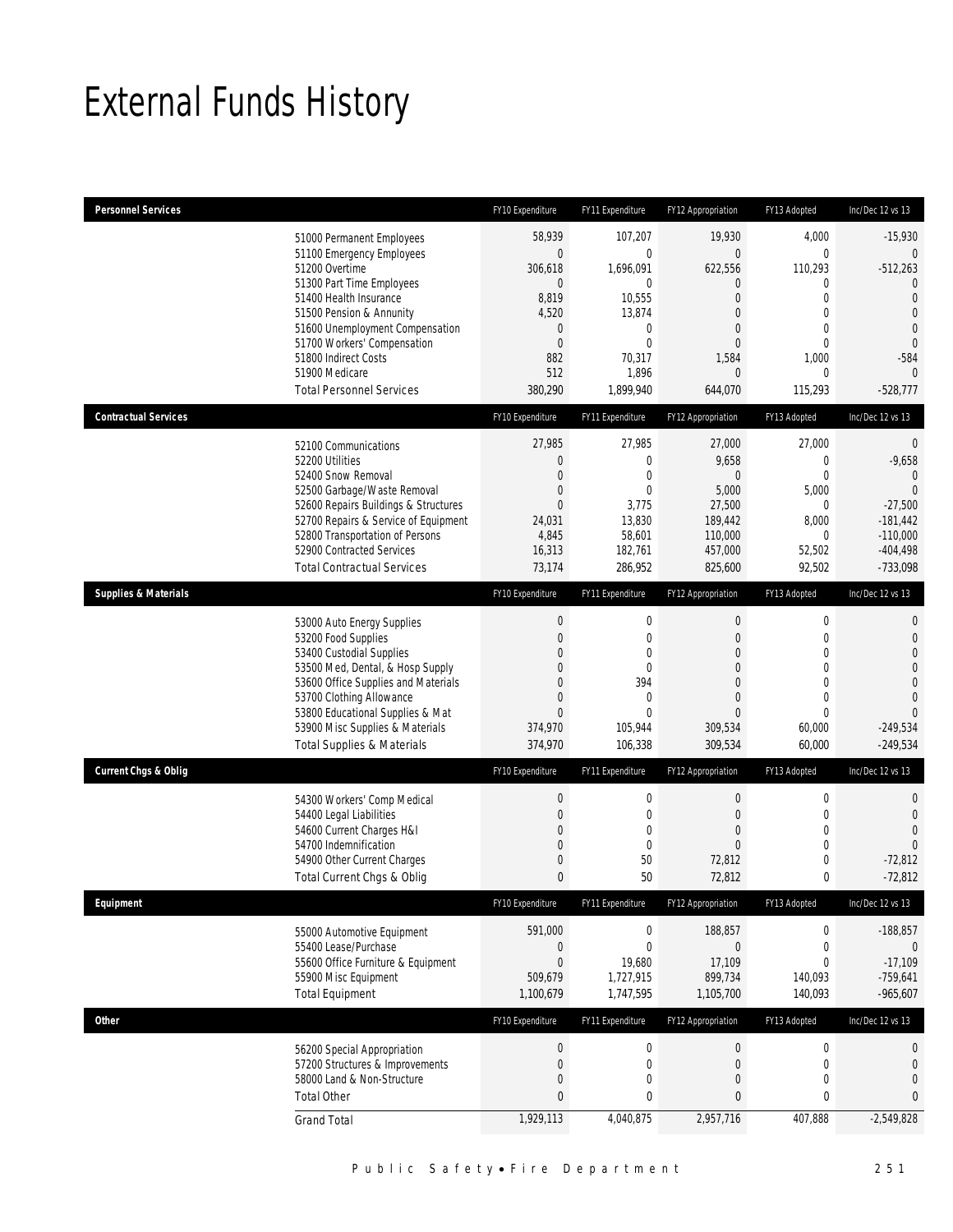## Program 1. Administration

## *Kathleen Kirleis, Manager Organization: 221100*

## *Program Description*

The Administration Program is responsible for the efficient daily management and administration of the Fire Department. Fire Administration coordinates all activities in other department programs. The command staff ensures that all orders and policies of the Fire Commissioner are coordinated and successfully implemented.

### *Program Strategies*

• To provide the best medical and rehabilitative service available to all injured firefighters to ensure their timely return to work.

| <b>Performance Measures</b>                                                                   | Actual '10              | Actual '11             | Projected '12          | Target '13             |
|-----------------------------------------------------------------------------------------------|-------------------------|------------------------|------------------------|------------------------|
| # of new injuries reported<br>Avg. # of firefighters per tour who are absent<br>due to injury | .099<br>25              | 1,228<br>26            | 989<br>27              | 1.196<br>24            |
| Total uniformed personnel                                                                     | ,416                    | 1,416                  | 1.410                  | 1,450                  |
| <b>Operating Budget</b>                                                                       | Actual '10              | Actual '11             | Approp '12             | <b>Budget '13</b>      |
| Personnel Services<br>Non Personnel                                                           | 27.944.831<br>5,740,196 | 9.078.012<br>5,228,604 | 6,982,406<br>4,831,050 | 9,302,992<br>5,071,238 |
| <b>Total</b>                                                                                  | 33,685,027              | 14,306,616             | 11,813,456             | 14,374,230             |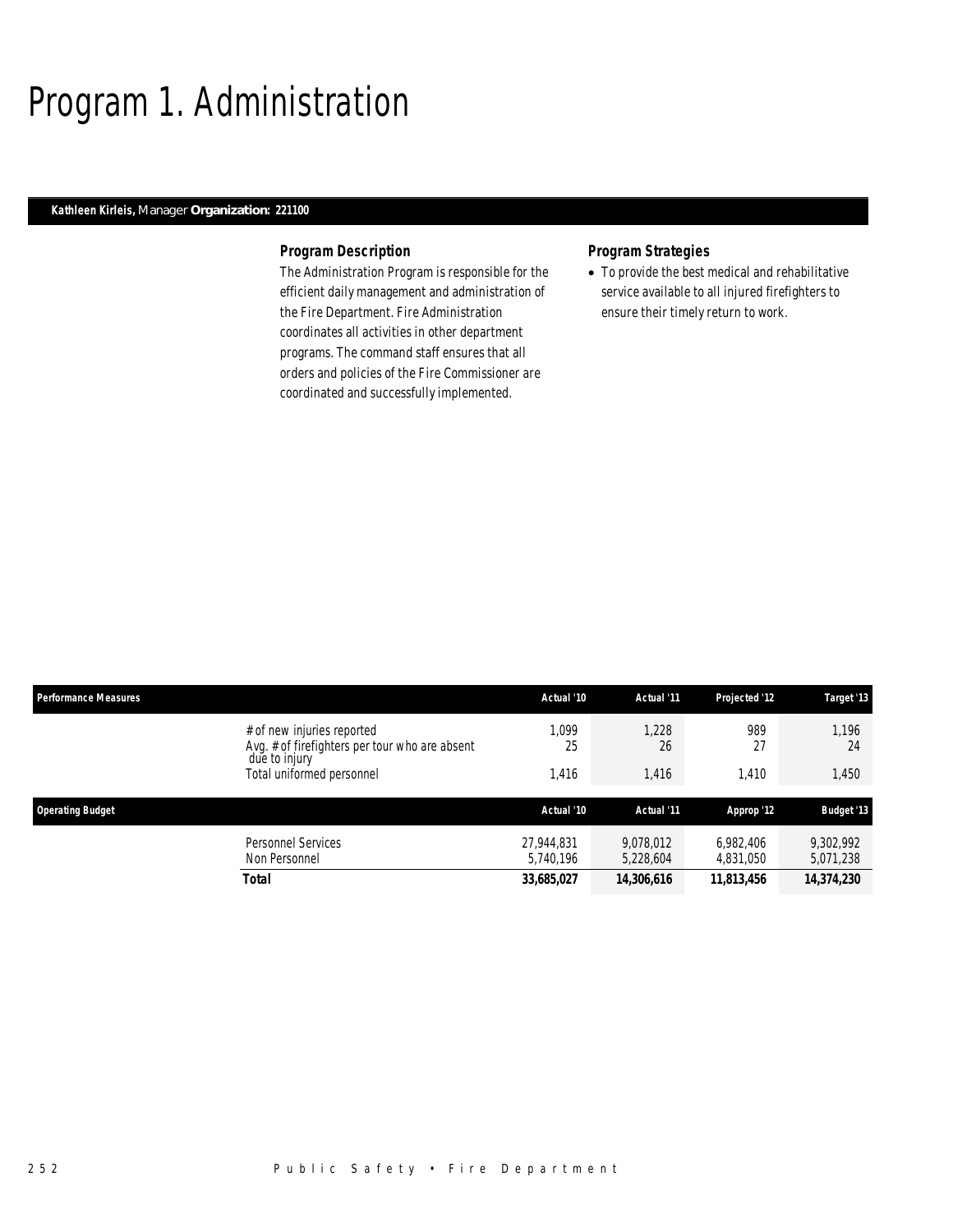## Program 2. Boston Fire Suppression

## *John Hasson, Manager Organization: 221200*

## *Program Description*

The Fire Suppression Program is responsible for extinguishing all fires and protecting life and property in emergencies for the citizens of Boston, and for surrounding communities on a mutual aid basis. The Fire Suppression Program force responds to hazardous material incidents as well as manmade and natural disasters.

## *Program Strategies*

• To respond to all incidents and calls.

| <b>Performance Measures</b> |                                                                                                                                                                                                                         | Actual '10                                            | Actual '11                                            | Projected '12                                         | Target '13                                            |
|-----------------------------|-------------------------------------------------------------------------------------------------------------------------------------------------------------------------------------------------------------------------|-------------------------------------------------------|-------------------------------------------------------|-------------------------------------------------------|-------------------------------------------------------|
|                             | Avg. staffing per shift<br><b>Building/Structural Fires</b><br>Defective hydrants reported to the BWSC<br>Fires responded to<br>Hazardous materials incidents responded to<br>Incidents responded to<br>Multiple alarms | 264<br>4,082<br>536<br>5,894<br>4,462<br>69,859<br>49 | 262<br>4,034<br>610<br>5,653<br>4,677<br>71.245<br>53 | 262<br>4.059<br>976<br>5,703<br>4,176<br>72.511<br>42 | 263<br>3.731<br>912<br>5,484<br>4,256<br>71,307<br>44 |
| <b>Operating Budget</b>     |                                                                                                                                                                                                                         | Actual '10                                            | Actual '11                                            | Approp '12                                            | <b>Budget '13</b>                                     |
|                             | Personnel Services<br>Non Personnel                                                                                                                                                                                     | 113,360,485<br>1,966,358                              | 135,012,935<br>1,956,051                              | 140,000,977<br>2,284,797                              | 140.315.507<br>2,963,710                              |
|                             | Total                                                                                                                                                                                                                   | 115,326,843                                           | 136,968,986                                           | 142,285,774                                           | 143,279,217                                           |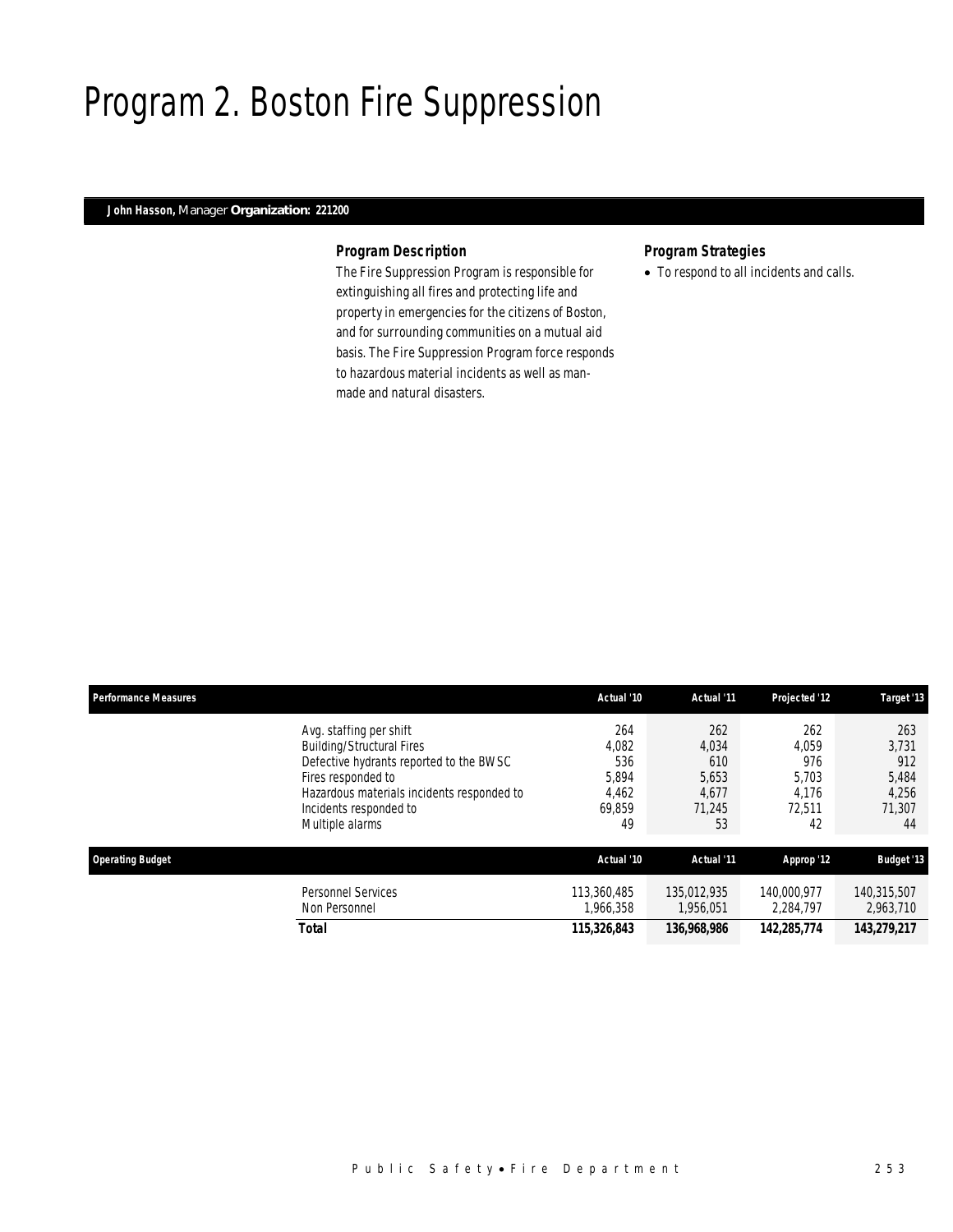## Program 3. Fire Alarm

## *John Henderson, Manager Organization: 221300*

## *Program Description*

The Fire Alarm Program is responsible for receiving alarms, dispatching apparatus, and control and movement of appropriate personnel and equipment. The program also monitors the status of all firefighting companies and is responsible for all communications, radios, electrical equipment, and appliances in the department.

## *Program Strategies*

• To respond to all calls in a timely and efficient manner.

| <b>Performance Measures</b> |                                                                                                                            | Actual '10             | Actual '11             | Projected '12          | Target '13             |
|-----------------------------|----------------------------------------------------------------------------------------------------------------------------|------------------------|------------------------|------------------------|------------------------|
|                             | % of calls responded to in under 4 minutes<br>Calls responded to in under 4 minutes<br>Fire alarm boxes serviced per month | 72%<br>50.445<br>378   | 68%<br>48,448<br>302   | 67%<br>48.646<br>330   | 70%<br>49.915<br>384   |
| <b>Operating Budget</b>     |                                                                                                                            | Actual '10             | Actual '11             | Approp '12             | <b>Budget '13</b>      |
|                             | Personnel Services<br>Non Personnel                                                                                        | 6,211,412<br>1.063.553 | 6.057.791<br>1,136,062 | 6,516,500<br>1,148,276 | 6,592,368<br>1,233,702 |
|                             | <b>Total</b>                                                                                                               | 7,274,965              | 7,193,853              | 7,664,776              | 7,826,070              |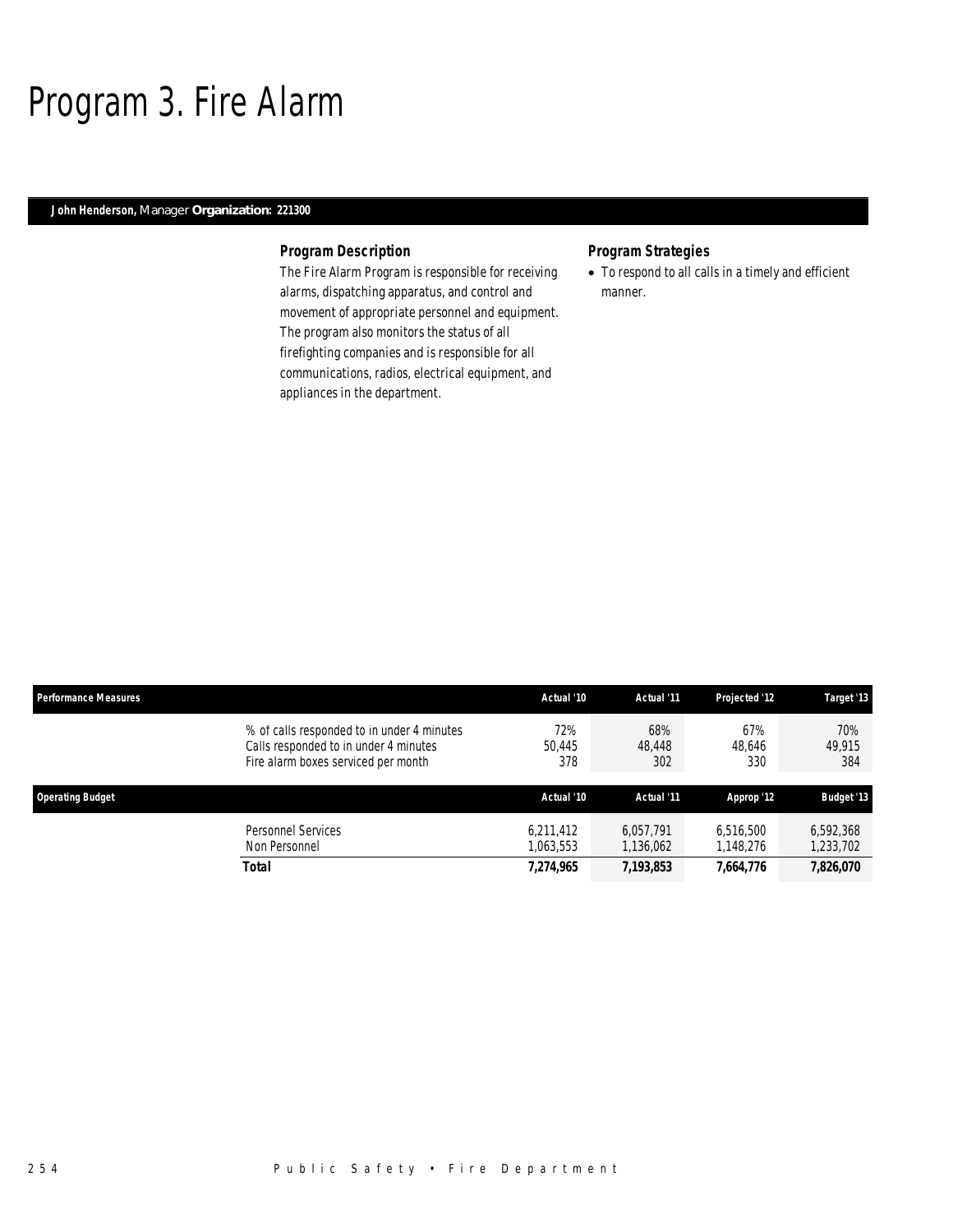## Program 4. Training

## *John Hasson, Manager Organization: 221400*

## *Program Description*

The Training Program is responsible for training new personnel and retraining existing personnel in firefighting and emergency medical and rescue techniques. This includes assisting eligible candidates in preparing for promotional examinations. The program also evaluates new tools and equipment.

## *Program Strategies*

• To initiate and supervise firefighter development.

| <b>Performance Measures</b>                                                                                                                                                                                     | Actual '10           | Actual '11           | Projected '12        | Target '13           |
|-----------------------------------------------------------------------------------------------------------------------------------------------------------------------------------------------------------------|----------------------|----------------------|----------------------|----------------------|
| Monthly hours of training at company level per<br>firefighter, including hazmat<br>Number of firefighters trained in new techniques<br>and materials<br>Number of firefighters trained on<br>defibrillators/EMT | 24                   | 16                   | 16                   | 16<br>1,150<br>1.150 |
| <b>Operating Budget</b>                                                                                                                                                                                         | Actual '10           | Actual '11           | Approp '12           | <b>Budget '13</b>    |
| <b>Personnel Services</b><br>Non Personnel                                                                                                                                                                      | 2.365.703<br>386.082 | 2.966.859<br>213,221 | 3.054.566<br>186.768 | 2.831.223<br>191.545 |
| Total                                                                                                                                                                                                           | 2,751,785            | 3,180,080            | 3,241,334            | 3,022,768            |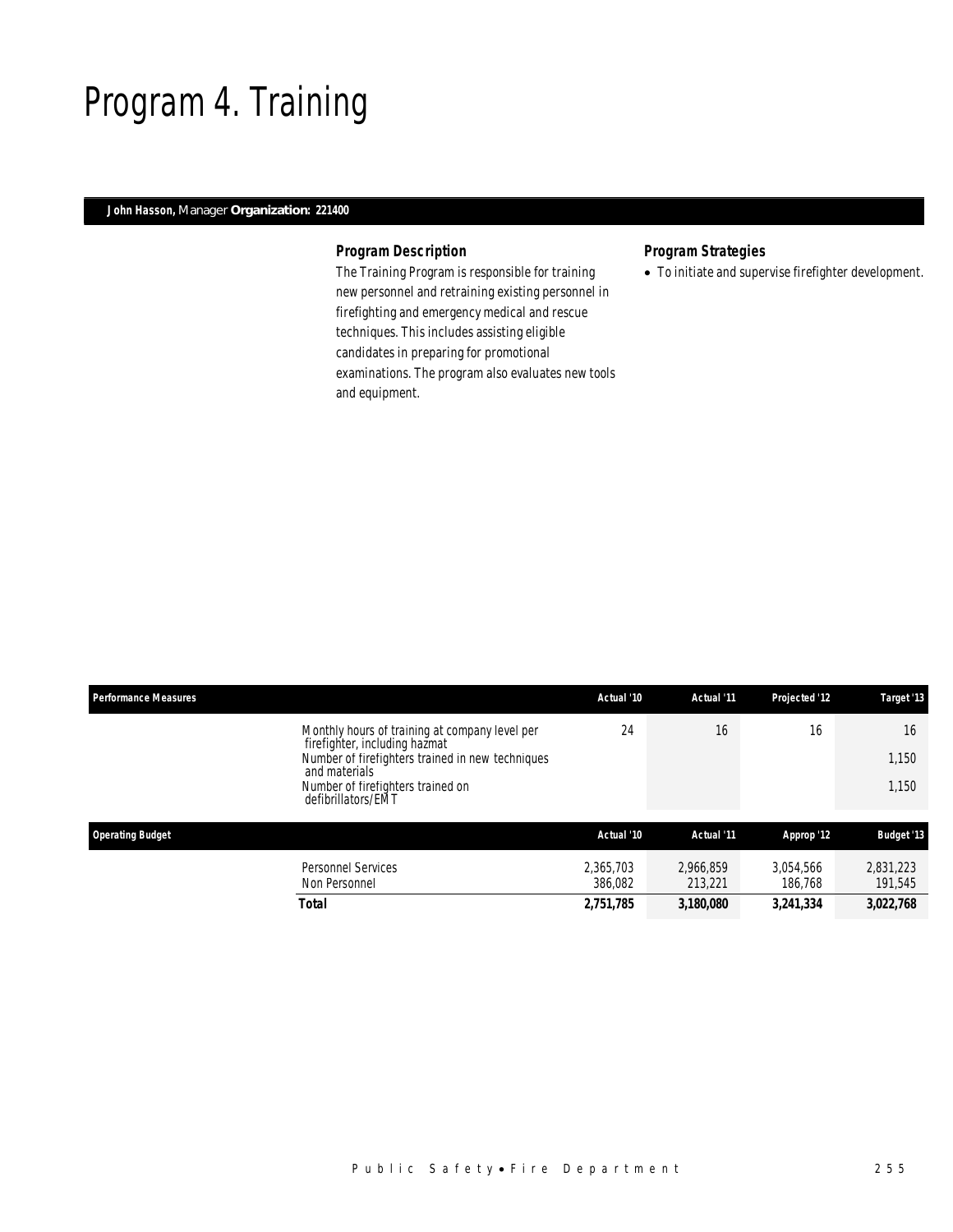## Program 5. Maintenance

## *Kathleen Kirleis, Manager Organization: 221500*

## *Program Description*

The Maintenance Program is responsible for repair and evaluation of all apparatus and other vehicles assigned to the Fire Department. The program also evaluates, repairs, and provides supplies for the department's facilities.

- To maintain all existing facilities.
- To perform corrective maintenance on apparatus and vehicles.
- To perform scheduled preventive maintenance on apparatus and vehicles.

| <b>Performance Measures</b>                  | Actual '10 | Actual '11 | Projected '12 | Target '13        |
|----------------------------------------------|------------|------------|---------------|-------------------|
| Apparatus receiving preventative maintenance | 174        | 88         | 180           | 180               |
| Avg. age of frontline apparatus              | C          | 8          | 8             | 8                 |
| Firehouses renovated                         |            |            |               |                   |
| Repair calls to firehouses                   | 805        | 1,137      | 1.453         | 1.150             |
| Total vehicles                               | 243        | 245        | 245           | 245               |
| <b>Operating Budget</b>                      | Actual '10 | Actual '11 | Approp '12    | <b>Budget '13</b> |
| <b>Personnel Services</b>                    | 2,334,361  | 1,759,762  | 2,171,651     | 2,261,465         |
| Non Personnel                                | 3,561,065  | 4,067,928  | 4,115,205     | 4,207,279         |
| Total                                        | 5,895,426  | 5,827,690  | 6,286,856     | 6,468,744         |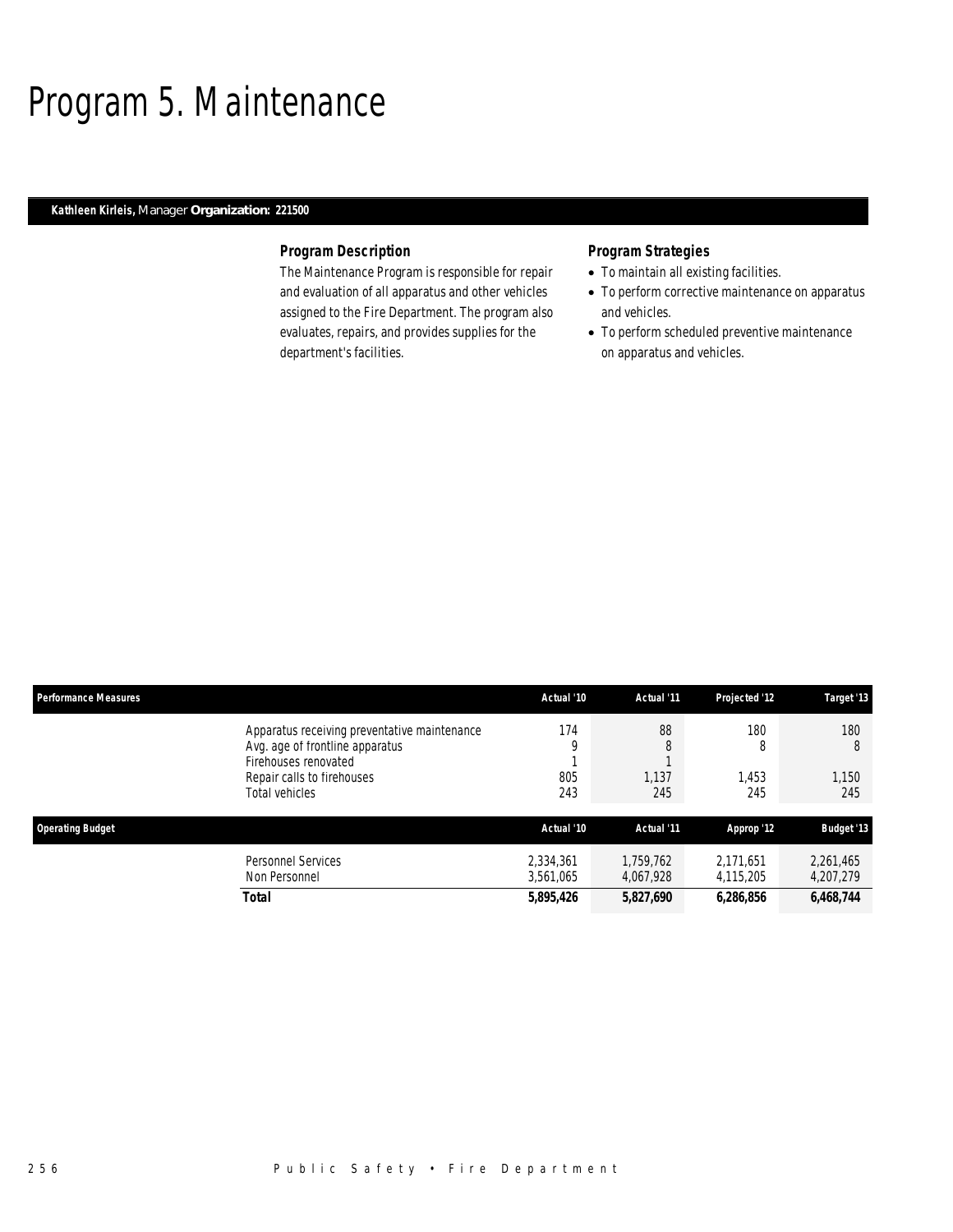## Program 6. Fire Prevention

## *Bartholomew Shea, Manager Organization: 221600*

### *Program Description*

The Fire Prevention Program is responsible for decreasing fire incidents through engineering, education, and enforcement. Fire Prevention conducts awareness programs especially designed for the target audience and through media campaigns.

- To enforce city and state fire code regulations and to review all applications for compliance.
- To maintain the conviction rate for fires resulting from arson.
- To promote fire safety education programs aimed at reducing loss of life, injury and property damage resulting from preventable incidents.

|                                                                                                                                                                                                                                                                  | Actual '10                                                      | Actual '11                                                      | Projected '12                                             | Target '13                                                      |
|------------------------------------------------------------------------------------------------------------------------------------------------------------------------------------------------------------------------------------------------------------------|-----------------------------------------------------------------|-----------------------------------------------------------------|-----------------------------------------------------------|-----------------------------------------------------------------|
| % of fires in which cause is determined<br>Arrests<br>Cause and origin investigations<br>Code inspections<br>Code violations issued<br>Conviction rate for fires resulting from arson<br>Court cases<br>Fire education sites visited<br>Fires deemed intentional | 98%<br>14<br>378<br>21,224<br>1,249<br>25%<br>109<br>164<br>159 | 98%<br>20<br>300<br>22,032<br>1,455<br>22%<br>152<br>278<br>163 | 98%<br>324<br>22,365<br>1,248<br>20%<br>142<br>254<br>128 | 94%<br>14<br>300<br>22,000<br>1,400<br>11%<br>112<br>225<br>120 |
|                                                                                                                                                                                                                                                                  | Actual '10                                                      | Actual '11                                                      | Approp '12                                                | <b>Budget '13</b>                                               |
| <b>Personnel Services</b><br>Non Personnel<br>Total                                                                                                                                                                                                              | 7,458,259<br>254,244                                            | 9,356,860<br>248,015                                            | 9,418,109<br>250,278                                      | 9,253,826<br>286,216<br>9,540,042                               |
|                                                                                                                                                                                                                                                                  |                                                                 | 7,712,503                                                       | 9,604,875                                                 | 9,668,387                                                       |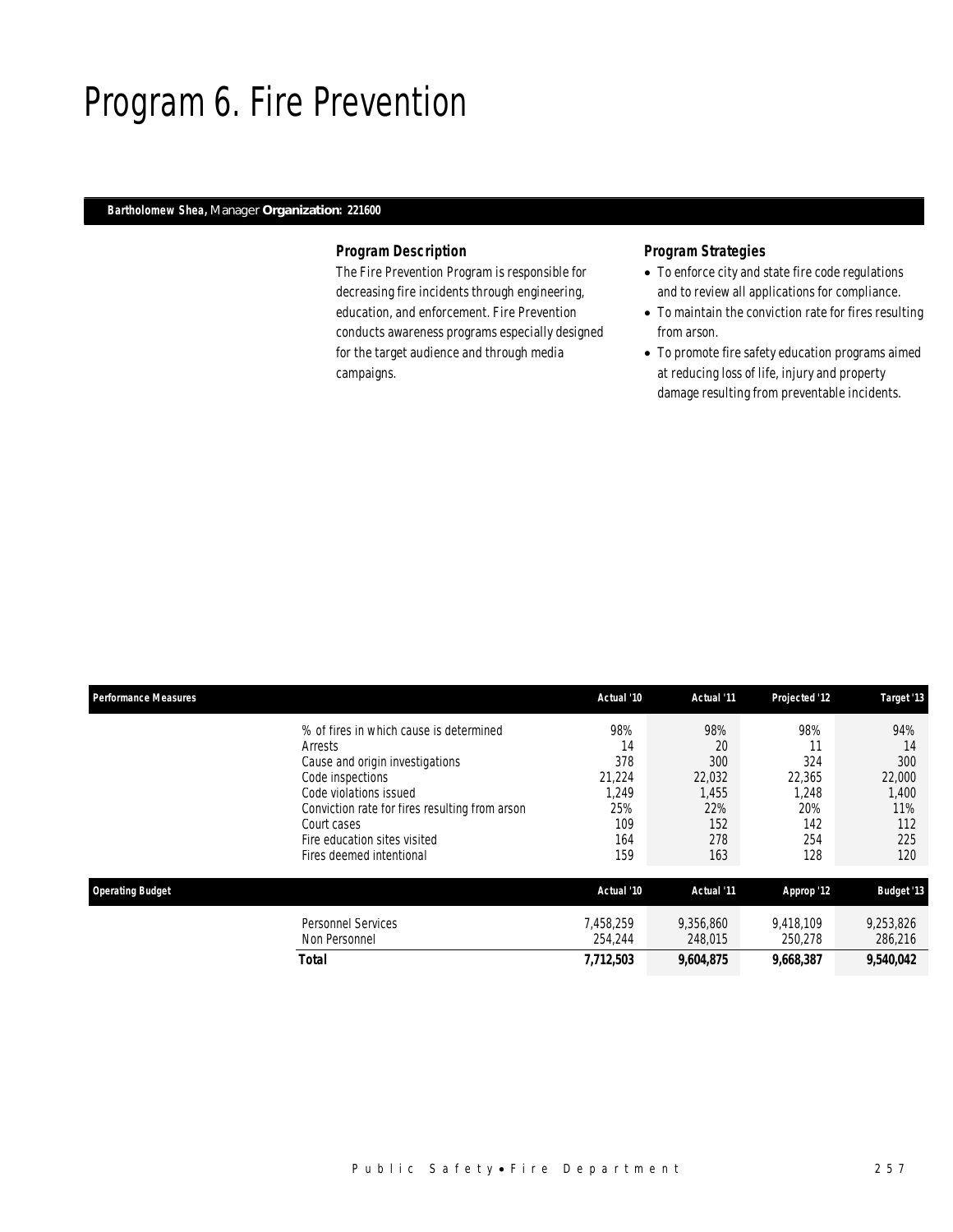## Program 7. Emergency Medical Response Division

## *David Granara, Manager Organization: 221700*

#### *Program Description*

The Emergency Medical Response Division provides highly trained and skilled EMT/First Responders that provide high quality emergency medical care in a timely manner.

### *Program Strategies*

• To provide highly trained and skilled EMT-First Responders delivering quality care in a timely manner.

| <b>Performance Measures</b>                                                   | Actual '10         | Actual '11         | Projected '12      | Target '13         |
|-------------------------------------------------------------------------------|--------------------|--------------------|--------------------|--------------------|
| Medical incidents as a % of total incidents<br>Medical incidents responded to | 45%<br>31,304      | 45%<br>31,820      | 46%<br>33,702      | 44%<br>31,375      |
| <b>Operating Budget</b>                                                       | Actual '10         | Actual '11         | Approp '12         | <b>Budget '13</b>  |
| Personnel Services<br>Non Personnel                                           | 838.590<br>147.080 | 779.477<br>159,092 | 841.004<br>149.250 | 814.047<br>158,654 |
| Total                                                                         | 985,670            | 938,569            | 990.254            | 972,701            |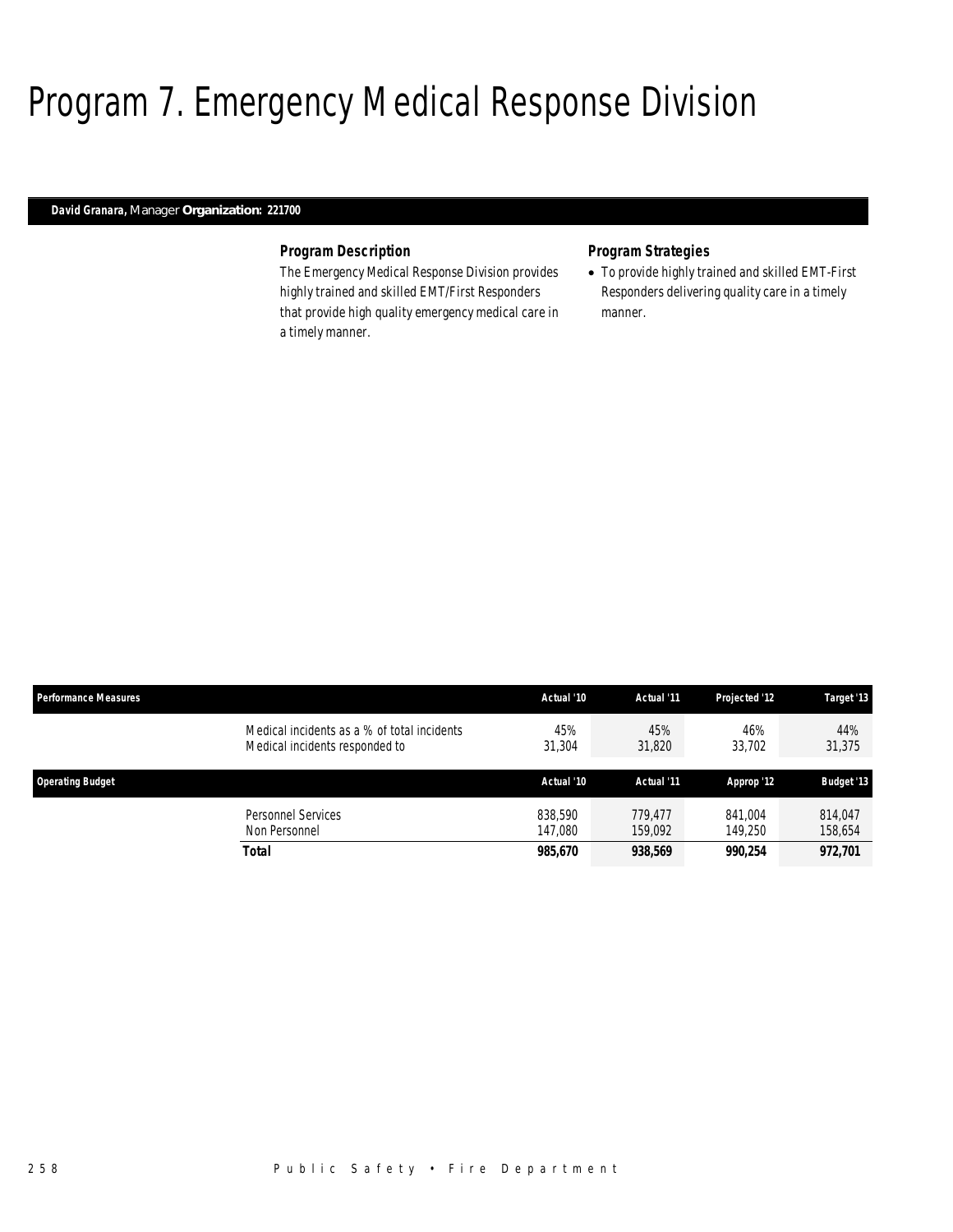## External Funds Projects

#### *ARRA - Commonwealth Staffing Grant*

#### *Project Mission*

A contract between the Executive Office of Public Safety and Security and the Boston Fire Department to cover salary and fringe benefits for two (2) firefighters and overtime expenses for firefighter(s) to support fire suppression services in Boston for a period of 12 months, ending 1/31/2011.

### *Assistance to Firefighters Grant Program*

#### *Project Mission*

Funding provided from the US Department of Homeland Security, Preparedness Directorate's Office of Grants and Training, in cooperation with the United States Fire Administration under a competitive federal grant program. The program breaks down into three primary components: 1. the Assistance to Firefighters Grant (AFG) works to meet the firefighting and emergency response needs of fire departments and nonaffiliated emergency medical services organizations; 2. the Safer (Staffing for Adequate Fire and Emergency Response) Grant program provides funding directly to the fire department (Fire Prevention) in order to help increase the number of trained, "front-line" firefighters available in the City; 3. the Fire Prevention and Safety Grants (FP&S) grants support projects that enhance the safety of the public and firefighters from fire and related hazards. The primary goal is to target high-risk populations, firefighter safety and mitigate high incidences of death and injury. Since FY2007, the department has been awarded five grants from these programs for the purchase of firefighting and personal protective equipment such as computer terminals, computer tablets, protective rescue boots, mobile portable radios and other communications equipment. In addition, for the first time in FY2009, the program funded a rear mounted aerial ladder truck for deployment in the department's fleet.

*Boston Fire Training Academy Revolving Fund* 

#### *Project Mission*

To establish a revolving fund for the purposes of purchasing training equipment, certifying instructors, updating facilities and providing funds for other training needs not otherwise budgeted for. This fund shall be funded by receipts for tuition and other fees paid by outside departments for usage of BFD facilities and resources.

*Buffer Zone Protection Program (BZZP)* 

#### *Project Mission*

The BZPP provides funding to increase the preparedness capabilities of jurisdictions responsible for the safety and security of communities surrounding high-priority pre-designated critical infrastructure and key resource (CIKR) assets, including chemical facilities, financial institutions, nuclear and electric power plants, dams, stadiums, and other high-risk/high-consequence facilities, through allowable planning and equipment acquisition. Funding provided from the US Department of Homeland Security, through the Executive Office of Public Safety and Security Office of Grants and Research.

*Commonwealth Security Trust* 

#### *Project Mission*

Funding provided from the Commonwealth of Massachusetts, through the Executive Office of Public Safety and Security Office of Grants and Research, comes from revenues from the Sale of "United We Stand" distinctive registration plates. The department was awarded \$20,000 for the purchase of an AMKUS Extrication Kit.

*Fire Alarm Construction* 

#### *Project Mission*

Reimbursement agreement with the Massachusetts Department of Transportation to fund the relocation and/or replacement of Boston Fire Department equipment and infrastructure relating to the fire alarm box system. This will encompass three projects to include Dorchester Avenue, River Street and Morton Street.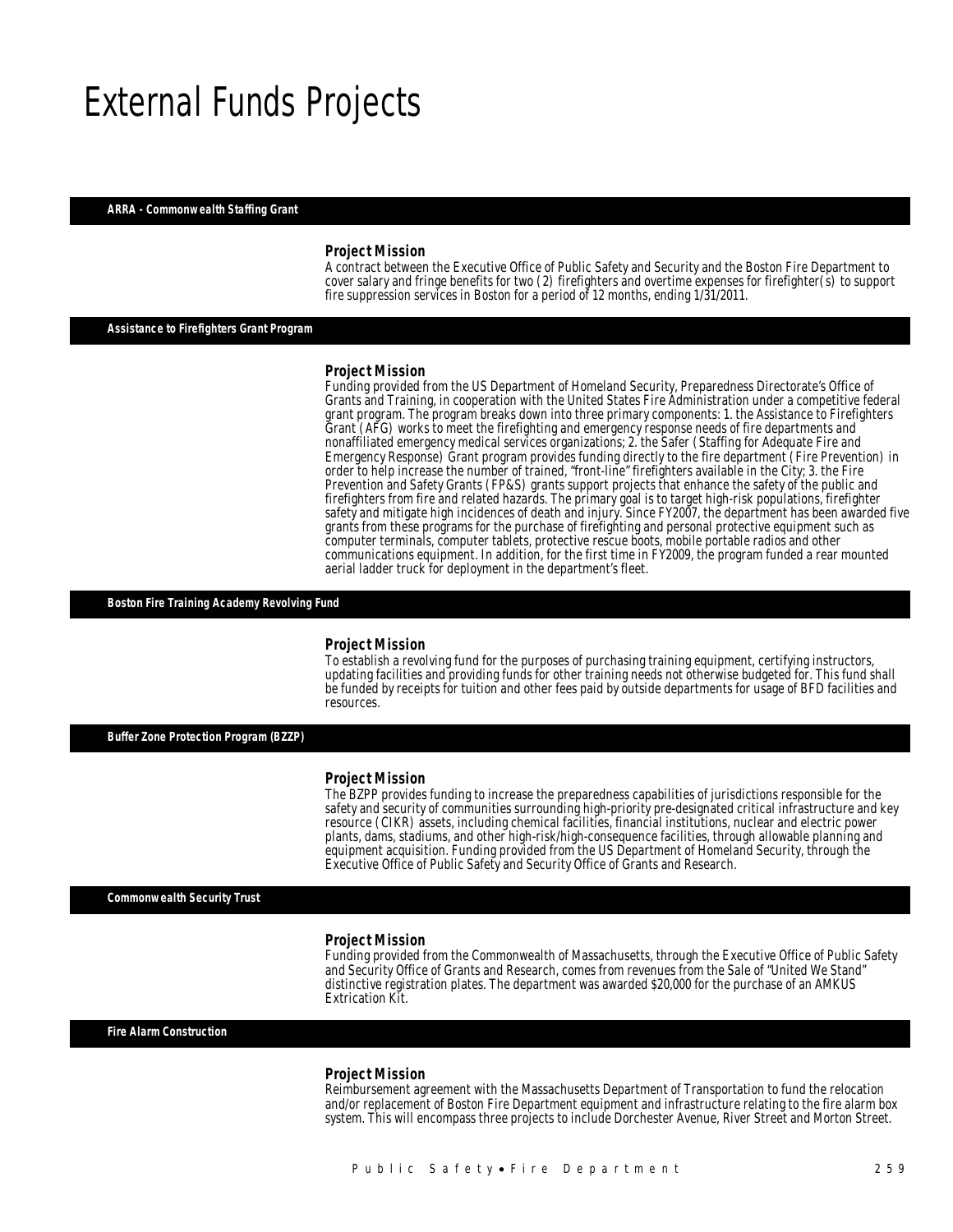Î

Funding provided from the Commonwealth of Massachusetts Executive Office of Public Safety, to use to purchase supplies and equipment.

*Hazmat Materials Response* 

#### *Project Mission*

A grant awarded through the Commonwealth of Massachusetts Executive Office of Public Safety for the Hazardous Materials Response Teams and for the Training Academy. This grant provides for additional training of BFD HazMat personnel and equipment.

*Hazmat Recovery Fund* 

#### *Project Mission*

Authorized by Ch.21E of Mass. General Laws, the Hazmat Recovery Fund provides the department with the authority to invoice private vehicles and companies for responses the department makes to hazmat spills and incidents. Funds are received on a per incident basis. The funds received can only be used to re-supply the hazmat team for supplies, materials, and instruments and other equipment. This fund is authorized annually.

#### *Mass Decontamination Units (MDU)*

#### *Project Mission*

Funded through the federal Department of Public Health on a formula basis, a grant set up for the Department to use for training exercises and the purchase of equipment and supplies for the 10 Chemical Decontamination Units located at hospitals throughout the City.

*Mass Water Resource Project* 

#### *Project Mission*

A five year agreement between the MWRA and the Fire Department to reimburse the Department for providing equipment, training and administrative support for special Tunnel Recovery and Emergency Response in support of the North Dorchester Bay CSO Storage Tunnel Project. This agreement is schedule to run through December 31, 2009.

*MetroFire Agreement* 

#### *Project Mission*

A reimbursement agreement between the Boston Fire Department and the MetroFire community for dispatch and communication services provided by Boston Fire to the participating MetroFire cities and towns through its MetroFire Control Center.

*MTA Tunnel Operations Grant* 

#### *Project Mission*

A grant provide funds for the department to lease and purchase Fire Pumps to provide service to the central artery tunnel and related radio and electronic expenses as needed.

*Port Security Program Grant* 

#### *Project Mission*

Funded through the U.S. Department of Homeland Security, the Port Security Program Grant will fund construction of a Chemical, Biological, Radiological and Nuclear Explosive (CBRNE) watercraft for the Boston Fire Department.

#### *State Hazmat Team*

#### *Project Mission*

Funding from the Commonwealth of Massachusetts Fire Services Hazardous Materials Response Team for participation and support on Hazmat Tech training. This is a reimbursement program that is authorized annually.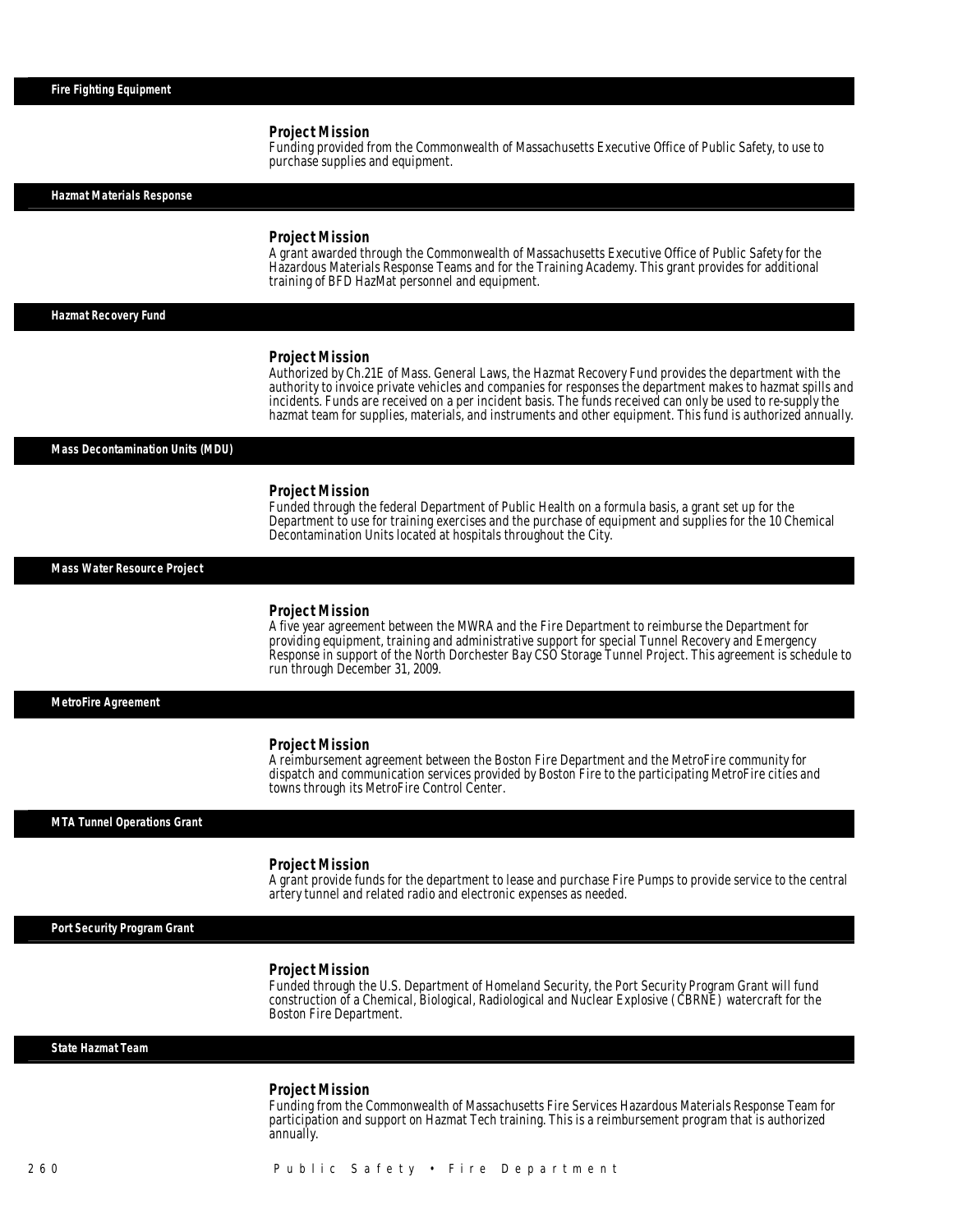Funded through the Commonwealth of Massachusetts Executive Office of Public Safety, for the purpose of providing equipment, training and administrative support for the BFD Training Academy on Moon Island. Î

*Student Awareness Fire Education* 

*Project Mission*<br>Funding is used to support the Community Fire Education programs. It includes educational outreach programs targeting children, the elderly and other members of the Boston community.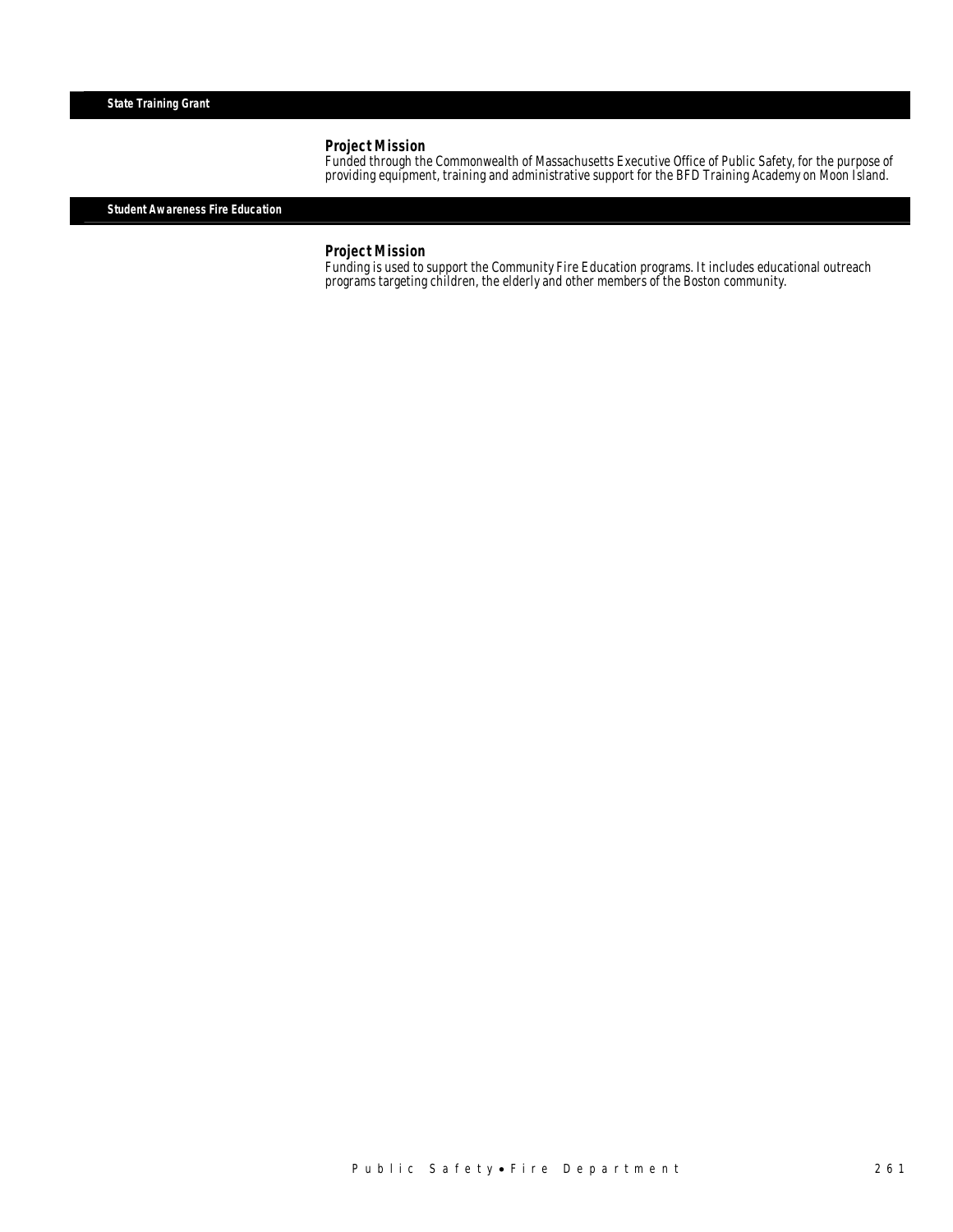## Fire Department Capital Budget

## *Overview*

The Fire Department continues to improve the fire protection and emergency services vital to neighborhood safety and security through capital investment in state-of-the-art technology and equipment. The five-year plan also includes plans to renovate fire stations across the City in order to maintain the Boston Fire Department's standing as one of the best in the nation.

## *FY13 Major Initiatives*

- Continue the purchase of engines and ladder trucks to replace front-line equipment under the multi-year fire apparatus replacement plan.
- Continue a phased installation of emergency generators in fire stations across the City.
- Begin design of a major renovation at Engine 3.
- Begin design of a new station alerting system.

| Capital Budget Expenditures | Total Actual '10 | Total Actual '11 |           | <b>Estimated '12 Total Projected '13</b> |
|-----------------------------|------------------|------------------|-----------|------------------------------------------|
|                             |                  |                  |           |                                          |
| <b>Total Department</b>     | 6.619.039        | 5.128.461        | 6.076.383 | 7,535,000                                |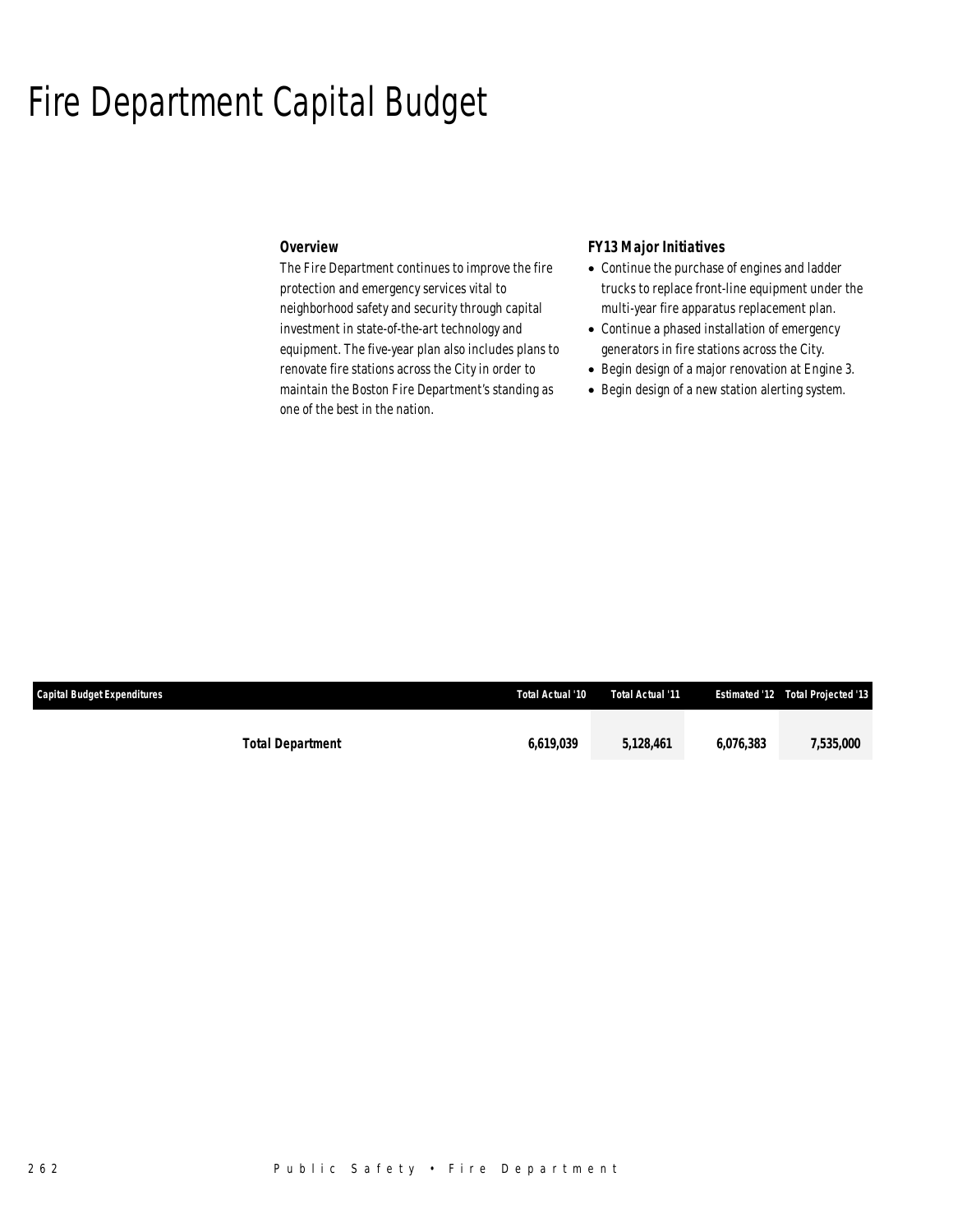### *CRITICAL FACILITY REPAIRS*

#### *Project Mission*

 A critical repair fund to be used for emergency repairs to Fire Department facilities including roofs, windows, masonry, electrical and HVAC systems. *Managing Department,* Fire Department *Status,* Annual Program

*Location,* Citywide *Operating Impact,* No

| <b>Authorizations</b>                    |           |             |             |             |           |
|------------------------------------------|-----------|-------------|-------------|-------------|-----------|
|                                          |           |             |             | Non Capital |           |
| Source                                   | Existing  | <b>FY13</b> | Future      | Fund        | Total     |
| City Capital                             | 1.987.019 | 0           | 375,000     | 0           | 2.362.019 |
| Grants/Other                             | 0         | 0           | 0           |             | 0         |
| Total                                    | 1,987,019 | 0           | 375,000     | 0           | 2,362,019 |
| <b>Expenditures (Actual and Planned)</b> |           |             |             |             |           |
|                                          | Thru      |             |             |             |           |
| Source                                   | 6/30/11   | <b>FY12</b> | <b>FY13</b> | FY14-17     | Total     |
| City Capital                             | 1.232.319 | 375,000     | 375,000     | 379.700     | 2.362.019 |
| Grants/Other                             | 0         |             | 0           |             | 0         |
| Total                                    | 1.232.319 | 375,000     | 375,000     | 379.700     | 2.362.019 |
|                                          |           |             |             |             |           |

### *EMERGENCY GENERATORS*

#### *Project Mission*

 Install emergency generators at 17 fire stations located throughout the City. Phase I: Engine 2, 5, 17, 42, 53, 56; Phase II: Engine 3, 4, 8, 37, 49 and Training Academy; Phase III: Engine 20, 21, 22, 33 and 50. *Managing Department,* Construction Management *Status,* In Construction

*Location,* Various neighborhoods *Operating Impact,* No

| <b>Authorizations</b>                    |           |             |               |                |           |
|------------------------------------------|-----------|-------------|---------------|----------------|-----------|
|                                          |           |             |               | Non Capital    |           |
| Source                                   | Existing  | <b>FY13</b> | <b>Future</b> | Fund           | Total     |
| City Capital                             | 2.100.000 | 0           | 0             | $\overline{0}$ | 2.100.000 |
| Grants/Other                             | 0         | $\Omega$    | 0             |                | $\Omega$  |
| Total                                    | 2,100,000 | 0           | $\mathbf 0$   | $\Omega$       | 2,100,000 |
| <b>Expenditures (Actual and Planned)</b> |           |             |               |                |           |
|                                          | Thru      |             |               |                |           |
| Source                                   | 6/30/11   | <b>FY12</b> | <b>FY13</b>   | FY14-17        | Total     |
| City Capital                             | 17.243    | 512,000     | 600,000       | 970.757        | 2,100,000 |
| Grants/Other                             | 0         |             | 0             |                | $\Omega$  |
| Total                                    | 17.243    | 512,000     | 600.000       | 970.757        | 2.100.000 |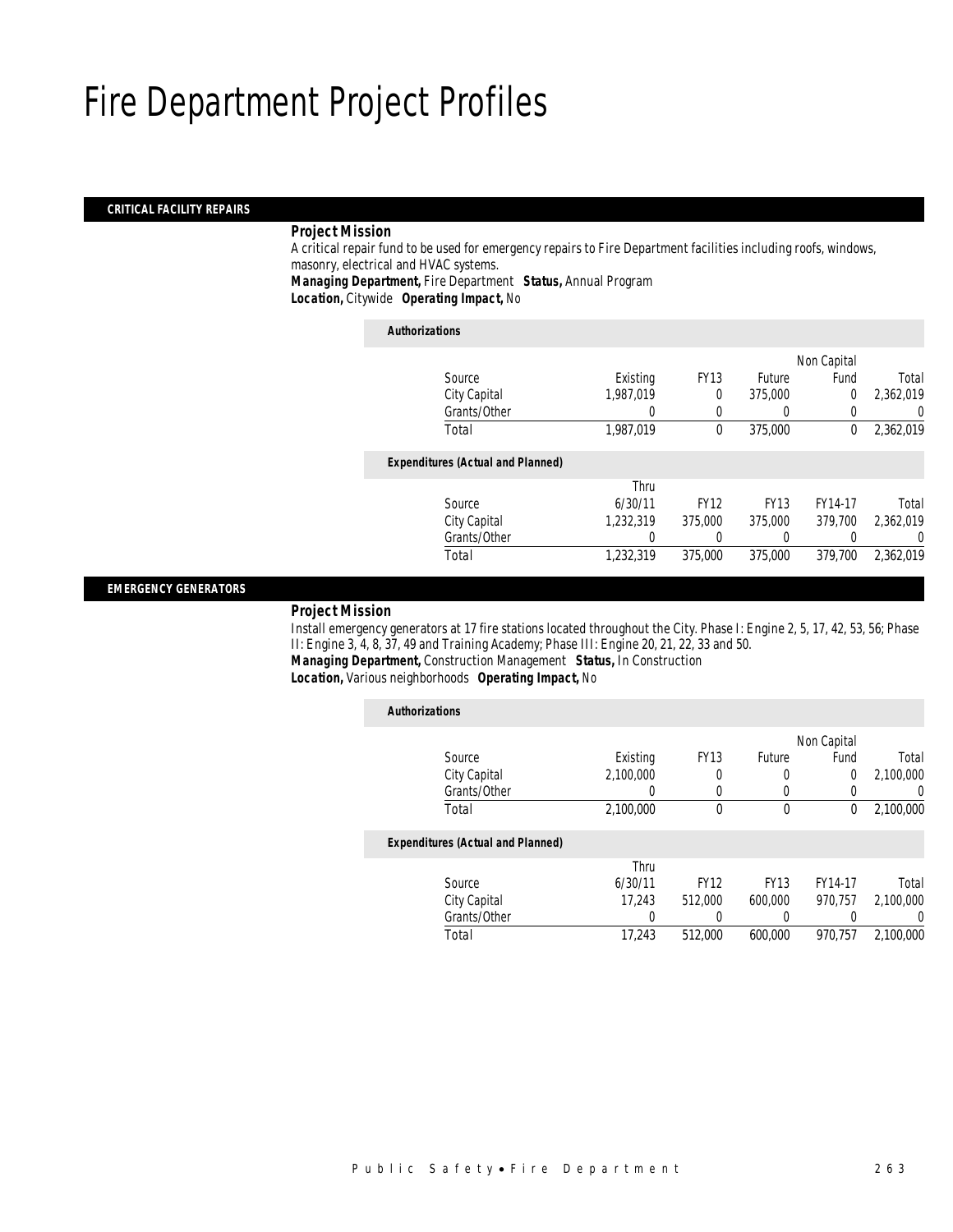## *ENGINE 3*

## *Project Mission*

Comprehensive renovation including building envelope repairs, door and window replacement, HVAC, electrical and plumbing upgrades. Install fire protection system.

*Managing Department,* Construction Management *Status,* To Be Scheduled*Location,* South End *Operating Impact,* No

| <b>Authorizations</b>                    |          |             |               |             |                  |
|------------------------------------------|----------|-------------|---------------|-------------|------------------|
|                                          |          |             |               | Non Capital |                  |
| Source                                   | Existing | <b>FY13</b> | <b>Future</b> | Fund        | Total            |
| City Capital                             | 500,000  | $\Omega$    | 3,900,000     | 0           | 4,400,000        |
| Grants/Other                             | 0        |             |               | 0           | $\left( \right)$ |
| Total                                    | 500,000  | 0           | 3,900,000     | 0           | 4,400,000        |
| <b>Expenditures (Actual and Planned)</b> |          |             |               |             |                  |
|                                          | Thru     |             |               |             |                  |
| Source                                   | 6/30/11  | <b>FY12</b> | <b>FY13</b>   | FY14-17     | Total            |
| City Capital                             | 0        | 0           | 50,000        | 4,350,000   | 4,400,000        |
| Grants/Other                             | 0        |             |               |             | $\left( \right)$ |
| Total                                    | 0        | 0           | 50,000        | 4.350.000   | 4,400,000        |

#### *ENGINE 37*

#### *Project Mission*

Facility upgrades including building envelope and miscellaneous interior improvements including mechanical, electrical and plumbing systems.

*Managing Department,* Construction Management *Status,* To Be Scheduled*Location,* Roxbury *Operating Impact,* No

| <b>Authorizations</b>                    |          |             |             |             |           |
|------------------------------------------|----------|-------------|-------------|-------------|-----------|
|                                          |          |             |             | Non Capital |           |
| Source                                   | Existing | <b>FY13</b> | Future      | Fund        | Total     |
| City Capital                             | O        | 0           | 1,871,000   | $\theta$    | 1,871,000 |
| Grants/Other                             |          |             |             | 0           | 0         |
| Total                                    | 0        | 0           | 1,871,000   | 0           | 1,871,000 |
| <b>Expenditures (Actual and Planned)</b> |          |             |             |             |           |
|                                          | Thru     |             |             |             |           |
| Source                                   | 6/30/11  | <b>FY12</b> | <b>FY13</b> | FY14-17     | Total     |
| City Capital                             | 0        | 0           | $\Omega$    | 1.871.000   | 1,871,000 |
| Grants/Other                             | 0        | $\left($    |             |             | 0         |
| Total                                    | 0        | $\theta$    | 0           | 1.871.000   | 1.871.000 |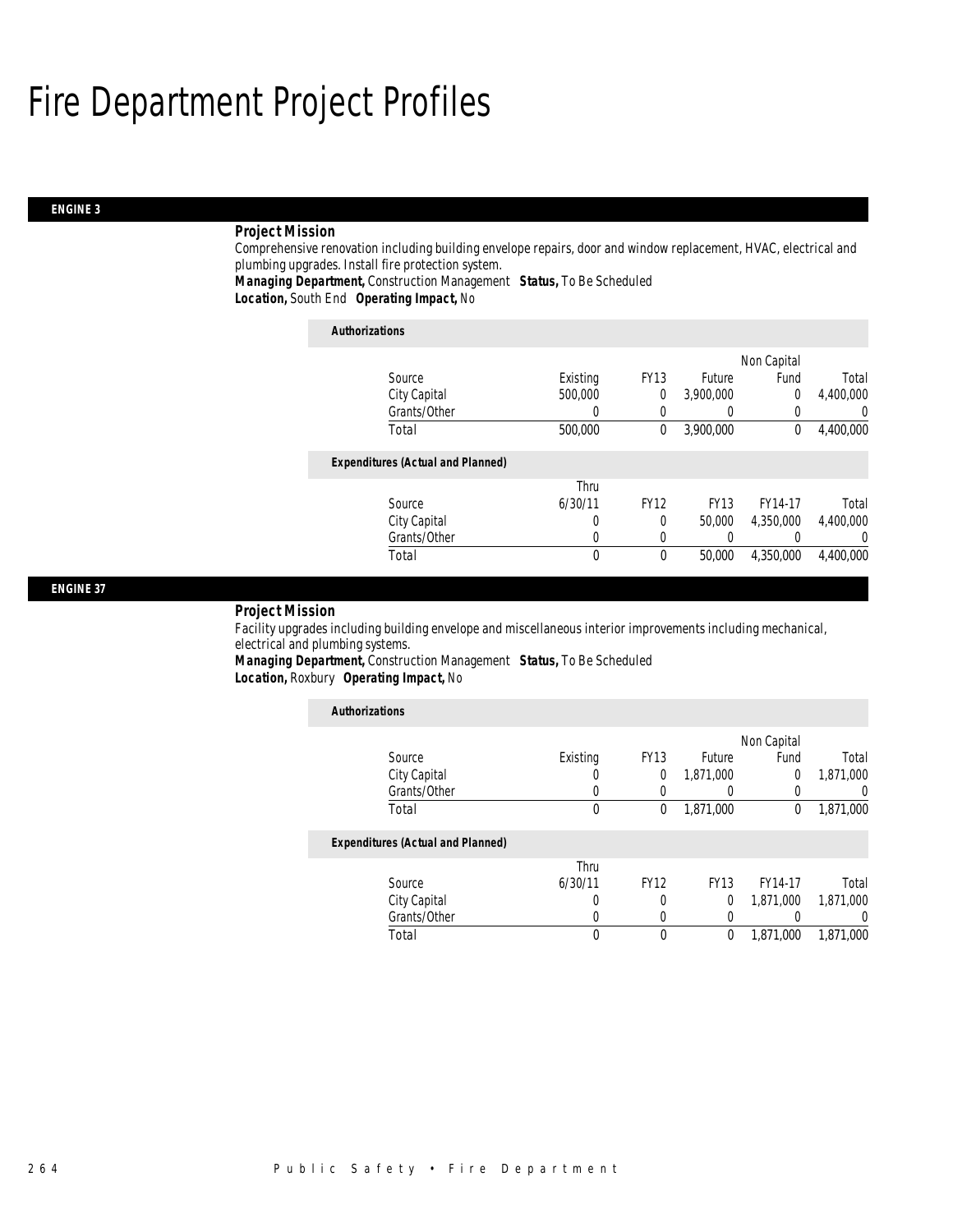### *ENGINE 48*

## *Project Mission*

 Replace roof and apparatus floor slab. Repoint masonry. *Managing Department,* Construction Management *Status,* To Be Scheduled*Location,* Hyde Park *Operating Impact,* No

| <b>Authorizations</b> |                                          |          |             |             |             |         |
|-----------------------|------------------------------------------|----------|-------------|-------------|-------------|---------|
|                       |                                          |          |             |             | Non Capital |         |
|                       | Source                                   | Existing | <b>FY13</b> | Future      | Fund        | Total   |
|                       | City Capital                             | 401,000  | 0           | $\left($    | 0           | 401,000 |
|                       | Grants/Other                             | 0        | 0           | $\left($    |             | 0       |
|                       | Total                                    | 401,000  | $\theta$    | $\theta$    | $\theta$    | 401,000 |
|                       | <b>Expenditures (Actual and Planned)</b> |          |             |             |             |         |
|                       |                                          | Thru     |             |             |             |         |
|                       | Source                                   | 6/30/11  | <b>FY12</b> | <b>FY13</b> | FY14-17     | Total   |
|                       | City Capital                             | 0        | 0           | $\Omega$    | 401.000     | 401,000 |
|                       | Grants/Other                             | 0        | 0           | $\left($    |             | 0       |
|                       | Total                                    | 0        | $\mathbf 0$ | $\mathbf 0$ | 401,000     | 401,000 |

*ENGINE 5* 

#### *Project Mission*

 Building envelope repairs including roof replacement, masonry repointing, gutter replacement, waterproofing, flashing repairs, window and door repairs and drainage improvements. *Managing Department,* Construction Management *Status,* To Be Scheduled

*Location,* East Boston *Operating Impact,* No

| <b>Authorizations</b>                    |          |             |               |             |         |
|------------------------------------------|----------|-------------|---------------|-------------|---------|
|                                          |          |             |               | Non Capital |         |
| Source                                   | Existing | <b>FY13</b> | <b>Future</b> | Fund        | Total   |
| City Capital                             | 150,000  | 0           | 760,000       | 0           | 910.000 |
| Grants/Other                             |          |             |               |             | 0       |
| Total                                    | 150,000  | 0           | 760,000       | 0           | 910,000 |
| <b>Expenditures (Actual and Planned)</b> |          |             |               |             |         |
|                                          | Thru     |             |               |             |         |
| Source                                   | 6/30/11  | <b>FY12</b> | <b>FY13</b>   | FY14-17     | Total   |
| City Capital                             | 0        | 0           | 0             | 910.000     | 910,000 |
| Grants/Other                             | 0        | 0           | 0             |             | 0       |
| Total                                    | 0        | 0           | 0             | 910.000     | 910.000 |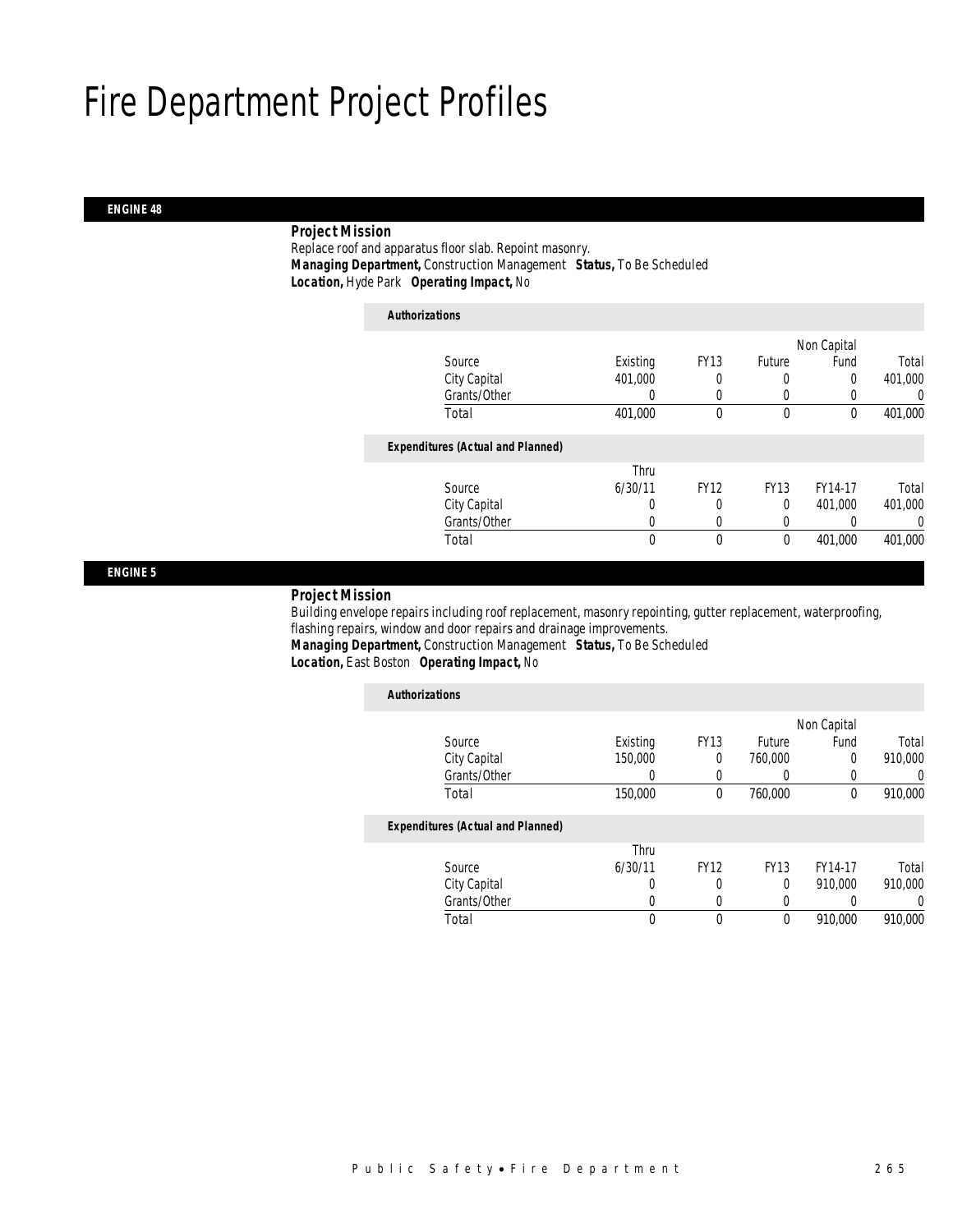### *ENGINE 50*

## *Project Mission*

General renovations include building exterior and interior. *Managing Department,* Construction Management *Status,* To Be Scheduled*Location,* Charlestown *Operating Impact,* No

| <b>Authorizations</b> |                                          |          |             |             |                |                |
|-----------------------|------------------------------------------|----------|-------------|-------------|----------------|----------------|
|                       |                                          |          |             |             | Non Capital    |                |
| Source                |                                          | Existing | <b>FY13</b> | Future      | Fund           | Total          |
|                       | City Capital                             | 400,000  | 0           | 1.720.000   | $\overline{0}$ | 2,120,000      |
|                       | Grants/Other                             | 0        | 0           | 0           | 0              | $\overline{0}$ |
| Total                 |                                          | 400,000  | 0           | 1,720,000   | 0              | 2,120,000      |
|                       | <b>Expenditures (Actual and Planned)</b> |          |             |             |                |                |
|                       |                                          | Thru     |             |             |                |                |
| Source                |                                          | 6/30/11  | <b>FY12</b> | <b>FY13</b> | FY14-17        | Total          |
|                       | City Capital                             | 0        | 0           | 0           | 2,120,000      | 2.120.000      |
|                       | Grants/Other                             | 0        | 0           | 0           |                | 0              |
| Total                 |                                          | 0        | 0           | 0           | 2,120,000      | 2,120,000      |

#### *FIRE ALARM*

## *Project Mission*

Repair front entrance stairs. Improve site drainage. *Managing Department,* Construction Management *Status,* In Construction*Location,* Fenway/Kenmore *Operating Impact,* No

| <b>Authorizations</b>                    |          |             |             |             |         |
|------------------------------------------|----------|-------------|-------------|-------------|---------|
|                                          |          |             |             | Non Capital |         |
| Source                                   | Existing | <b>FY13</b> | Future      | Fund        | Total   |
| City Capital                             | 365,375  | 0           | 0           | 0           | 365,375 |
| Grants/Other                             |          | 0           | 0           | 0           |         |
| Total                                    | 365,375  | $\Omega$    | 0           | 0           | 365,375 |
| <b>Expenditures (Actual and Planned)</b> |          |             |             |             |         |
|                                          | Thru     |             |             |             |         |
| Source                                   | 6/30/11  | <b>FY12</b> | <b>FY13</b> | FY14-17     | Total   |
| City Capital                             | 18,338   | 221,662     | 110,000     | 15,375      | 365,375 |
| Grants/Other                             |          |             | 0           |             |         |
| Total                                    | 18,338   | 221,662     | 110,000     | 15,375      | 365.375 |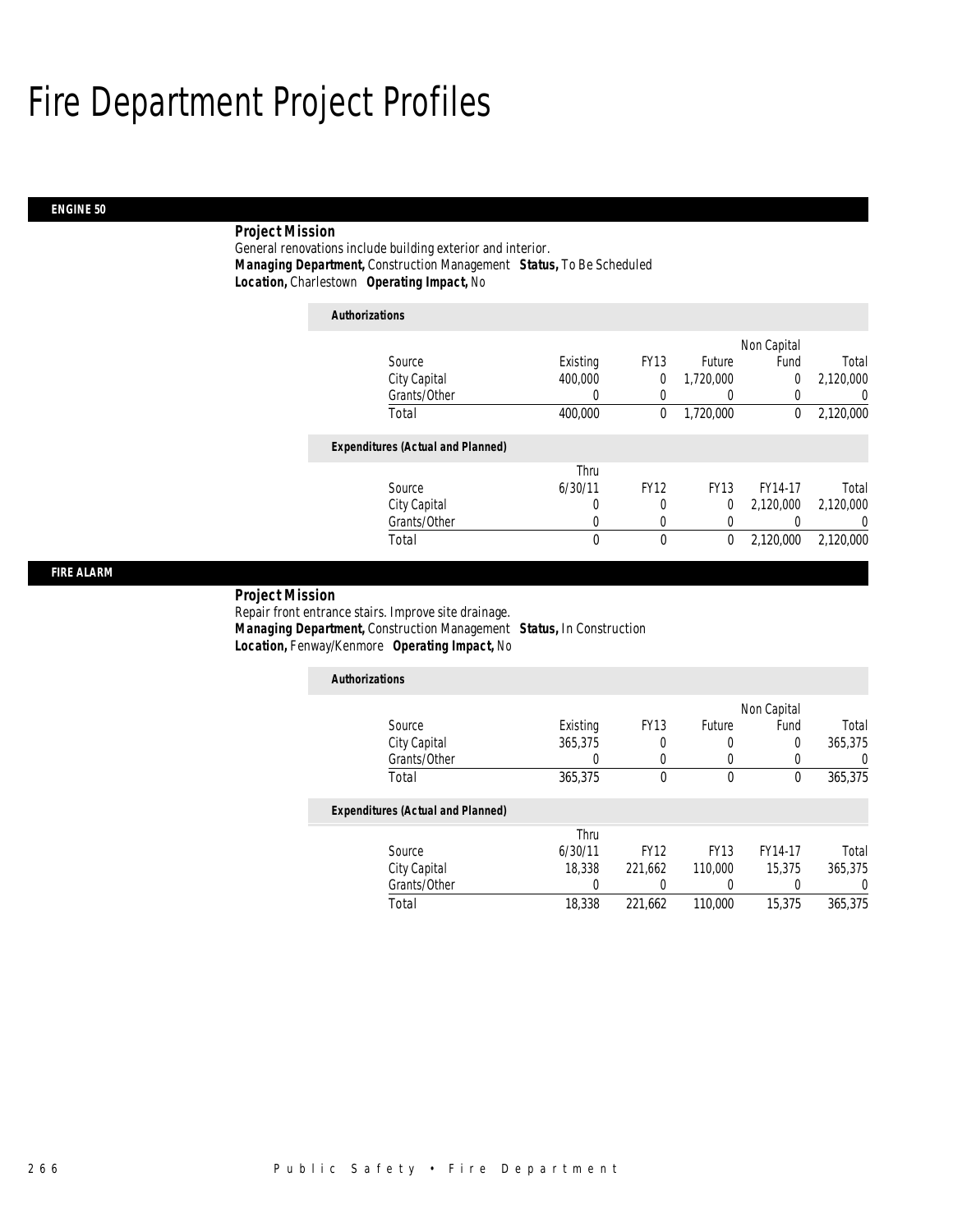## *FIRE ALARMS AT 11 STATIONS*

## *Project Mission*

 Install or upgrade fire alarm systems at Engine 2, 3, 4, 5, 7, 9, 16, 29, 33, 37 and 50. *Managing Department,* Construction Management *Status,* To Be Scheduled*Location,* Citywide *Operating Impact,* No

| <b>Authorizations</b>                    |          |             |             |             |         |
|------------------------------------------|----------|-------------|-------------|-------------|---------|
|                                          |          |             |             | Non Capital |         |
| Source                                   | Existing | <b>FY13</b> | Future      | Fund        | Total   |
| City Capital                             | 200,000  |             | 0           | 0           | 200,000 |
| Grants/Other                             | 0        | 0           | 0           | 0           |         |
| Total                                    | 200,000  | $\theta$    | 0           | 0           | 200,000 |
| <b>Expenditures (Actual and Planned)</b> |          |             |             |             |         |
|                                          | Thru     |             |             |             |         |
| Source                                   | 6/30/11  | <b>FY12</b> | <b>FY13</b> | FY14-17     | Total   |
| City Capital                             | 0        | $\Omega$    | 0           | 200,000     | 200,000 |
| Grants/Other                             | 0        | 0           | 0           | 0           |         |
| Total                                    | 0        | $\theta$    | $\mathbf 0$ | 200,000     | 200,000 |

*FIRE EQUIPMENT* 

#### *Project Mission*

ſ

 Purchase new fire apparatus as scheduled in the Apparatus Replacement Plan. *Managing Department,* Fire Department *Status,* Annual Program*Location,* Citywide *Operating Impact,* Yes

| <b>Authorizations</b>                    |            |             |             |             |            |
|------------------------------------------|------------|-------------|-------------|-------------|------------|
|                                          |            |             |             | Non Capital |            |
| Source                                   | Existing   | <b>FY13</b> | Future      | Fund        | Total      |
| City Capital                             | 16.783.000 | 3.720.000   | 8.999.055   | 0           | 29,502,055 |
| Grants/Other                             |            |             | 0           | 0           | 0          |
| Total                                    | 16,783,000 | 3.720.000   | 8.999.055   | 0           | 29,502,055 |
| <b>Expenditures (Actual and Planned)</b> |            |             |             |             |            |
|                                          | Thru       |             |             |             |            |
| Source                                   | 6/30/11    | <b>FY12</b> | <b>FY13</b> | FY14-17     | Total      |
| City Capital                             | 10.116.603 | 2.635.452   | 4.750.000   | 12,000,000  | 29.502.055 |
| Grants/Other                             |            |             |             |             | $\left($   |
| Total                                    | 10.116.603 | 2.635.452   | 4.750.000   | 12,000,000  | 29,502,055 |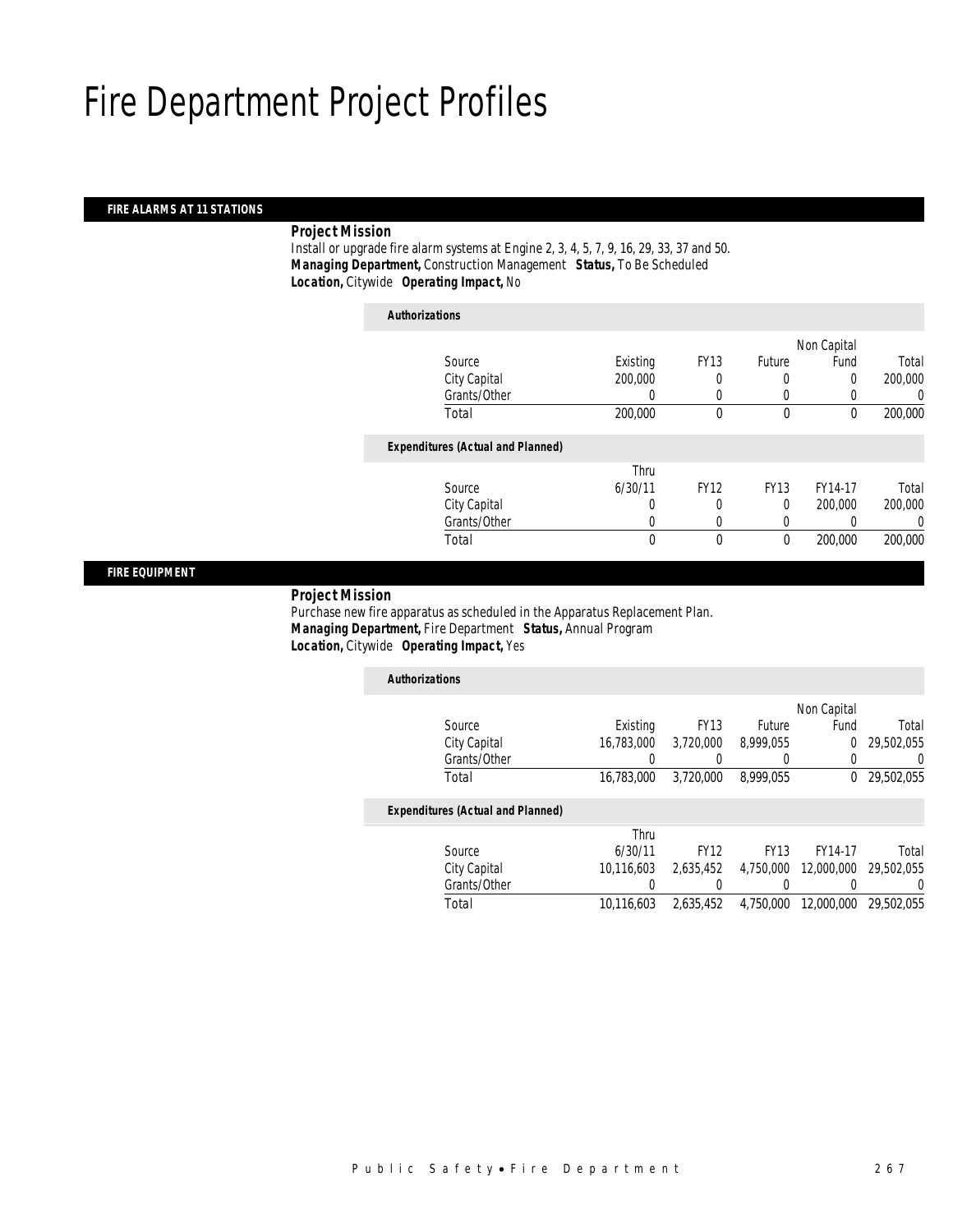#### *FIRE HEADQUARTERS*

## *Project Mission*

Replace fire alarm and also expand and improve the sprinkler system. *Managing Department,* Construction Management *Status,* In Design*Location,* Roxbury *Operating Impact,* No

| <b>Authorizations</b> |                                          |           |             |             |             |           |
|-----------------------|------------------------------------------|-----------|-------------|-------------|-------------|-----------|
|                       |                                          |           |             |             | Non Capital |           |
| Source                |                                          | Existing  | <b>FY13</b> | Future      | Fund        | Total     |
|                       | City Capital                             | 3.100.000 | 0           | 0           | 0           | 3,100,000 |
|                       | Grants/Other                             | 0         | $\left($    | 0           |             | $\Omega$  |
| Total                 |                                          | 3,100,000 | 0           | 0           | 0           | 3,100,000 |
|                       | <b>Expenditures (Actual and Planned)</b> |           |             |             |             |           |
|                       |                                          | Thru      |             |             |             |           |
| Source                |                                          | 6/30/11   | <b>FY12</b> | <b>FY13</b> | FY14-17     | Total     |
|                       | City Capital                             | 20.747    | $\Omega$    | 0           | 3,079,253   | 3,100,000 |
|                       | Grants/Other                             | 0         | 0           | 0           |             | 0         |
| Total                 |                                          | 20.747    | $\theta$    | 0           | 3,079,253   | 3,100,000 |

#### *FIRE HEADQUARTERS STRUCTURAL REPAIRS*

*Project Mission* 

Undertake an exterior and interior structural review of the current headquarters facility. The review will include waterproofing, windows and mechanical/electrical/plumbing systems.

*Managing Department,* Construction Management *Status,* New Project

## *Location,* Roxbury *Operating Impact,* No

| <b>Authorizations</b>                    |          |             |               |             |         |
|------------------------------------------|----------|-------------|---------------|-------------|---------|
|                                          |          |             |               | Non Capital |         |
| Source                                   | Existing | <b>FY13</b> | <b>Future</b> | Fund        | Total   |
| City Capital                             | 750,000  | 0           | 0             | $\Omega$    | 750,000 |
| Grants/Other                             | 0        | 0           | 0             |             |         |
| Total                                    | 750,000  | 0           | $\mathbf 0$   | $\theta$    | 750,000 |
| <b>Expenditures (Actual and Planned)</b> |          |             |               |             |         |
|                                          | Thru     |             |               |             |         |
| Source                                   | 6/30/11  | <b>FY12</b> | <b>FY13</b>   | FY14-17     | Total   |
| City Capital                             | U        |             | $\Omega$      | 750,000     | 750,000 |
| Grants/Other                             | 0        | $\theta$    | $\left($      |             | 0       |
| Total                                    | 0        | 0           | 0             | 750,000     | 750,000 |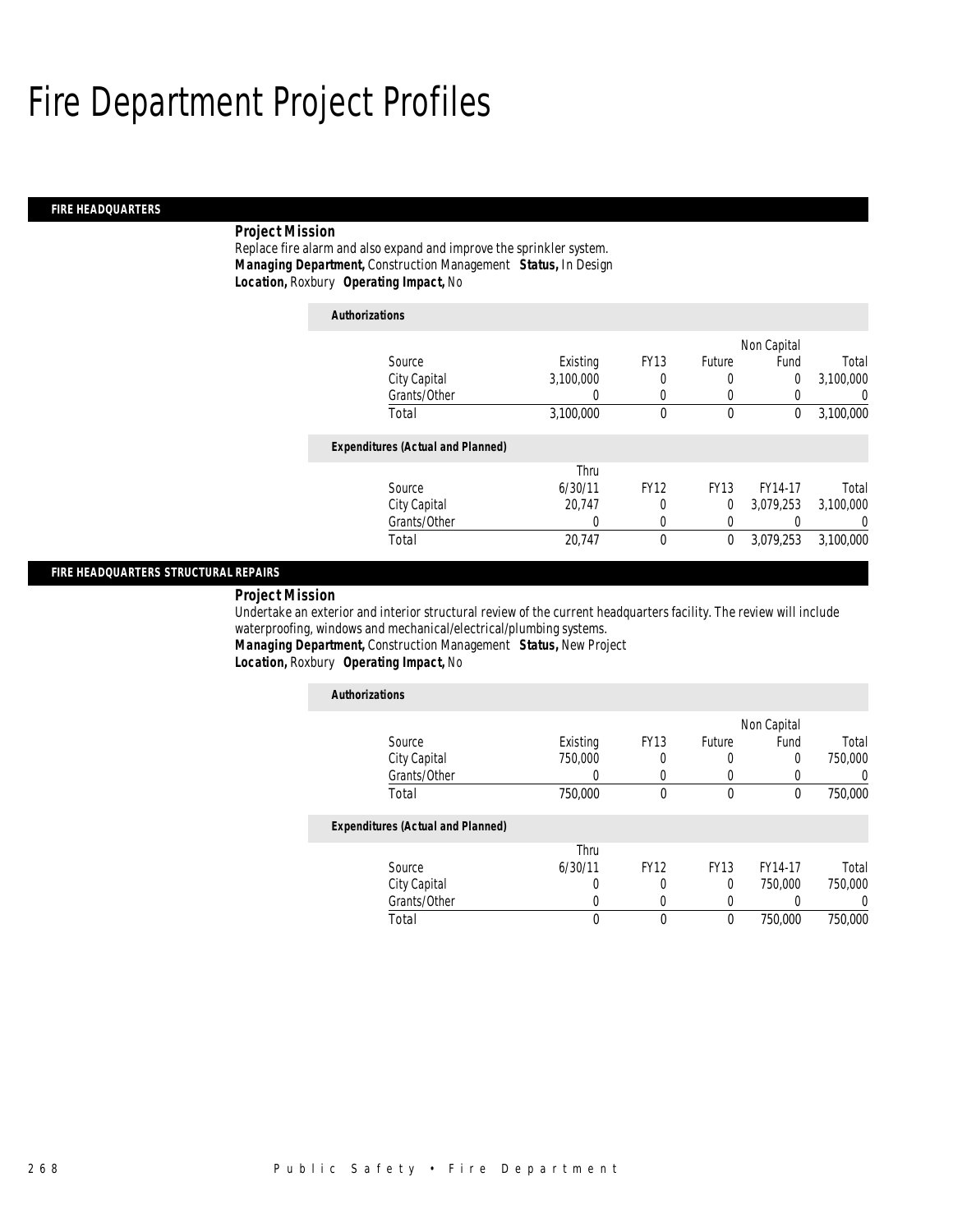#### *HVAC / BOILER REPLACEMENT AT VARIOUS STATIONS*

### *Project Mission*

 Install new boilers and upgrade heating systems at Engine 3, 4, 20, 22, 24, 28, 39 and 49 and install HVAC units at Engine 3, 16, 21, 29, 30, 33, 37, 42, 49 and Fire Alarm. *Managing Department,* Construction Management *Status,* To Be Scheduled

*Location,* Various neighborhoods *Operating Impact,* No

| <b>Authorizations</b>                    |          |             |               |             |           |
|------------------------------------------|----------|-------------|---------------|-------------|-----------|
|                                          |          |             |               | Non Capital |           |
| Source                                   | Existing | <b>FY13</b> | <b>Future</b> | Fund        | Total     |
| City Capital                             | 500,000  | 0           | 7,750,000     | $\Omega$    | 8,250,000 |
| Grants/Other                             | 0        | $\left($    |               | 0           | 0         |
| Total                                    | 500,000  | 0           | 7,750,000     | 0           | 8,250,000 |
| <b>Expenditures (Actual and Planned)</b> |          |             |               |             |           |
|                                          | Thru     |             |               |             |           |
| Source                                   | 6/30/11  | <b>FY12</b> | <b>FY13</b>   | FY14-17     | Total     |
| City Capital                             | 0        | $\theta$    | 600,000       | 7.650.000   | 8,250,000 |
| Grants/Other                             | 0        | 0           |               |             | 0         |
| Total                                    | 0        | $\theta$    | 600,000       | 7,650,000   | 8,250,000 |
|                                          |          |             |               |             |           |

### *RADIO SYSTEM IMPROVEMENTS*

*Project Mission*

 Upgrade radio communication system including site improvements at Engine 29 and Fire Alarm. *Managing Department,* Fire Department *Status,* To Be Scheduled*Location,* NA *Operating Impact,* No

| <b>Authorizations</b>                    |           |             |             |             |           |
|------------------------------------------|-----------|-------------|-------------|-------------|-----------|
|                                          |           |             |             | Non Capital |           |
| Source                                   | Existing  | <b>FY13</b> | Future      | Fund        | Total     |
| City Capital                             | 1,770,000 | 0           | 6,650,000   | $\theta$    | 8,420,000 |
| Grants/Other                             | 0         | 0           | 0           |             | 0         |
| Total                                    | 1,770,000 | 0           | 6.650.000   | $\Omega$    | 8,420,000 |
| <b>Expenditures (Actual and Planned)</b> |           |             |             |             |           |
|                                          | Thru      |             |             |             |           |
| Source                                   | 6/30/11   | <b>FY12</b> | <b>FY13</b> | FY14-17     | Total     |
| City Capital                             | 27.423    | $\Omega$    | 0           | 8.392.577   | 8.420.000 |
| Grants/Other                             | 0         | 0           | 0           |             | $\Omega$  |
| Total                                    | 27,423    | $\Omega$    | 0           | 8.392.577   | 8.420.000 |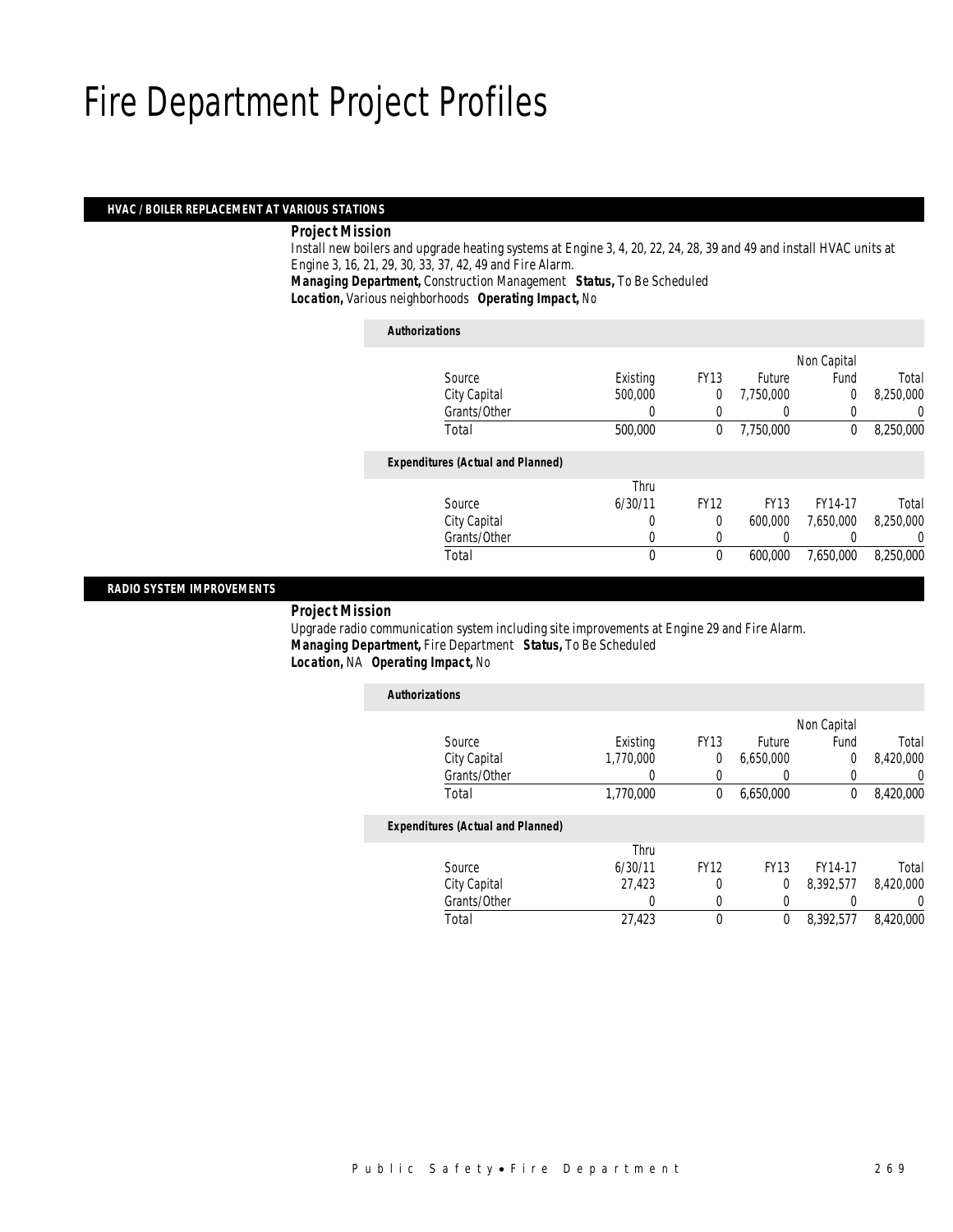#### *REPAIRS AT 4 STATIONS AND TRAINING ACADEMY*

## *Project Mission*

Exterior improvements including masonry and concrete repairs and repointing at Engines 2, 7, 29, 48 and Training Academy.

*Managing Department,* Construction Management *Status,* In Design

*Location,* Various neighborhoods *Operating Impact,* No

| <b>Authorizations</b>                    |          |             |             |             |           |
|------------------------------------------|----------|-------------|-------------|-------------|-----------|
|                                          |          |             |             | Non Capital |           |
| Source                                   | Existing | <b>FY13</b> | Future      | Fund        | Total     |
| City Capital                             | 500,000  | $\Omega$    | 2,130,000   | 0           | 2,630,000 |
| Grants/Other                             | 0        | 0           |             | 0           | 0         |
| Total                                    | 500,000  | 0           | 2,130,000   | 0           | 2,630,000 |
| <b>Expenditures (Actual and Planned)</b> |          |             |             |             |           |
|                                          | Thru     |             |             |             |           |
| Source                                   | 6/30/11  | <b>FY12</b> | <b>FY13</b> | FY14-17     | Total     |
| City Capital                             | 0        | 100,000     | 750,000     | 1.780.000   | 2,630,000 |
| Grants/Other                             | 0        |             | 0           | 0           | 0         |
| Total                                    | $\theta$ | 100,000     | 750,000     | 1.780.000   | 2.630.000 |

## *ROOF REPLACEMENT AT ENGINE 2, 5 AND 54*

 *Project Mission* Replace roofs at Engine 2, 5 and 54.*Managing Department,* Construction Management *Status,* New Project

|                       | Location, Various neighborhoods Operating Impact, No |  |
|-----------------------|------------------------------------------------------|--|
| <i>Authorizations</i> |                                                      |  |

|                                          |          |             |             | Non Capital |           |
|------------------------------------------|----------|-------------|-------------|-------------|-----------|
| Source                                   | Existing | <b>FY13</b> | Future      | Fund        | Total     |
| City Capital                             | U        | 300,000     | 2,200,000   | 0           | 2,500,000 |
| Grants/Other                             |          |             |             |             | 0         |
| Total                                    | 0        | 300,000     | 2,200,000   | 0           | 2,500,000 |
| <b>Expenditures (Actual and Planned)</b> |          |             |             |             |           |
|                                          | Thru     |             |             |             |           |
| Source                                   | 6/30/11  | <b>FY12</b> | <b>FY13</b> | FY14-17     | Total     |
| City Capital                             | 0        | 0           | 200,000     | 2,300,000   | 2,500,000 |
| Grants/Other                             | 0        | 0           |             |             |           |
| Total                                    | 0        | 0           | 200,000     | 2,300,000   | 2,500,000 |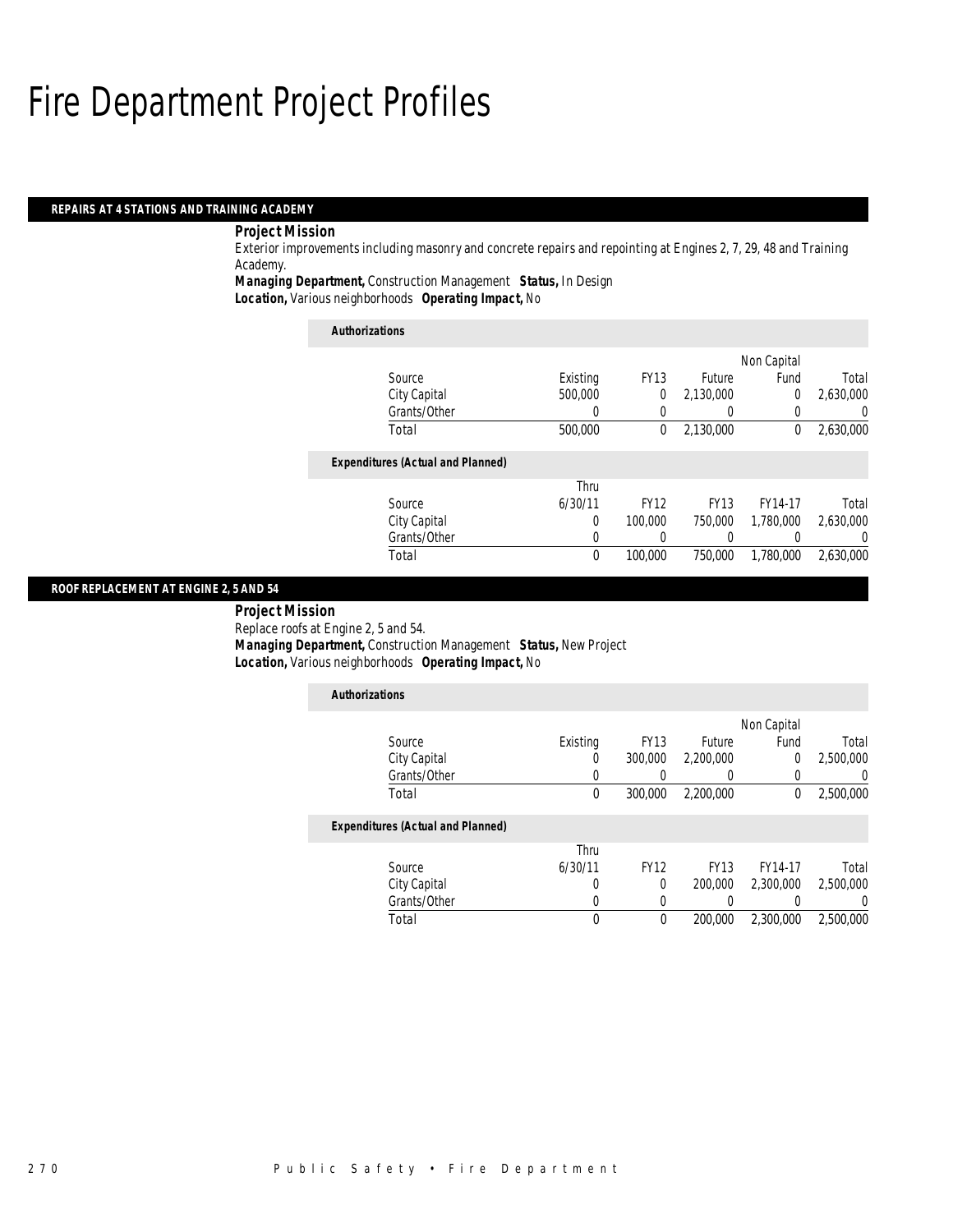## *SEAWALL AT MOON ISLAND*

## *Project Mission*

 Repair seawall adjacent to the Fire Academy. *Managing Department,* Construction Management *Status,* Study Underway*Location,* Moon Island *Operating Impact,* No

| <b>Authorizations</b>                    |           |             |                  |                |           |
|------------------------------------------|-----------|-------------|------------------|----------------|-----------|
|                                          |           |             |                  | Non Capital    |           |
| Source                                   | Existing  | <b>FY13</b> | <b>Future</b>    | Fund           | Total     |
| City Capital                             | 1,300,000 | 0           | 1.344.000        | $\overline{0}$ | 2,644,000 |
| Grants/Other                             | 150,000   | 0           | $\left( \right)$ | $\Omega$       | 150,000   |
| Total                                    | 1,450,000 | 0           | 1,344,000        | 0              | 2,794,000 |
| <b>Expenditures (Actual and Planned)</b> |           |             |                  |                |           |
|                                          | Thru      |             |                  |                |           |
| Source                                   | 6/30/11   | <b>FY12</b> | <b>FY13</b>      | FY14-17        | Total     |
| City Capital                             | 41.505    | 0           | $\theta$         | 2.602.495      | 2,644,000 |
| Grants/Other                             | 0         | 25,000      | 0                | 125,000        | 150,000   |
| Total                                    | 41,505    | 25,000      | 0                | 2,727,495      | 2,794,000 |
|                                          |           |             |                  |                |           |

## *STATION ALERTING SYSTEM*

## *Project Mission*

Replace existing station alerting system.

*Managing Department,* Construction Management *Status,* To Be Scheduled

*Location,* Various neighborhoods *Operating Impact,* No

| <b>Authorizations</b>                    |              |             |               |             |           |
|------------------------------------------|--------------|-------------|---------------|-------------|-----------|
|                                          |              |             |               | Non Capital |           |
| Source                                   | Existing     | <b>FY13</b> | <b>Future</b> | Fund        | Total     |
| City Capital                             | 300,000      | 0           | 1,175,000     | $\Omega$    | 1,475,000 |
| Grants/Other                             | 0            | 0           | 0             | 1,795,000   | 1,795,000 |
| Total                                    | 300,000      | 0           | 1.175.000     | 1.795.000   | 3,270,000 |
| <b>Expenditures (Actual and Planned)</b> |              |             |               |             |           |
|                                          | Thru         |             |               |             |           |
| Source                                   | 6/30/11      | <b>FY12</b> | <b>FY13</b>   | FY14-17     | Total     |
| City Capital                             | 0            | $\theta$    | 100,000       | 1,375,000   | 1,475,000 |
| Grants/Other                             | 0            | 0           | 0             |             | 0         |
| Total                                    | $\mathbf{0}$ | $\theta$    | 100,000       | 1.375.000   | 1,475,000 |
|                                          |              |             |               |             |           |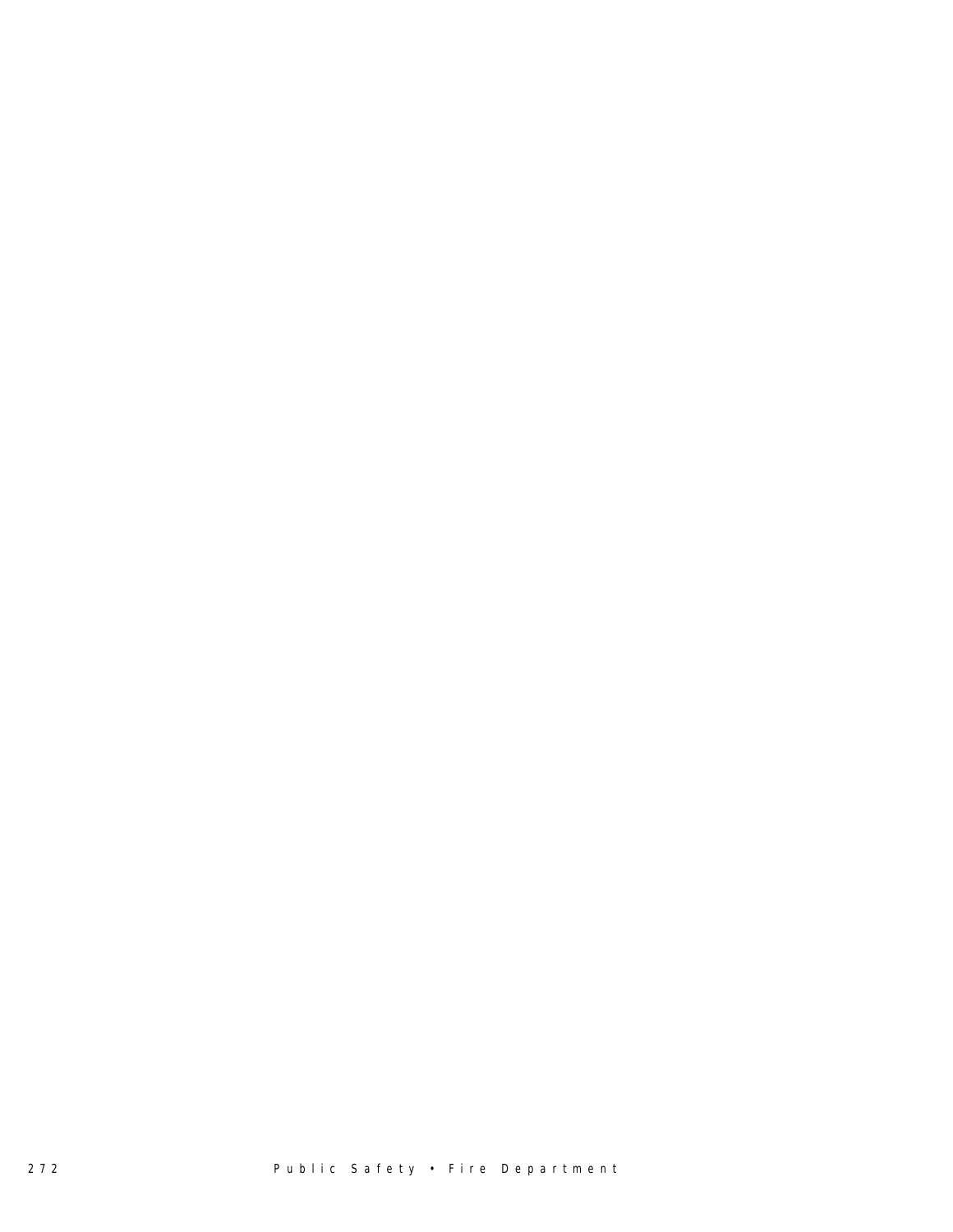## Police Department Operating Budget

## *Edward F. Davis, Commissioner Appropriation: 211*

## *Department Mission*

The mission of the Police Department is Neighborhood Policing. The Department dedicates itself to work in partnership with the community to fight crime, reduce fear, and improve the quality of life in Boston's neighborhoods.

## *FY13 Performance Strategies*

- To deliver a recruit academy program that supports the department's neighborhood policing philosophy.
- To improve levels of community trust in police services through thorough investigations into allegations of police misconduct.
- To inform policy, legal, and organizational decision making.
- To maximize the number of incidents cleared.
- To maximize the number of vehicles in service.
- To maximize the use of distance learning.
- To minimize delays in response to calls for service.
- To prevent and reduce violence and crime.
- To promote pedestrian and vehicular safety.
- To provide investigative expertise, support, and technical assistance in responding to and conducting investigations that contribute to the identification, apprehension, and prosecution of criminal offenders.

| <b>Operating Budget</b>      | Program Name                               | Total Actual '10 | <b>Total Actual '11</b> | <b>Total Approp '12</b> | <b>Total Budget '13</b> |
|------------------------------|--------------------------------------------|------------------|-------------------------|-------------------------|-------------------------|
|                              | Commissioner's Office                      | 8,386,477        | 8,137,654               | 6,567,283               | 7,096,841               |
|                              | <b>BAT-Operations</b>                      | 16,722,644       | 17,439,213              | 18,180,349              | 19,443,354              |
|                              | BAT-Admin & Technology                     | 45,123,958       | 40,653,952              | 43,702,607              | 46,494,627              |
|                              | Bureau of Professional Development         | 3,027,058        | 6,154,632               | 4,329,000               | 6,225,627               |
|                              | <b>Bureau of Field Services</b>            | 140,485,597      | 138,691,049             | 140,779,423             | 143,342,319             |
|                              | <b>Bureau of Professional Standards</b>    | 8,381,195        | 6,817,048               | 5,944,034               | 6,159,021               |
|                              | <b>Bureau of Investigative Services</b>    | 57,653,593       | 54,785,244              | 47,076,713              | 47,184,754              |
|                              | Bureau of Intelligence & Analysis          | 2,632,812        | 3,100,212               | 2,762,470               | 2,724,233               |
|                              | <b>Total</b>                               | 282,413,334      | 275,779,004             | 269,341,879             | 278,670,776             |
|                              |                                            |                  |                         |                         |                         |
| <b>External Funds Budget</b> | <b>Fund Name</b>                           | Total Actual '10 | Total Actual '11        | <b>Total Approp '12</b> | <b>Total Budget '13</b> |
|                              | Anti-Human Trafficking Task                | 116,627          | 120,238                 | 142,547                 | 84,081                  |
|                              | ARRA - Beth Israel                         | 2,267            | 5,818                   |                         | $\Omega$                |
|                              | ARRA - COPS Hiring Recovery Program (CHRP) | 2,824,723        | 3,534,239               | 4,316,789               | 1,106,052               |
|                              | ARRA - Edward Byrne Civilian Hiring        | 182,721          | 561,497                 | 459,266                 | 177,370                 |
|                              | ARRA - Justice Assistance Grant Sworn      | 3,172,142        | 735,079                 |                         |                         |
|                              | <b>ARRA - Municipal Police Services</b>    | 275,880          | 236,829                 |                         | $\Omega$                |
|                              | Boston Multi-Cultural Advocacy Support     | 357,281          | 324,605                 | 693,199                 | 321,075                 |
|                              | Boston Reentry Initiative                  | 0                | 134,733                 | 866,388                 | 600,933                 |
|                              | <b>Buffer Zone Protection Project</b>      | 343,089          | 67,398                  | 56,568                  | 139,500                 |
|                              | Child Abuse Unit Training Proj             | 19,605           | 0                       |                         | $\Omega$                |
|                              | Child Passenger Safety Project             | 0                | $\overline{0}$          | 7,500                   | $\Omega$                |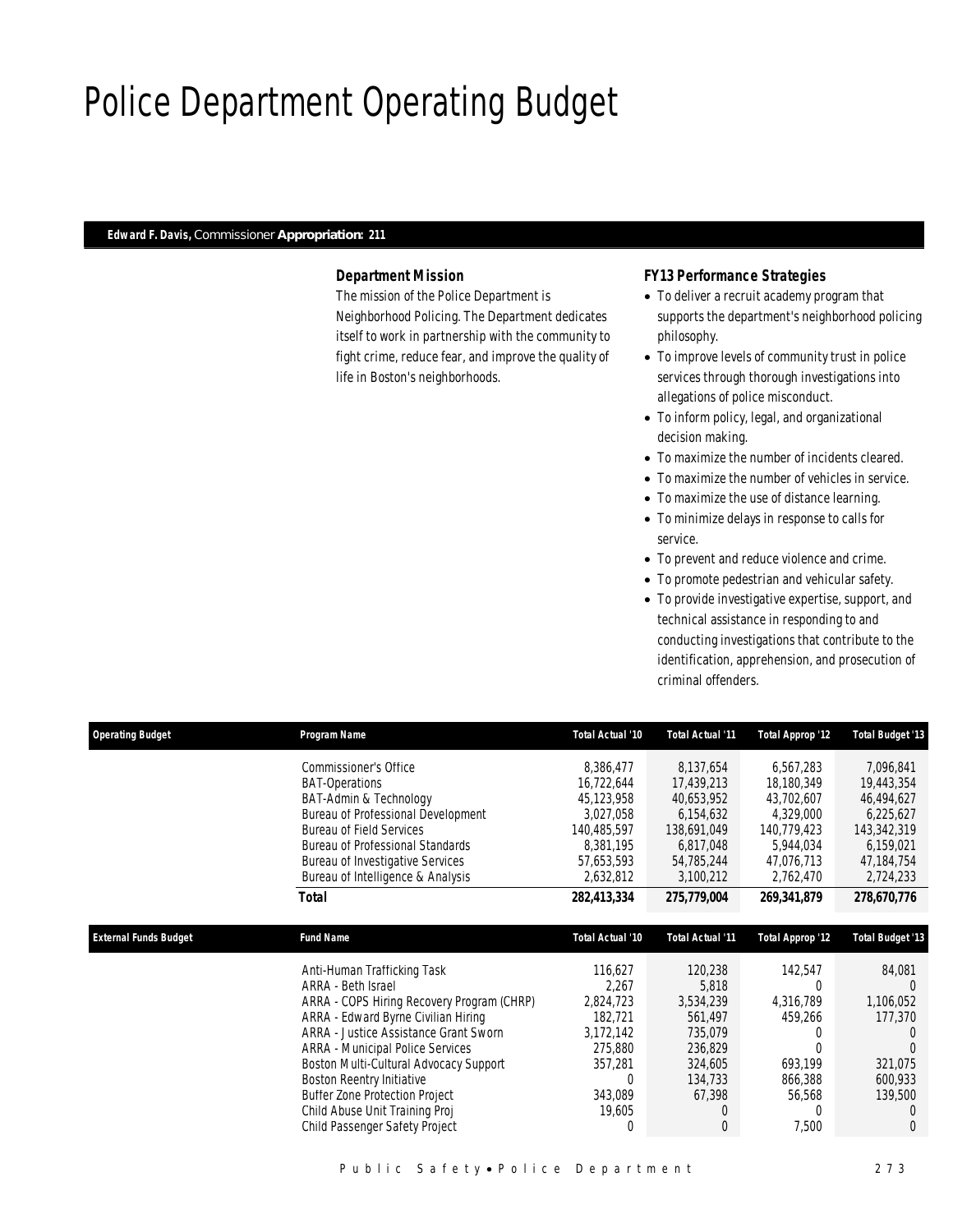| Cold Case Project                             | 33,842         | 180,107        | 194,475    | 266,864        |
|-----------------------------------------------|----------------|----------------|------------|----------------|
| Community Based Violence Prevention           | 0              | 0              | $\bf{0}$   | 733,000        |
| Comprehensive Community Safety Initiative     | 264,459        | 73,256         | 0          | $\overline{0}$ |
| COPS Hiring Program (CHRP)                    | $\mathbf{0}$   | $\theta$       | $\theta$   | 417,938        |
| COPS - Secure Our Schools                     | 121,240        | 36,012         | 315,789    | 438,893        |
| Coverdell N.F.S.I.                            | 127,681        | 134,376        | 339,229    | 260,235        |
| <b>DCU Multijuridictional Task</b>            | 10,900         | 0              | $\Omega$   | $\Omega$       |
| DMH/Jail Diversion Program                    | $\Omega$       | 12,315         | 67,941     | 71,606         |
| DNA Laboratory Initiative                     | 127,660        | 191,268        | 500,169    | 655,704        |
| Estate of Jean Fink                           | 0              | 98,530         | 141,983    | 0              |
| G.R.E.A.T.                                    | 73,165         | 0              | $\Omega$   | 0              |
| Goldstein Award                               | 1,130          | $\theta$       | 0          | $\Omega$       |
| Homicide Unit Gang-Related                    | 22,065         | $\Omega$       | 0          | $\Omega$       |
| Injury Surveillance Project                   | 5,000          | 4,064          | $\theta$   | $\Omega$       |
| Internet Crimes Against Children (ICAC)       | $\theta$       | 23,943         | 348,743    | 155,036        |
| Justice & Mental Health Expansion Project     | $\Omega$       | 22,078         | 102,720    | 38,193         |
| Justice Assistance Grant (JAG)                | 808,659        | 901,463        | 1,013,401  | 548,864        |
| Mass. Youth & Strategic Crime Gang Initiative | 13,699         | 0              | $\Omega$   | $\Omega$       |
| Nuestra Comunidad Development Corp            | $\theta$       | 0              | 0          | 2,500          |
| Opportunities to Reduce Recidivism            | 103,922        | 0              | $\theta$   | $\Omega$       |
| Police Auction                                | 4,944          | 0              | 61,359     | 61,359         |
| Port Security                                 | 24,537         | $\Omega$       | 316,658    | 526,658        |
| Predictive Policing Program                   | 1,402          | 135,082        | 1,277,315  | $\Omega$       |
| Prescription Drug Disposal Day                | 2,640          | 76             | $\Omega$   | $\Omega$       |
| PSAP - Emergency                              | 3,056,375      | 1,699,733      | 2,296,567  | 2,466,969      |
| Safe & Drug Free Schools                      | 0              | 69,178         | 58,333     | $\Omega$       |
| Safe & Successful Youth Initiative            | $\overline{0}$ | 0              | $\Omega$   | 48,750         |
| Same Cop Same Neighborhood                    | 1,590,256      | $\overline{0}$ | $\theta$   | $\Omega$       |
| <b>SETB Training Grant</b>                    | 128,493        | 144,716        | 408,330    | 650,688        |
| Shannon Community Safety                      | 2,398,426      | 1,041,339      | 1,837,133  | 1,000,000      |
| Smart Policing                                | 3,219          | 185,651        | 176,261    | 300,088        |
| <b>Stanton Foundation</b>                     | 2,288          | 6,473          | 0          | $\Omega$       |
| <b>Traffic Enforcement Grant</b>              | 48,619         | 37,740         | 33,750     | 7,500          |
| Underage Drinking Enforcement                 | 339            | 7,191          | 5,625      | 7,500          |
| Violence Against Women                        | 79,309         | 49,375         | 30,136     | 46,999         |
| Violence Prevention Among School-Aged Youth   | 17,717         | 797            | $\theta$   | $\Omega$       |
| Weed & Seed                                   | 15,599         | 20,710         | $\theta$   | $\Omega$       |
| <b>Total</b>                                  | 16,381,920     | 10,795,909     | 16,068,174 | 11, 134, 355   |
|                                               |                |                |            |                |
|                                               |                |                |            |                |

 $Operating Budget$ 

| Operating Budget |                                     | Actual '10                | Actual '11                | Approp '12                | <b>Budaet '13</b>         |
|------------------|-------------------------------------|---------------------------|---------------------------|---------------------------|---------------------------|
|                  | Personnel Services<br>Non Personnel | 255.953.967<br>26.459.367 | 249.849.931<br>25.929.073 | 240.373.525<br>28.968.354 | 244,000,570<br>34,670,206 |
|                  | Total                               | 282,413,334               | 275,779,004               | 269,341,879               | 278,670,776               |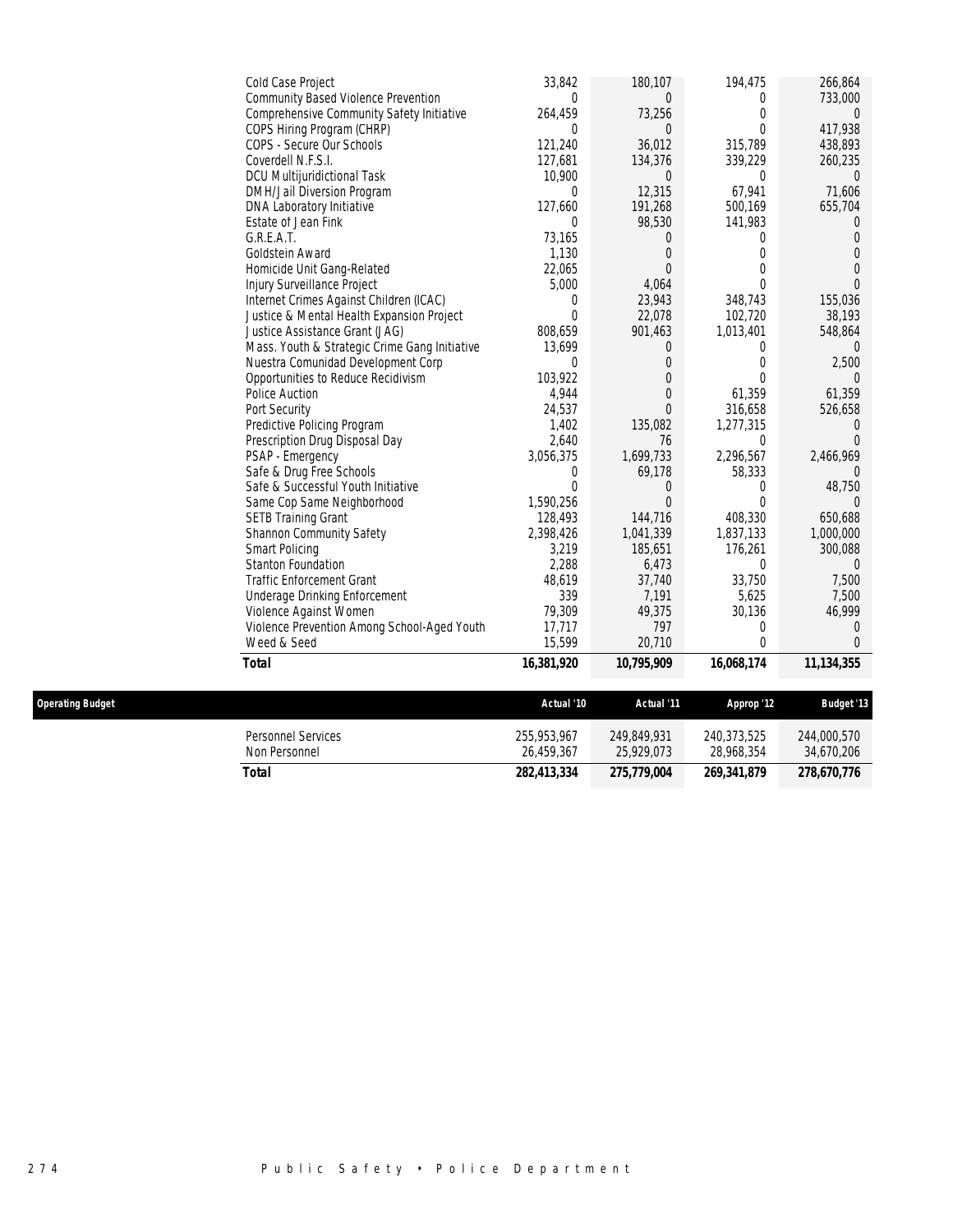## Police Department Operating Budget



#### *Authorizing Statutes*

- Police Commissioner, CBC St. 11 § 1; 1962 Mass. Acts ch. 322.
- Appointment, Removal and Compensation of the Police and Complaints, CBC St. 11 § 4.
- Powers and Duties of the Police, CBC St. 11 § 5; M.G.L.A. c. 41, § 98.
- Detective Bureau, CBC St. 11 § 6.
- Generally, CBC St.11 §§ 1-25; CBC Ord. §§ 11-1.1- 11-1.6.
- Common Nuisance/Voiding of Lease , M.G.L.A. c. 139, § 19.
- Hackney Carriage, 1930 Mass. Acts ch. 392; 1931 Mass. Acts ch. 408 § 7; 1933 Mass. Acts ch. 306; 1934 Mass. Acts ch. 280.

### *Description of Services*

The Department provides many services to protect and serve residents of and visitors to the City of Boston. The Department provides: a well-trained force of patrol officers to solve problems and reduce crime, victimization, and fear; a well-trained force of detectives to investigate incidents of crime; a state-of-the-art Computer Aided Dispatch system; an administrative and management system to support the delivery of police services and an internal investigation function designed to ensure the integrity of all employees.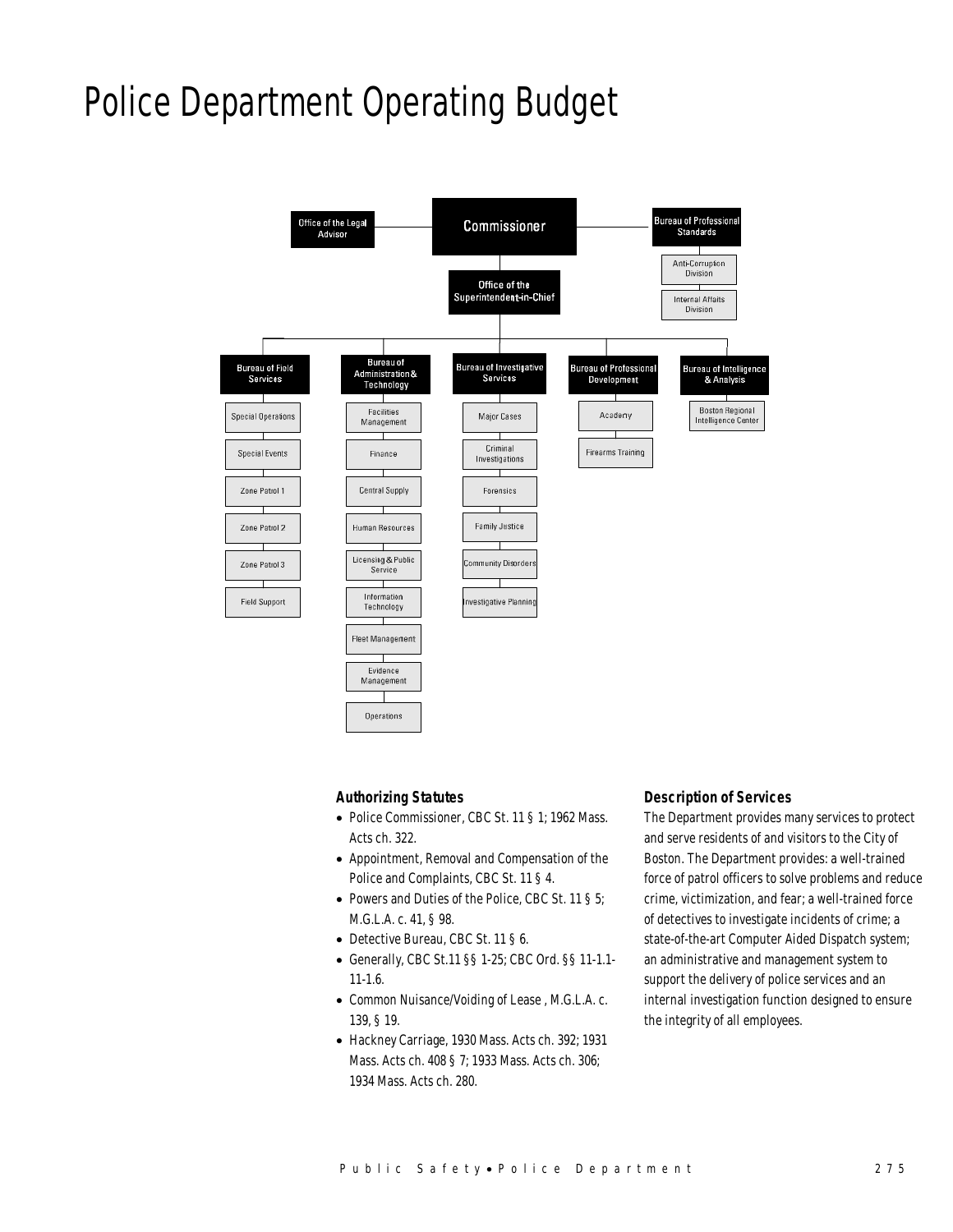## Department History

| <b>Personnel Services</b>       |                                                                                                                                                                                                                                                                                                      | FY10 Expenditure                                                                                               | FY11 Expenditure                                                                                                | FY12 Appropriation                                                                                                    | FY13 Adopted                                                                                           | Inc/Dec 12 vs 13                                                                                                          |
|---------------------------------|------------------------------------------------------------------------------------------------------------------------------------------------------------------------------------------------------------------------------------------------------------------------------------------------------|----------------------------------------------------------------------------------------------------------------|-----------------------------------------------------------------------------------------------------------------|-----------------------------------------------------------------------------------------------------------------------|--------------------------------------------------------------------------------------------------------|---------------------------------------------------------------------------------------------------------------------------|
|                                 | 51000 Permanent Employees<br>51100 Emergency Employees<br>51200 Overtime<br>51600 Unemployment Compensation<br>51700 Workers' Compensation<br><b>Total Personnel Services</b>                                                                                                                        | 215,329,355<br>0<br>40,020,519<br>360,329<br>243,764<br>255,953,967                                            | 209,046,649<br>$\mathbf{0}$<br>40,347,052<br>158,397<br>297,833<br>249,849,931                                  | 209,812,245<br>$\overline{0}$<br>30,000,000<br>336,280<br>225,000<br>240,373,525                                      | 213,439,290<br>$\mathbf{0}$<br>30,000,000<br>336.280<br>225,000<br>244,000,570                         | 3,627,045<br>$\mathbf{0}$<br>$\overline{0}$<br>$\theta$<br>$\Omega$<br>3,627,045                                          |
| <b>Contractual Services</b>     |                                                                                                                                                                                                                                                                                                      | FY10 Expenditure                                                                                               | FY11 Expenditure                                                                                                | FY12 Appropriation                                                                                                    | FY13 Adopted                                                                                           | Inc/Dec 12 vs 13                                                                                                          |
|                                 | 52100 Communications<br>52200 Utilities<br>52400 Snow Removal<br>52500 Garbage/Waste Removal<br>52600 Repairs Buildings & Structures<br>52700 Repairs & Service of Equipment<br>52800 Transportation of Persons<br>52900 Contracted Services<br><b>Total Contractual Services</b>                    | 2,605,253<br>2,096,044<br>0<br>92,901<br>1,703,761<br>1,952,921<br>46,943<br>2,236,984<br>10,734,807           | 2,769,041<br>2,394,516<br>$\mathbf{0}$<br>94,357<br>1,608,641<br>2,086,588<br>45,257<br>2,674,459<br>11,672,859 | 2,605,254<br>2,774,966<br>$\mathbf{0}$<br>122,378<br>1,353,176<br>2,294,059<br>50,000<br>2,865,851<br>12,065,684      | 2,605,254<br>2,658,223<br>0<br>122,378<br>1,353,176<br>2,294,059<br>95,383<br>2,880,851<br>12,009,324  | $\theta$<br>$-116,743$<br>$\theta$<br>$\overline{0}$<br>$\overline{0}$<br>$\overline{0}$<br>45,383<br>15,000<br>$-56,360$ |
| <b>Supplies &amp; Materials</b> |                                                                                                                                                                                                                                                                                                      | FY10 Expenditure                                                                                               | FY11 Expenditure                                                                                                | FY12 Appropriation                                                                                                    | FY13 Adopted                                                                                           | Inc/Dec 12 vs 13                                                                                                          |
|                                 | 53000 Auto Energy Supplies<br>53200 Food Supplies<br>53400 Custodial Supplies<br>53500 Med, Dental, & Hosp Supply<br>53600 Office Supplies and Materials<br>53700 Clothing Allowance<br>53800 Educational Supplies & Mat<br>53900 Misc Supplies & Materials<br><b>Total Supplies &amp; Materials</b> | 2,194,489<br>118,497<br>93,398<br>$\mathbf 0$<br>202,144<br>1,859,880<br>$\mathbf 0$<br>2,719,635<br>7,188,043 | 2,485,896<br>107.725<br>116,585<br>$\mathbf 0$<br>220.853<br>1,838,244<br>$\mathbf 0$<br>2,766,007<br>7,535,310 | 3,133,190<br>150,000<br>116,612<br>$\overline{0}$<br>303,045<br>1,833,621<br>$\overline{0}$<br>2,828,155<br>8,364,623 | 3,188,754<br>150,000<br>116,612<br>$\mathbf{0}$<br>286,045<br>1,833,621<br>0<br>3,377,887<br>8,952,919 | 55,564<br>$\mathbf 0$<br>$\overline{0}$<br>$\Omega$<br>$-17,000$<br>$\mathbf{0}$<br>$\Omega$<br>549,732<br>588,296        |
| <b>Current Chgs &amp; Oblig</b> |                                                                                                                                                                                                                                                                                                      | FY10 Expenditure                                                                                               | FY11 Expenditure                                                                                                | FY12 Appropriation                                                                                                    | FY13 Adopted                                                                                           | Inc/Dec 12 vs 13                                                                                                          |
|                                 | 54300 Workers' Comp Medical<br>54400 Legal Liabilities<br>54500 Aid To Veterans<br>54600 Current Charges H&I<br>54700 Indemnification<br>54900 Other Current Charges<br>Total Current Chgs & Oblig                                                                                                   | 123,560<br>1,508,498<br>0<br>$\overline{0}$<br>2,529,694<br>629,272<br>4,791,024                               | 106,793<br>526,308<br>0<br>$\mathbf 0$<br>1,634,469<br>667,837<br>2,935,407                                     | 185,000<br>1,508,498<br>$\mathbf 0$<br>$\overline{0}$<br>1,793,358<br>736,086<br>4,222,942                            | 185,000<br>1,583,923<br>0<br>$\Omega$<br>1,813,026<br>742,317<br>4,324,266                             | $\theta$<br>75,425<br>$\mathbf{0}$<br>$\Omega$<br>19,668<br>6,231<br>101,324                                              |
| Equipment                       |                                                                                                                                                                                                                                                                                                      | FY10 Expenditure                                                                                               | FY11 Expenditure                                                                                                | FY12 Appropriation                                                                                                    | FY13 Adopted                                                                                           | Inc/Dec 12 vs 13                                                                                                          |
|                                 | 55000 Automotive Equipment<br>55400 Lease/Purchase<br>55600 Office Furniture & Equipment<br>55900 Misc Equipment<br><b>Total Equipment</b>                                                                                                                                                           | $\mathbf 0$<br>3,062,435<br>4,902<br>678,156<br>3,745,493                                                      | $\boldsymbol{0}$<br>3,113,142<br>511<br>671,844<br>3,785,497                                                    | 0<br>3,543,153<br>$\mathbf 0$<br>771,952<br>4,315,105                                                                 | 0<br>4.674.171<br>30,000<br>2,479,526<br>7,183,697                                                     | 0<br>1,131,018<br>30,000<br>1,707,574<br>2,868,592                                                                        |
| Other                           |                                                                                                                                                                                                                                                                                                      | FY10 Expenditure                                                                                               | FY11 Expenditure                                                                                                | FY12 Appropriation                                                                                                    | FY13 Adopted                                                                                           | Inc/Dec 12 vs 13                                                                                                          |
|                                 | 56200 Special Appropriation<br>57200 Structures & Improvements<br>58000 Land & Non-Structure<br><b>Total Other</b>                                                                                                                                                                                   | $\boldsymbol{0}$<br>0<br>$\mathbf 0$<br>0                                                                      | $\boldsymbol{0}$<br>0<br>$\mathbf 0$<br>0                                                                       | 0<br>0<br>$\boldsymbol{0}$<br>0                                                                                       | 2,200,000<br>0<br>0<br>2,200,000                                                                       | 2,200,000<br>$\mathbf 0$<br>$\mathbf 0$<br>2,200,000                                                                      |
|                                 | <b>Grand Total</b>                                                                                                                                                                                                                                                                                   | 282,413,334                                                                                                    | 275,779,004                                                                                                     | 269,341,879                                                                                                           | 278,670,776                                                                                            | 9,328,897                                                                                                                 |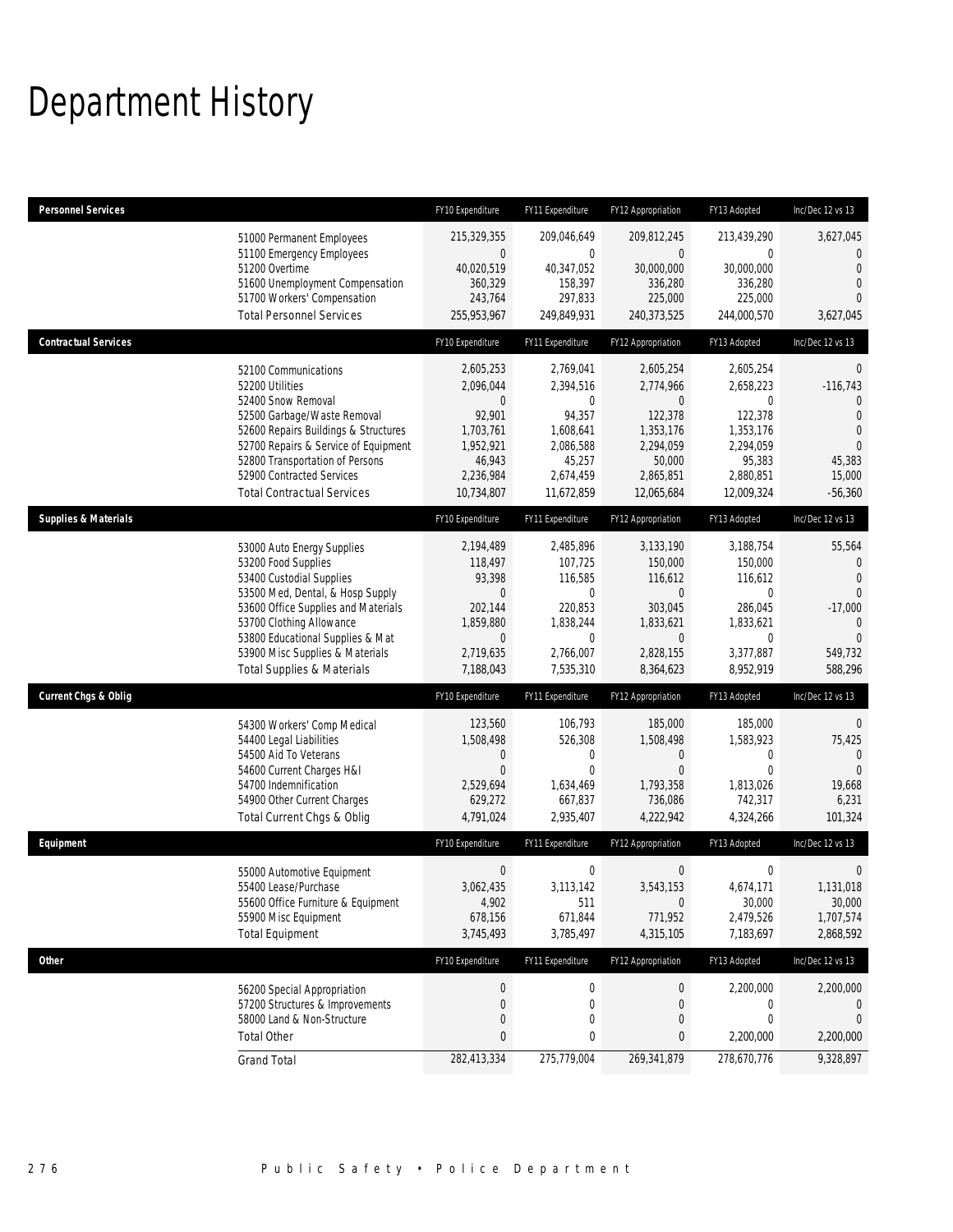## Department Personnel

| Title                                         | Union<br>Code   | Grade     | Position | FY13 Salary | Title                             | Union<br>Code   | Grade           | Position | FY13 Salary |
|-----------------------------------------------|-----------------|-----------|----------|-------------|-----------------------------------|-----------------|-----------------|----------|-------------|
|                                               |                 |           |          |             |                                   |                 |                 |          |             |
| <b>ACC - Attorney</b>                         | EXM             | <b>NG</b> | 4.00     | 238,432     | Police Officer Canine2\$6         | <b>BPP</b>      | 02              | 12.00    | 846,287     |
| ACC - Management                              | EXM             | <b>NG</b> | 1.00     | 105,899     | Police Officer Hdg Dispatch       | <b>BPP</b>      | 07              | 11.00    | 792,832     |
| Adm Analyst                                   | SU4             | 14        | 1.00     | 51,722      | Police Officer/BombSquad          | <b>BPP</b>      | 07              | 5.00     | 373,762     |
| Admin Assistant                               | SE1             | 04        | 1.00     | 53,462      | Police Officer/Comm Serv Officer  | <b>BPP</b>      | 03              | 44.00    | 3,118,188   |
| Admin Assistant                               | SU4             | 15        | 3.00     | 174,483     | Police Officer-Canine Officer2\$6 | <b>BPP</b>      | 02              | 7.00     | 503,741     |
| Admin Assistant                               | SU4             | 18        | 1.00     | 76,485      | Police Sargeant/FET               | PS <sub>0</sub> | 02              | 6.00     | 551,039     |
| <b>Admin Secretary</b>                        | SU4             | 14        | 3.00     | 149,427     | Police Sergeant                   | PS <sub>O</sub> | 02              | 122.00   | 11,278,593  |
| Admin Secretary                               | SU4             | 17        | 1.00     | 68,014      | Police Sergeant (Det)             | PDS             | 02              | 69.00    | 6,723,682   |
| Asst Payroll Supv                             | SE1             | 06        | 1.00     | 65,024      | Police Sergeant Det               | PDS             | 02              | 38.00    | 3,693,801   |
| Asst Prin Accountant                          | SU4             | 14        | 3.00     | 131,667     | PoliceCaptain/DDC                 | PS <sub>0</sub> | 05              | 16.00    | 2,089,986   |
| Aud Visual Tchn & Phot0Gr (Bpd                | SU4             | 14        | 1.00     | 52,254      | PoliceLieutenant/Acad Instruct    | PS <sub>O</sub> | 03              | 2.00     | 216,885     |
| Audio-Visual Tech & Photograph                | SU4             | 11        | 1.00     | 45,985      | PoliceOff/JuvenileOffc            | <b>BPP</b>      | 04              | 13.00    | 901,923     |
| <b>Bldg Maint Supervisor</b>                  | AFG             | 18        | 1.00     | 71,352      | PoliceOffHarborboat               | <b>BPP</b>      | 03              | 7.00     | 489,211     |
| <b>Building Systems Engineer</b>              | SE <sub>1</sub> | 11        | 1.00     | 107,092     | PoliceOfficer/AutoInv             | <b>BPP</b>      | 04              | 1.00     | 71,391      |
| <b>Buyer</b>                                  | SU4             | 15        | 2.00     | 116,322     | PoliceOfficer/AutoInvest          | <b>BPP</b>      | 04              | 9.00     | 633,788     |
| Cap.D.D.C-pdDetailsSection                    | PS <sub>O</sub> | 05        | 1.00     | 130,904     | PoliceOfficer/FgrPrtEvTch         | <b>BPP</b>      | 04              | 7.00     | 488,150     |
| Chaplain                                      | EX <sub>0</sub> | <b>NG</b> | 4.00     | 67,786      | PoliceOfficer/FgrPrtEvTech        | <b>BPP</b>      | 04              | 20.00    | 1,418,193   |
| ChCommEquipOper I (SCTT)                      | SU4             | 14        | 14.00    | 727,088     | PoliceOfficer/HospLiaison         | <b>BPP</b>      | 04              | 4.00     | 284,944     |
| Claims Investigator                           | SU4             | 10        | 1.00     | 36,863      | PoliceOfficer/JuvenileOffc        | <b>BPP</b>      | 04              | 1.00     | 69,147      |
| <b>Collection Agent</b>                       | SU <sub>4</sub> | 15        | 1.00     | 58,161      | PoliceOfficerAcadInst2\$6         | <b>BPP</b>      | 02              | 1.00     | 72,764      |
| Collection Agent I                            | SU4             | 17        | 2.00     | 119,062     | PoliceOfficerAcadInstr2\$6        | <b>BPP</b>      | 02              | 22.00    | 1,538,505   |
| Commissioner                                  | CDH             | <b>NG</b> | 1.00     | 174,679     | PoliceOfficerAideComm             | <b>BPP</b>      | 03              | 1.00     | 69,036      |
|                                               | SU4             | 13        | 62.00    | 2,801,356   |                                   | <b>BPP</b>      | 07              | 7.00     | 522,008     |
| CommunEquipOp III, R-13 (CT)                  |                 |           |          |             | PoliceOfficerBombSquad            | <b>BPP</b>      | 03              |          |             |
| Communic EquipOp II 9II(SS)                   | SU <sub>4</sub> | 12        | 38.00    | 1,708,357   | PoliceOfficerHackneyInves         |                 |                 | 2.00     | 139,230     |
| <b>Community Relations Specialist</b>         | SE <sub>1</sub> | 08        | 1.00     | 82,628      | PoliceOfficerHackneyInvest        | <b>BPP</b>      | 03              | 7.00     | 503,179     |
| <b>Community Services Officer</b>             | SE <sub>1</sub> | 05        | 10.00    | 643,754     | PoliceOfficerHarborboat           | <b>BPP</b>      | 03              | 3.00     | 209,926     |
| Compositor                                    | TGU             | <b>NG</b> | 1.00     | 57,852      | PoliceOfficerMobileOfficer2\$6    | <b>BPP</b>      | 02              | 41.00    | 2,865,575   |
| Criminalist                                   | PDF             | 18        | 12.00    | 735,711     | PoliceOfficerMobileOper2\$6       | <b>BPP</b>      | 02              | 2.00     | 145,468     |
| Data Proc Coordinator                         | SE <sub>1</sub> | 04        | 1.00     | 60,402      | PoliceOfficerRadioTech            | <b>BPP</b>      | $05\,$          | 1.00     | 69,340      |
| Data Proc Equip Tech (BPD)                    | SU4             | 17        | 6.00     | 397,839     | PoliceSargeant/BombSquad          | PS <sub>0</sub> | 02              | 2.00     | 192,481     |
| Data Proc Svcs Director (BPD)                 | SE <sub>1</sub> | 12        | 1.00     | 111,140     | PoliceSargeant/CHFRADIODISP       | PS <sub>0</sub> | 02              | 7.00     | 674,474     |
| Dep Supn (BPD)                                | EXM             | 02        | 13.00    | 1,851,067   | PoliceSargeant/CommServOffc       | PS <sub>0</sub> | 02              | 10.00    | 924,617     |
| Dir Forensic Quality Control                  | SE <sub>1</sub> | 10        | 1.00     | 91,385      | PoliceSargeant/HackneyInvest      | PS <sub>O</sub> | 02              | 2.00     | 180,226     |
| Dir-Crimalistic Services                      | <b>EXM</b>      | 12        | 1.00     | 111,140     | PoliceSargeant/HdqDispatcher      | PS <sub>O</sub> | 02              | 2.00     | 184,906     |
| Director of Transportation                    | SE <sub>1</sub> | 11        | 1.00     | 107,092     | PoliceSargeant/MobileOper         | PS <sub>0</sub> | 02              | 6.00     | 556,192     |
| Dir-Public Info (BPD)                         | EXM             | 11        | 1.00     | 93,625      | PoliceSargeant/PdDetServ          | PS <sub>0</sub> | 02              | 2.00     | 188,851     |
| Dir-Signal Service (BPD)                      | SE <sub>1</sub> | 10        | 1.00     | 100,901     | PoliceSargeant/SupvCourtCases     | PS <sub>0</sub> | 02              | 6.00     | 553,253     |
| Distance Learning Coordinator                 | EXM             | 06        | 1.00     | 55,665      | PoliceSergeant/AcadInstructor     | PS <sub>0</sub> | 02              | 3.00     | 282,096     |
| DP Sys Anl                                    | SE1             | 06        | 3.00     | 194,124     | Pr Admin Asst                     | SE1             | 10 <sup>°</sup> | 2.00     | 201,802     |
| Employee Development Asst(Ems)                | SU4             | 16        | 1.00     | 62,893      | Prin Accountant                   | SU4             | 16              | 2.00     | 115,808     |
| Employee Development Coor                     | SE1             | 06        | 2.00     | 144,627     | Prin Admin Assistant              | EXM             | 09              | 1.00     | 79,619      |
| <b>Exec Assistant</b>                         | SE1             | 11        | 2.00     | 205,640     | Prin Admin Assistant              | SE1             | $07$            | 1.00     | 79,459      |
| <b>Exec Asst</b>                              | EXM             | 11        | 3.00     | 307,000     | Prin Admin Assistant              | SE <sub>1</sub> | 08              | 9.00     | 758,684     |
| Exec Asst                                     | EXM             | 12        | 4.00     | 418,381     | Prin Admin Assistant              | SE1             | 09              | 2.00     | 158,851     |
| Exec Sec                                      | SE <sub>1</sub> | 03        | 1.00     | 52,950      | Prin Dp Sys Anl-DP                | SE <sub>1</sub> | 11              | 1.00     | 107,092     |
| Exec Sec                                      | SE1             | 04        | 2.00     | 112,544     | Prin Personnnel Officer           | SE1             | 04              | 2.00     | 105,604     |
| Exec Sec                                      | SE <sub>1</sub> | 06        | 2.00     | 144,627     | Prin Research Analyst             | SE <sub>1</sub> | 06              | 5.00     | 324,652     |
| Exec Sec                                      | SU4             | 15        | 11.00    | 609,213     | Prin Storekeeper                  | SU4             | 11              | 4.00     | 160,989     |
| <b>Executive Secretary</b>                    | EXM             | 03        | 1.00     | 54,923      | Public Relations Rep              | SU4             | 10              | 1.00     | 42,541      |
| <b>Head Administrative Clerk</b>              | SU4             | 14        | 1.00     | 51,722      | Radio Supervisor                  | SE <sub>1</sub> | 11              | 1.00     | 107,092     |
| <b>Head Clerk</b>                             | SU4             | 12        | 3.00     | 139,064     | Research Analyst                  | SU4             | 11              | 6.00     | 260,265     |
|                                               | SU4             | 13        | 30.00    |             | Research Assist                   | SU4             | 14              | 1.00     | 37,823      |
| Head Clerk & Secretary<br><b>Head Trainer</b> | SU4             | 18        | 1.00     | 1,377,748   |                                   | <b>STS</b>      | 01              | 203.00   |             |
|                                               |                 |           |          | 76,485      | School Traffic Supv               |                 |                 |          | 2,511,186   |
| IAPRO Systems Coordinator                     | SU4             | 17        | 1.00     | 68,014      | Senior Admin Asst                 | SE1             | 07              | 1.00     | 79,459      |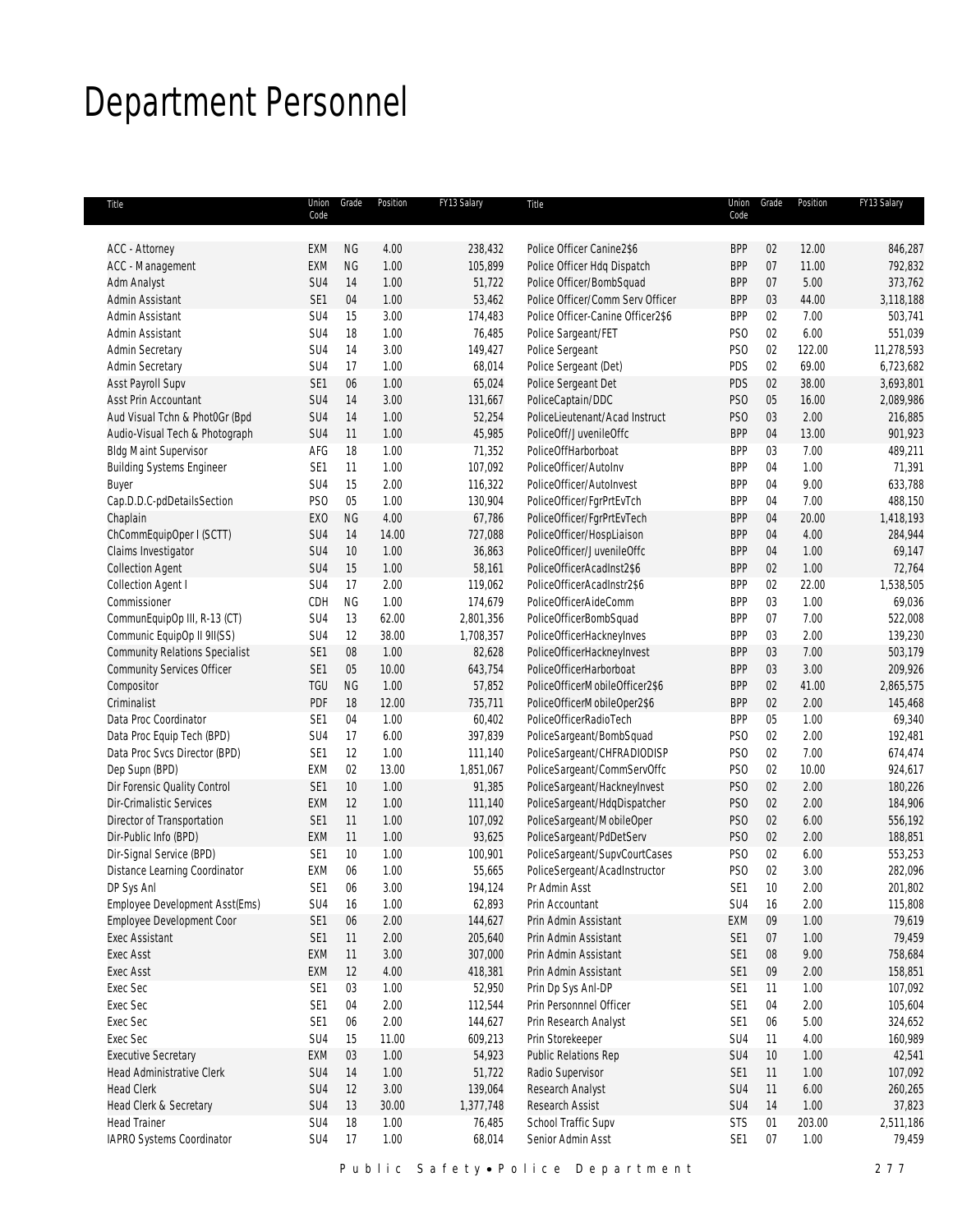| Title                               | Union<br>Code   | Grade     | Position | FY13 Salary | Title                          | Union<br>Code   | Grade | Position | FY13 Salary |
|-------------------------------------|-----------------|-----------|----------|-------------|--------------------------------|-----------------|-------|----------|-------------|
| Interpreter                         | SU4             | 09        | 2.00     | 81,824      | Sergeant/HarborPatrol          | PS <sub>O</sub> | 02    | 1.00     | 93,481      |
| Junior Building Custodian           | AFI             | 08L       | 38.00    | 1,391,733   | Signalperson-Elec              | SU <sub>4</sub> | 19    | 3.00     | 248,142     |
| Lab Tech                            | SU4             | 14        | 1.00     | 46,290      | Sr Accountant                  | SU <sub>4</sub> | 13    | 9.00     | 408,595     |
| Legal Assistant                     | <b>EXM</b>      | 15        | 1.00     | 41,687      | Sr Adm Anl                     | SE <sub>1</sub> | 06    | 4.00     | 268,255     |
| Legal Assistant                     | SU4             | 15        | 1.00     | 53,947      | Sr Adm Assistant               | SE <sub>1</sub> | 05    | 2.00     | 132,716     |
| Legal Secretary                     | SU4             | 12        | 1.00     | 46,000      | Sr Bldg Cust (BPD)             | AFI             | 10L   | 5.00     | 195,221     |
| Liaison Agent (BPD)                 | SU4             | 11        | 10.00    | 408,542     | Sr Budget Analyst (Bpd)(H&H)   | SU <sub>4</sub> | 15    | 4.00     | 232,644     |
| Liaison Agent II                    | SU4             | 12        | 2.00     | 82,619      | Sr Criminalist                 | PDF             | 20    | 9.00     | 689,150     |
| Maint Mech (Painter-Bpd)            | AFI             | 14        | 1.00     | 45,684      | Sr Data Proc Sys Analyst       | SE <sub>1</sub> | 08    | 4.00     | 335,472     |
| Management Analyst                  | SE1             | 05        | 9.00     | 589,464     | Sr Data Proc Sys Anl(Ads/Dpu)  | SE <sub>1</sub> | 10    | 1.00     | 100,901     |
| Medical Tech                        | PDF             | 16        | 1.00     | 47,654      | Sr Employee Development Asst   | SE <sub>1</sub> | 08    | 1.00     | 86,845      |
| Motor Equ RpprclassI(Bpdfleet)      | AFI             | 18        | 17.00    | 1,251,429   | Sr Personnel Analyst           | SE <sub>1</sub> | 07    | 1.00     | 68,607      |
| Motor Equ RpprclassI(Bpdfleet)      | AFL             | 18        | 2.00     | 141,518     | Sr Personnel Officer II        | SU <sub>4</sub> | 16    | 2.00     | 125,787     |
| Motor Equip Rep Class III           | AFI             | 14        | 2.00     | 72,436      | Sr Programmer                  | SU4             | 15    | 7.00     | 351,614     |
| Motor Equip Rppr ClassII (Bpdfleet) | AFI             | 16        | 7.00     | 417,502     | Sr Radio Communications Tech   | SU <sub>4</sub> | 18    | 9.00     | 622,836     |
| Office Manager                      | SU4             | 14        | 4.00     | 206,889     | Sr. Research Analyst           | SE <sub>1</sub> | 03    | 1.00     | 54,923      |
| Offset Compositor                   | <b>TGU</b>      | <b>NG</b> | 2.00     | 115,704     | <b>Staff Asst</b>              | EXM             | 09    | 1.00     | 93,276      |
| Personnel Asst                      | SU4             | 11        | 1.00     | 43,537      | Staff Asst To Pol Comm         | EXM             | 14    | 2.00     | 245,107     |
| Personnel Officer                   | SU4             | 12        | 2.00     | 85,725      | Statistical Analyst (BPD)      | SU <sub>4</sub> | 14    | 1.00     | 39,205      |
| Police Capt/DDC-Hackney Inves       | PS <sub>O</sub> | 04        | 1.00     | 123,302     | Store Control Supv(Bpd Fleet)  | AFG             | 21    | 1.00     | 93,944      |
| Police Captain                      | PS <sub>O</sub> | 04        | 1.00     | 128,729     | SupervisorContract-OrdersRpBpd | SE <sub>1</sub> | 07    | 1.00     | 79,459      |
| Police Captain(Det)                 | PDS             | 04        | 3.00     | 389,485     | Supn Auto Maint(Bpdfleet)      | AFG             | 21    | 1.00     | 92,875      |
| Police Clerk And Typist             | SU4             | 10        | 54.00    | 2,151,072   | Supn BPD                       | EXM             | 01    | 6.00     | 958,809     |
| Police Detective                    | PDB             | 01        | 273.00   | 20,906,164  | Supn-Custodians (Buildings)    | SU <sub>4</sub> | 18    | 1.00     | 70,476      |
| Police Dispatcher                   | SU4             | 17        | 41.00    | 2,682,479   | Supn-In-Chief                  | EXM             | 01    | 1.00     | 167,159     |
| Police Lieut/Paid Detail Ser        | PS <sub>O</sub> | 03        | 1.00     | 111,197     | Supn-Police Buildings          | SE <sub>1</sub> | 07    | 1.00     | 79,459      |
| Police Lieutenant                   | PS <sub>O</sub> | 03        | 42.00    | 4,537,827   | Supv Graph Arts Svc (BPD)      | SE <sub>1</sub> | 10    | 1.00     | 100,901     |
| Police Lieutenant (Det)             | PDS             | 03        | 24.00    | 2,724,238   | Supv Med Tech                  | PDF             | 19    | 1.00     | 62,619      |
| Police Lieutenant Det               | PDS             | 03        | 1.00     | 113,143     | Supvmtrequprpprbpd             | AFG             | 19    | 1.00     | 81,529      |
| Police Lieutenant-Hdqs Dispatcher   | PS <sub>O</sub> | 03        | 3.00     | 337,241     | Supv-Payrolls                  | SE <sub>1</sub> | 09    | 1.00     | 93,276      |
| Police Lieutenat/Mobile Operations  | PS <sub>O</sub> | 03        | 2.00     | 216,885     | Tape Librarian I (BPD)         | SU <sub>4</sub> | 16    | 1.00     | 62,893      |
| Police Officer                      | <b>BPP</b>      | 01        | 1,275.00 | 87,268,269  | Tape Librarian(Oper/Bpd)       | SU <sub>4</sub> | 15    | 1.00     | 58,161      |
| Police Officer Ballistician         | <b>BPP</b>      | 04        | 3.00     | 201,071     | Telephone Operator             | SU <sub>4</sub> | 09    | 1.00     | 29,926      |
| Police Officer Breath               | <b>BPP</b>      | 05        | 2.00     | 143,209     | Video Forensic Analyst         | SU4             | 18    | 1.00     | 66,695      |
|                                     |                 |           |          |             | <b>Total</b>                   |                 |       | 2,948    | 199,096,071 |
|                                     |                 |           |          |             |                                |                 |       |          |             |

| <b>FY13 Total Request</b>    | 213,439,291  |
|------------------------------|--------------|
| <b>Salary Savings</b>        | $-3,331,640$ |
| Chargebacks                  | $-894,937$   |
| Other                        | 18,543,276   |
| <b>Differential Payments</b> | 26,521       |
| <b>Adjustments</b>           |              |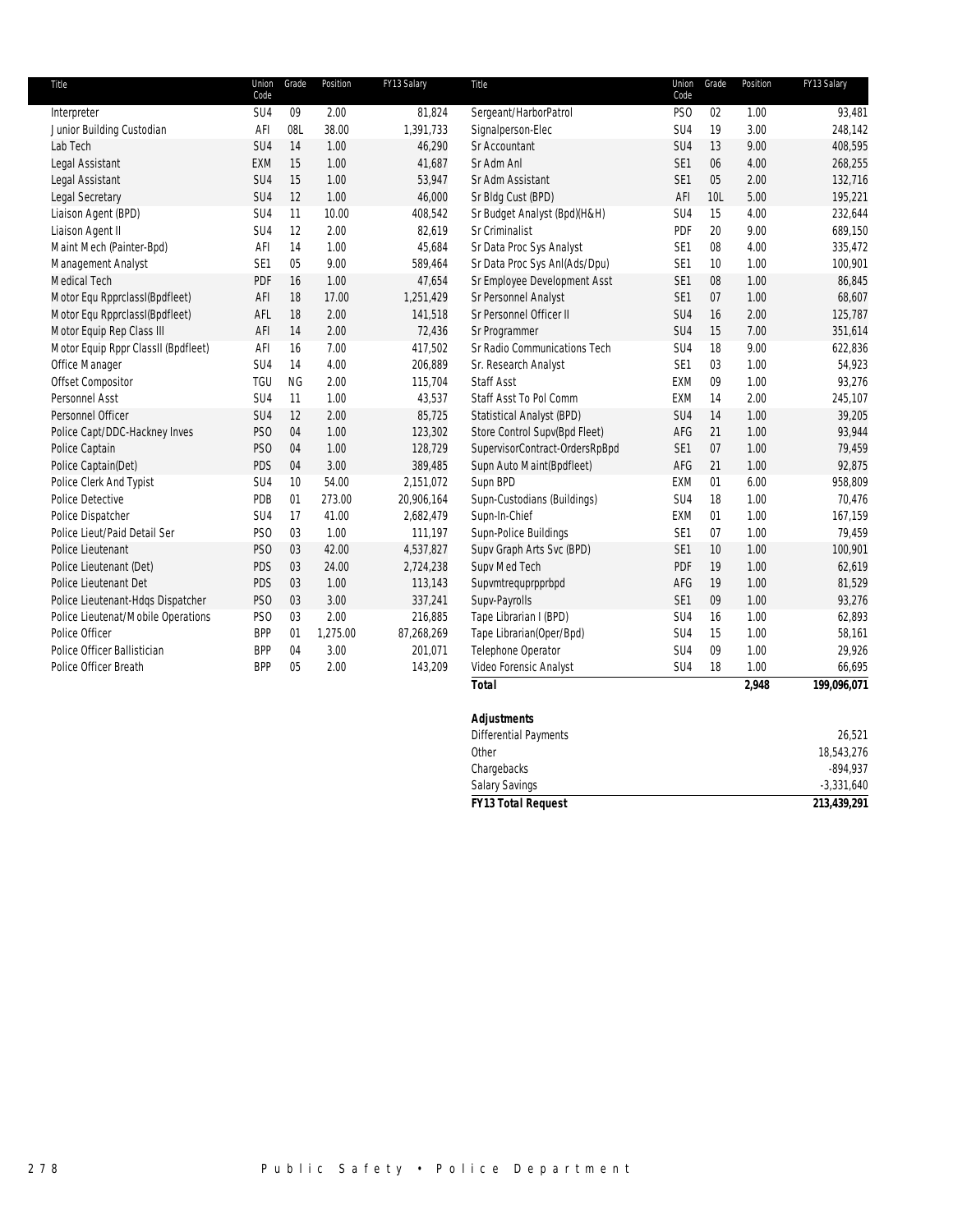## External Funds History

| <b>Personnel Services</b>       |                                                                                                                                                                                                                                                                                                            | FY10 Expenditure                                                                                                                         | FY11 Expenditure                                                                                                               | FY12 Appropriation                                                                                                                     | FY13 Adopted                                                                                                                          | Inc/Dec 12 vs 13                                                                                                                                     |
|---------------------------------|------------------------------------------------------------------------------------------------------------------------------------------------------------------------------------------------------------------------------------------------------------------------------------------------------------|------------------------------------------------------------------------------------------------------------------------------------------|--------------------------------------------------------------------------------------------------------------------------------|----------------------------------------------------------------------------------------------------------------------------------------|---------------------------------------------------------------------------------------------------------------------------------------|------------------------------------------------------------------------------------------------------------------------------------------------------|
|                                 | 51000 Permanent Employees<br>51100 Emergency Employees<br>51200 Overtime<br>51300 Part Time Employees<br>51400 Health Insurance<br>51500 Pension & Annunity<br>51600 Unemployment Compensation<br>51700 Workers' Compensation<br>51800 Indirect Costs<br>51900 Medicare<br><b>Total Personnel Services</b> | 6,937,214<br>38,369<br>1,211,124<br>$\mathbf 0$<br>387,811<br>339,591<br>$\mathbf 0$<br>$\overline{0}$<br>291,602<br>53,229<br>9,258,940 | 6,663,233<br>27,720<br>603,638<br>$\boldsymbol{0}$<br>629,290<br>400,671<br>0<br>$\mathbf 0$<br>428,778<br>64,709<br>8,818,039 | 5,418,654<br>31,372<br>275,853<br>$\overline{0}$<br>590,690<br>335,480<br>$\mathbf 0$<br>$\mathbf 0$<br>116,018<br>54,049<br>6,822,116 | 2,894,581<br>13,400<br>262,556<br>$\mathbf 0$<br>350,836<br>207,424<br>$\mathbf 0$<br>$\mathbf 0$<br>242,996<br>32,022<br>4,003,815   | $-2,524,076$<br>$-17,972$<br>$-13,297$<br>$\theta$<br>$-239,854$<br>$-128,056$<br>$\theta$<br>$\overline{0}$<br>126,978<br>$-22,027$<br>$-2,818,304$ |
| <b>Contractual Services</b>     |                                                                                                                                                                                                                                                                                                            | FY10 Expenditure                                                                                                                         | FY11 Expenditure                                                                                                               | FY12 Appropriation                                                                                                                     | FY13 Adopted                                                                                                                          | Inc/Dec 12 vs 13                                                                                                                                     |
|                                 | 52100 Communications<br>52200 Utilities<br>52400 Snow Removal<br>52500 Garbage/Waste Removal<br>52600 Repairs Buildings & Structures<br>52700 Repairs & Service of Equipment<br>52800 Transportation of Persons<br>52900 Contracted Services<br><b>Total Contractual Services</b>                          | 2,241<br>$\mathbf 0$<br>$\overline{0}$<br>$\overline{0}$<br>4,970<br>142,970<br>93,762<br>4,235,412<br>4,479,355                         | 44<br>$\mathbf 0$<br>$\overline{0}$<br>$\overline{0}$<br>$\overline{0}$<br>12,256<br>74,937<br>1,529,397<br>1,616,634          | $\boldsymbol{0}$<br>$\boldsymbol{0}$<br>0<br>$\overline{0}$<br>0<br>0<br>34,195<br>812,697<br>846,892                                  | $\boldsymbol{0}$<br>$\mathbf 0$<br>$\mathbf{0}$<br>$\mathbf{0}$<br>$\mathbf{0}$<br>$\mathbf{0}$<br>69,437<br>1,045,490<br>1,114,927   | $\mathbf{0}$<br>$\mathbf{0}$<br>$\overline{0}$<br>$\overline{0}$<br>$\mathbf{0}$<br>$\Omega$<br>35,242<br>232,793<br>268,035                         |
| <b>Supplies &amp; Materials</b> |                                                                                                                                                                                                                                                                                                            | FY10 Expenditure                                                                                                                         | FY11 Expenditure                                                                                                               | FY12 Appropriation                                                                                                                     | FY13 Adopted                                                                                                                          | Inc/Dec 12 vs 13                                                                                                                                     |
|                                 | 53000 Auto Energy Supplies<br>53200 Food Supplies<br>53400 Custodial Supplies<br>53500 Med, Dental, & Hosp Supply<br>53600 Office Supplies and Materials<br>53700 Clothing Allowance<br>53800 Educational Supplies & Mat<br>53900 Misc Supplies & Materials<br><b>Total Supplies &amp; Materials</b>       | $\mathbf 0$<br>5,247<br>0<br>$\Omega$<br>$\theta$<br>0<br>$\overline{0}$<br>1,448,043<br>1,453,290                                       | $\mathbf 0$<br>$\mathbf 0$<br>0<br>0<br>$\overline{0}$<br>0<br>$\overline{0}$<br>262,439<br>262,439                            | $\boldsymbol{0}$<br>35<br>0<br>0<br>0<br>0<br>$\overline{0}$<br>28,638<br>28,673                                                       | $\boldsymbol{0}$<br>$\mathbf 0$<br>$\mathbf{0}$<br>$\mathbf{0}$<br>$\mathbf{0}$<br>$\mathbf{0}$<br>$\mathbf{0}$<br>107,020<br>107,020 | $\mathbf{0}$<br>$-35$<br>$\mathbf{0}$<br>$\mathbf{0}$<br>$\mathbf{0}$<br>$\overline{0}$<br>$\mathbf{0}$<br>78,382<br>78,347                          |
| <b>Current Chgs &amp; Oblig</b> |                                                                                                                                                                                                                                                                                                            | FY10 Expenditure                                                                                                                         | FY11 Expenditure                                                                                                               | FY12 Appropriation                                                                                                                     | FY13 Adopted                                                                                                                          | Inc/Dec 12 vs 13                                                                                                                                     |
|                                 | 54300 Workers' Comp Medical<br>54400 Legal Liabilities<br>54600 Current Charges H&I<br>54700 Indemnification<br>54900 Other Current Charges<br>Total Current Chgs & Oblig                                                                                                                                  | $\boldsymbol{0}$<br>$\mathbf 0$<br>0<br>0<br>1,100<br>1,100                                                                              | $\boldsymbol{0}$<br>$\mathbf 0$<br>0<br>0<br>$\mathbf 0$<br>0                                                                  | $\boldsymbol{0}$<br>$\boldsymbol{0}$<br>0<br>$\boldsymbol{0}$<br>60,716<br>60,716                                                      | $\boldsymbol{0}$<br>$\mathbf 0$<br>$\mathbf{0}$<br>$\mathbf{0}$<br>8,966<br>8,966                                                     | $\mathbf{0}$<br>$\mathbf{0}$<br>$\mathbf{0}$<br>$\Omega$<br>$-51,750$<br>$-51,750$                                                                   |
| Equipment                       |                                                                                                                                                                                                                                                                                                            | FY10 Expenditure                                                                                                                         | FY11 Expenditure                                                                                                               | FY12 Appropriation                                                                                                                     | FY13 Adopted                                                                                                                          | Inc/Dec 12 vs 13                                                                                                                                     |
|                                 | 55000 Automotive Equipment<br>55400 Lease/Purchase<br>55600 Office Furniture & Equipment<br>55900 Misc Equipment<br><b>Total Equipment</b>                                                                                                                                                                 | 71,355<br>$\mathbf 0$<br>146,890<br>970,990<br>1,189,235                                                                                 | $\boldsymbol{0}$<br>$\boldsymbol{0}$<br>10,419<br>88,378<br>98,797                                                             | 0<br>$\boldsymbol{0}$<br>0<br>39,681<br>39,681                                                                                         | $\boldsymbol{0}$<br>$\mathbf 0$<br>$\mathbf{0}$<br>318,882<br>318,882                                                                 | 0<br>$\mathbf{0}$<br>$\overline{0}$<br>279,201<br>279,201                                                                                            |
| <b>Other</b>                    |                                                                                                                                                                                                                                                                                                            | FY10 Expenditure                                                                                                                         | FY11 Expenditure                                                                                                               | FY12 Appropriation                                                                                                                     | FY13 Adopted                                                                                                                          | Inc/Dec 12 vs 13                                                                                                                                     |
|                                 | 56200 Special Appropriation<br>57200 Structures & Improvements<br>58000 Land & Non-Structure<br><b>Total Other</b><br><b>Grand Total</b>                                                                                                                                                                   | $\boldsymbol{0}$<br>$\mathbf 0$<br>0<br>0<br>16,381,920                                                                                  | $\boldsymbol{0}$<br>$\mathbf 0$<br>0<br>0<br>10,795,909                                                                        | 8,270,096<br>0<br>0<br>8,270,096<br>16,068,174                                                                                         | 5,580,746<br>$\boldsymbol{0}$<br>$\mathbf 0$<br>5,580,746<br>11,134,355                                                               | $-2,689,350$<br>0<br>$\theta$<br>$-2,689,350$<br>$-4,933,820$                                                                                        |
|                                 |                                                                                                                                                                                                                                                                                                            |                                                                                                                                          |                                                                                                                                |                                                                                                                                        |                                                                                                                                       |                                                                                                                                                      |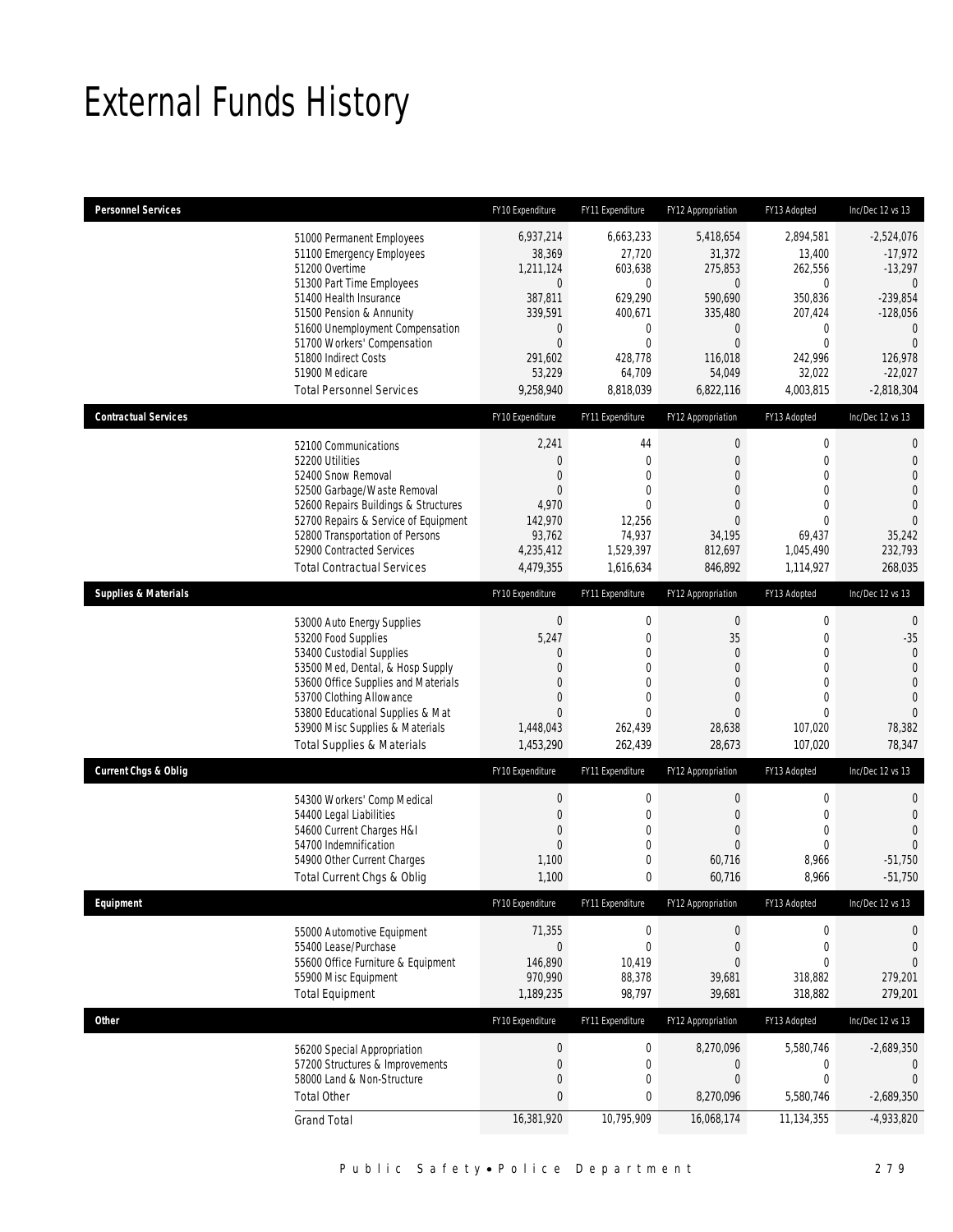## External Funds Personnel

| Title                | Union<br>Code   | Grade | Position | FY13 Salary | Title                        | Union<br>Code   | Grade | Position | FY13 Salary |
|----------------------|-----------------|-------|----------|-------------|------------------------------|-----------------|-------|----------|-------------|
|                      |                 |       |          |             |                              |                 |       |          |             |
| Child Abuse Advocate | EXM             | 16    | 1.00     | 47,495      | Prin Admin Asst              | <b>EXM</b>      | 08    | 1.00     | 63,924      |
| Criminalist          | <b>EXM</b>      | 18    | 3.00     | 169,771     | Prin Research Analyst        | SE <sub>1</sub> | 06    | 1.00     | 56,766      |
| Management Analyst   | SE <sub>1</sub> | 05    | 1.57     | 104,182     | Prog Assistant               | <b>EXM</b>      | 04    | 1.00     | 43,441      |
| Medical Tech         | <b>EXM</b>      | 16    | 1.00     | 48,900      | Project Coordinator          | EXM             | 05    | 2.00     | 92,902      |
| Policy Analyst       | EXM             | 06    | 3.00     | 150,109     | Social Worker                | SU4             | 16    | 7.00     | 440,254     |
| Prin Admin Assistant | SE <sub>1</sub> | 08    | 1.00     | 86,845      | Sr Homeland Security Analyst | <b>EXM</b>      | 06    | 1.00     | 24,749      |
|                      |                 |       |          |             | Statistical Analyst (BPD)    | EXM             | 14    | 4.00     | 94,722      |
|                      |                 |       |          |             | <b>Total</b>                 |                 |       | 28       | 1,424,058   |
|                      |                 |       |          |             | <b>Adjustments</b>           |                 |       |          |             |
|                      |                 |       |          |             | <b>Differential Payments</b> |                 |       |          | C           |
|                      |                 |       |          |             | Other                        |                 |       |          | 178,165     |
|                      |                 |       |          |             | Chargebacks                  |                 |       |          | 1,292,357   |
|                      |                 |       |          |             | <b>Salary Savings</b>        |                 |       |          | O           |
|                      |                 |       |          |             | <b>FY13 Total Request</b>    |                 |       |          | 2,894,581   |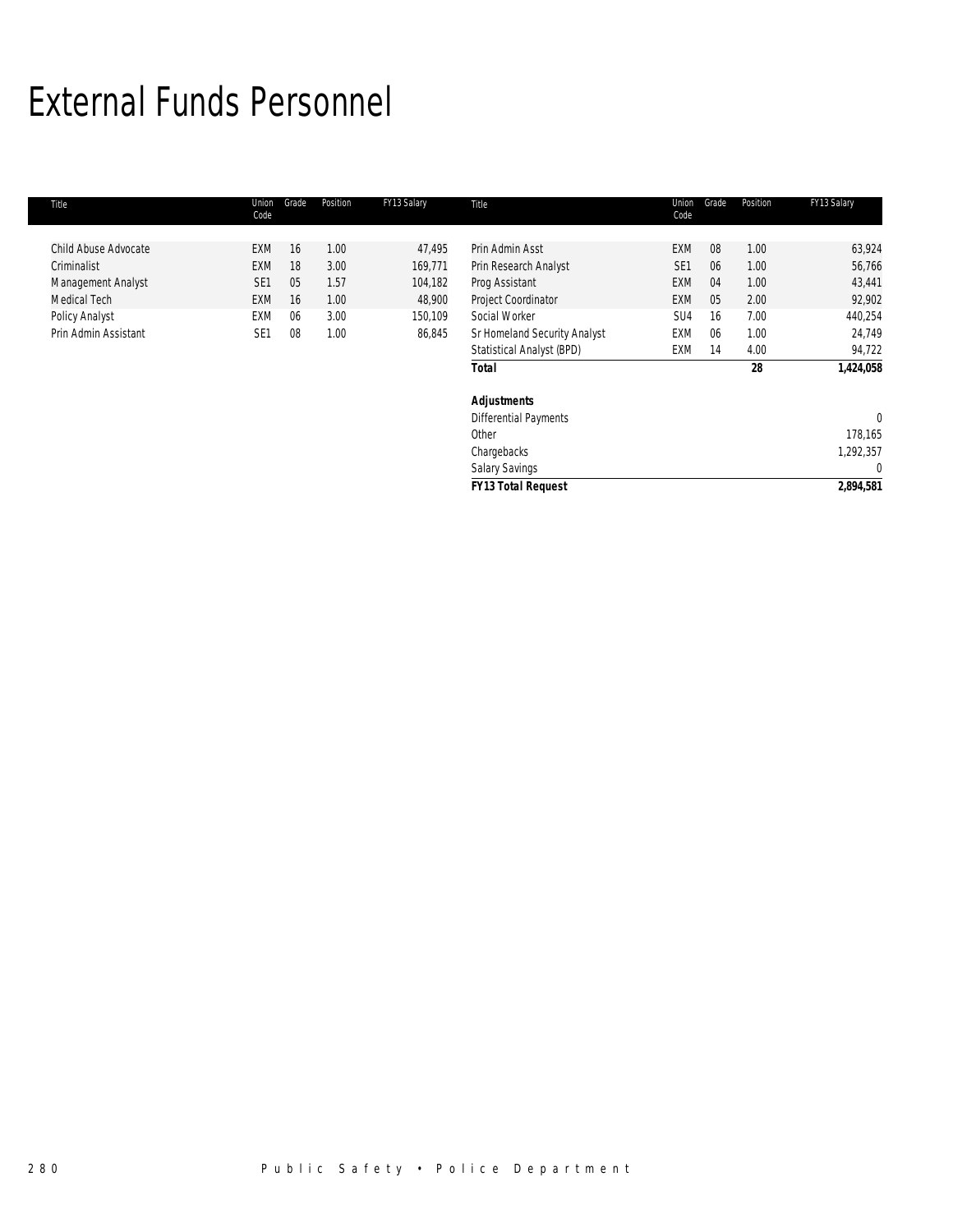## Program 1. Commissioner's Office

## *Edward F. Davis, Manager Organization: 211100*

### *Program Description*

The Office of the Police Commissioner sets the priorities and direction of the Police Department. Units located under the Commissioner are responsible for monitoring the performance of the department and its personnel, planning for its future, and providing information to the public and other law enforcement agencies. Included in this program are the Office of Administrative Hearings, Office of the Legal Advisor, Office of Labor Relations, and the Office of Strategic Planning and Research.

### *Program Strategies*

• To inform policy, legal, and organizational decision making.

| <b>Operating Budget</b>             | Actual '10           | Actual '11          | Approp '12           | <b>Budget '13</b>    |
|-------------------------------------|----------------------|---------------------|----------------------|----------------------|
| Personnel Services<br>Non Personnel | 7.835.533<br>550.944 | ,350,957<br>786.697 | 5.948.513<br>618.770 | 6,306,173<br>790,668 |
| Total                               | 8.386.477            | 8,137,654           | 6,567,283            | 7,096,841            |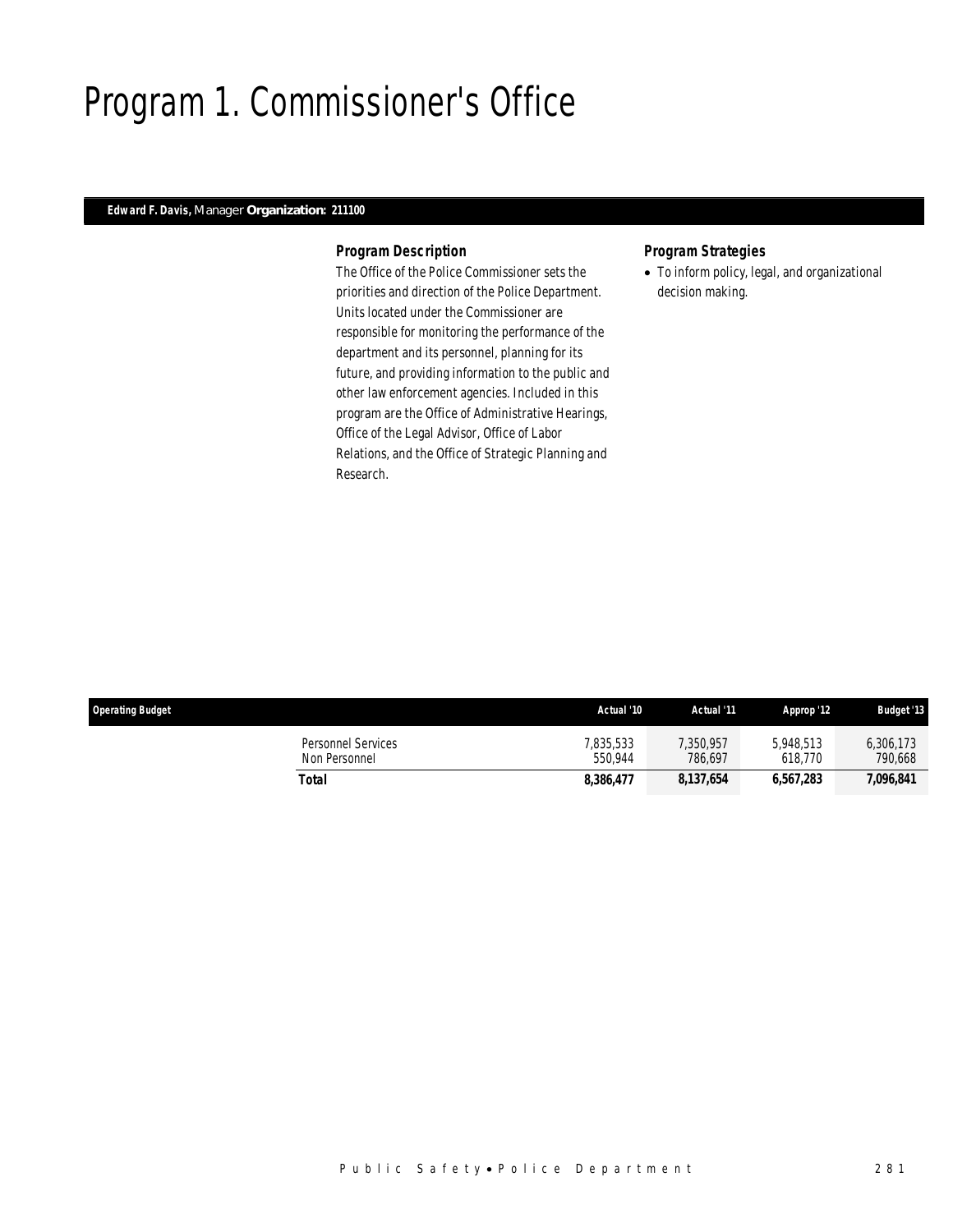## Program 2. BAT-Operations

## *Edward Callahan, Manager Organization: 211200*

## *Program Description*

The Bureau of Administration and Technology Operations Program provides logistic support and maintenance in the areas of fleet management, communications and building maintenance.

## *Program Strategies*

• To maximize the number of vehicles in service.

| Performance Measures                                                         | Actual '10              | Actual '11              | Projected '12           | Target '13              |
|------------------------------------------------------------------------------|-------------------------|-------------------------|-------------------------|-------------------------|
| % of total vehicles available for service<br>Total number of police vehicles | 94%<br>877              | 96%<br>881              | 98%<br>877              | 98%<br>877              |
| <b>Operating Budget</b>                                                      | Actual '10              | Actual '11              | Approp '12              | <b>Budget '13</b>       |
| Personnel Services<br>Non Personnel                                          | 6,480,833<br>10,241,811 | 6.622.975<br>10,816,238 | 6.488.728<br>11,691,621 | 6,559,487<br>12,883,867 |
| <b>Total</b>                                                                 | 16,722,644              | 17,439,213              | 18,180,349              | 19,443,354              |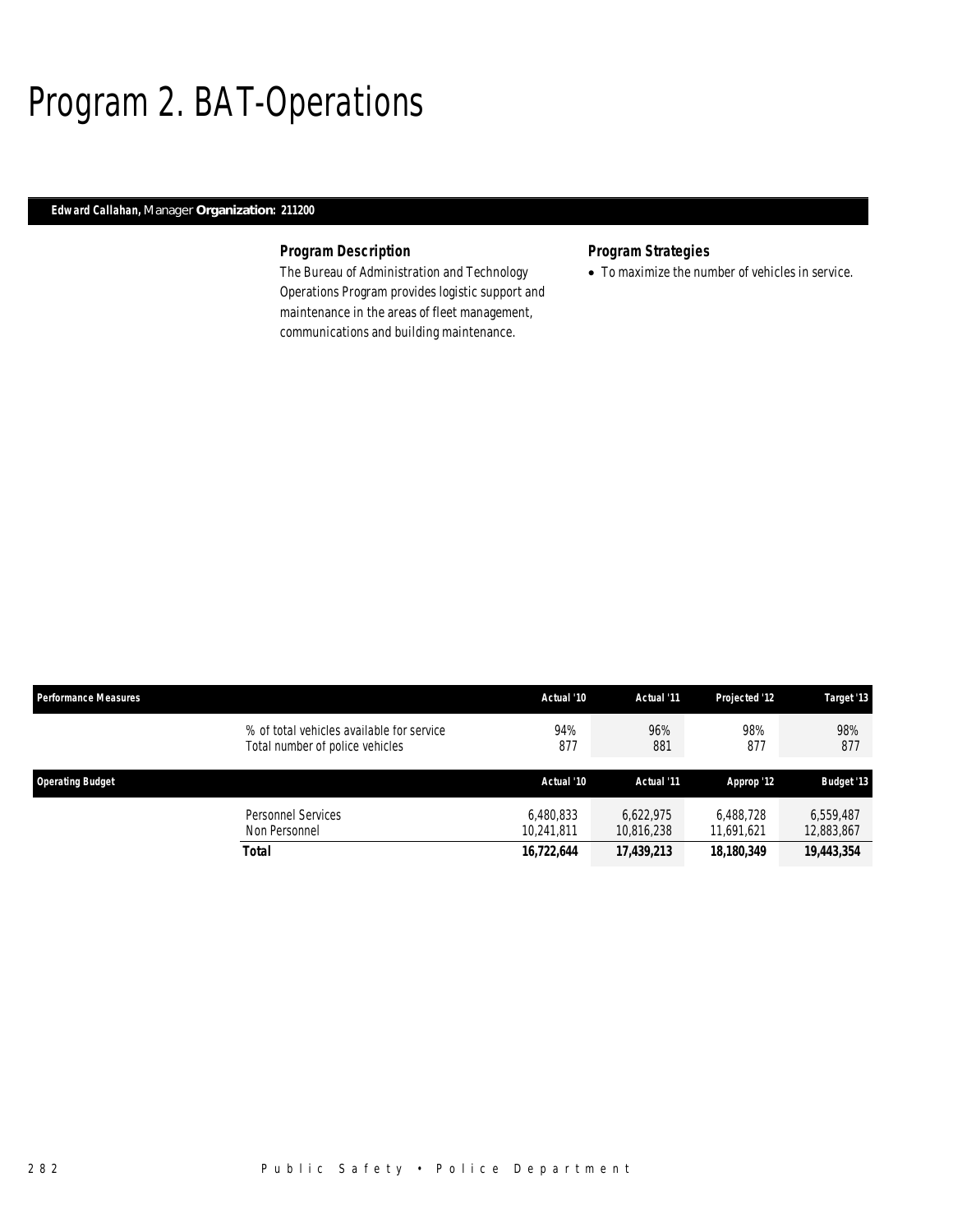## Program 3. BAT-Admin & Technology

## *Edward Callahan, Manager Organization: 211300*

### *Program Description*

The Bureau of Administration and Technology Program is responsible for the effective utilization of departmental funds, equipment and informational systems in support of department operations. Division sections include Human Resources, Finance, Central Supply, Licensing, Support Services, Information Technology, and the Operations Division.

- To minimize delays in response to calls for service.
- To provide administrative support to departmental units.
- To return sworn personnel to active duty as quickly as possible.

| <b>Performance Measures</b> |                                                                        | Actual '10   | Actual '11 | Projected '12 | Target '13        |
|-----------------------------|------------------------------------------------------------------------|--------------|------------|---------------|-------------------|
|                             | % of sworn personnel available for duty                                | 92%          | 90%        | 91%           | 91%               |
|                             | Calls for service                                                      | 609,113      | 532,624    | 593,876       | 593,876           |
|                             | Median Response Time Priority One Calls:<br>Dispatch to arrival (mins) | 5            | b          |               | .5                |
|                             | Median Response Time Priority One Calls:<br>Receipt to arrival (mins)  | ┑            |            | 7.5           | 7.5               |
|                             | Median Response Time Priority One Calls:<br>Receipt to dispatch (mins) |              |            |               |                   |
| <b>Operating Budget</b>     |                                                                        | Actual '10   | Actual '11 | Approp '12    | <b>Budget '13</b> |
|                             | <b>Personnel Services</b>                                              | 32.794.021   | 29.634.108 | 30.750.148    | 30,349,320        |
|                             | Non Personnel                                                          | 12,329,937   | 11.019.844 | 12.952.459    | 16,145,307        |
|                             | <b>Total</b>                                                           | 45, 123, 958 | 40,653,952 | 43,702,607    | 46,494,627        |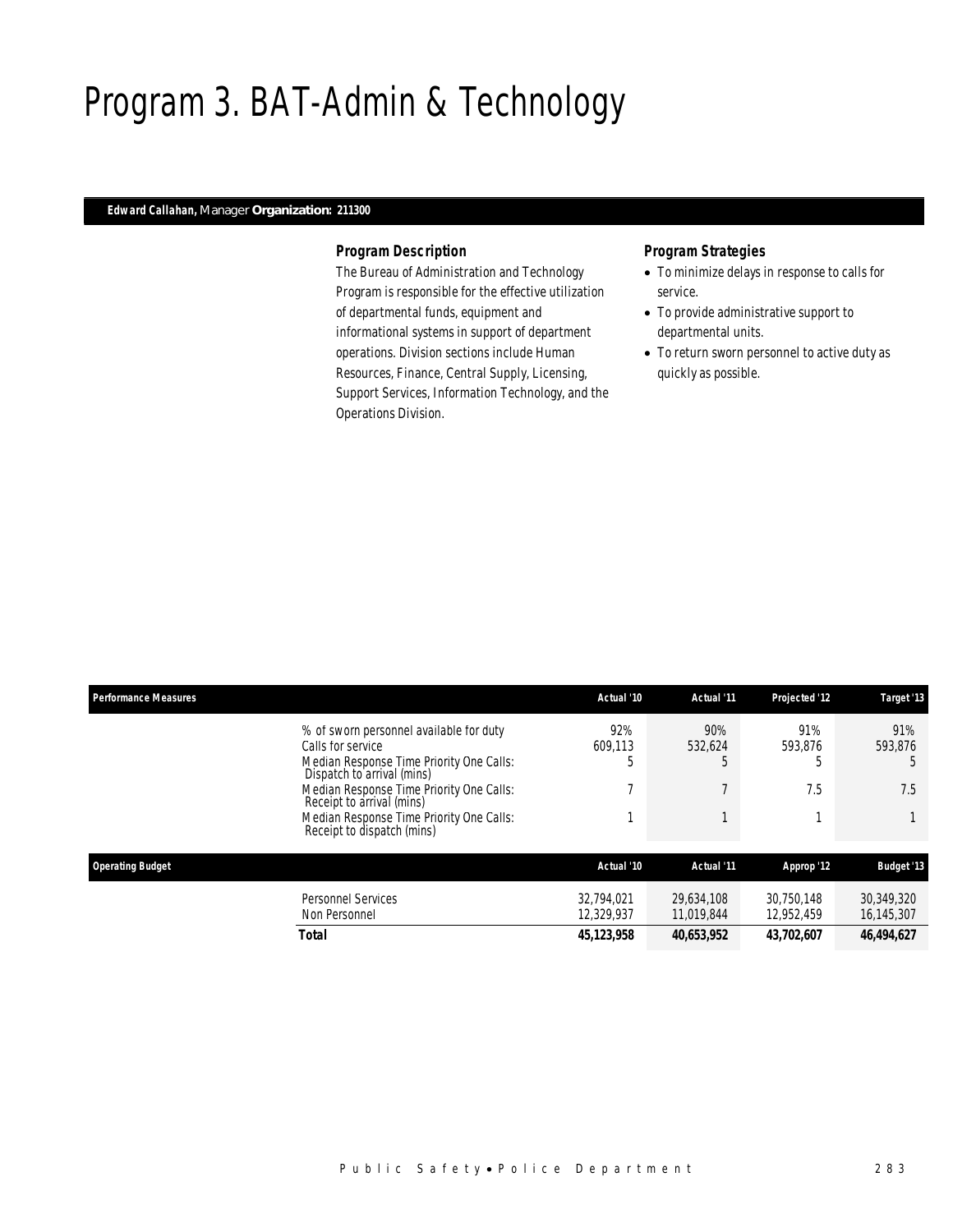## Program 4. Bureau of Professional Development

### *Paul F. Joyce Jr., Manager Organization: 211400*

#### *Program Description*

The Bureau of Professional Development is responsible for providing professional development courses for departmental employees. The Bureau of Professional Development is comprised of 2 units, the Academy and Range. The program delivers training courses for all levels of the department ranging from entry-level training to Executive Development training. The training offered at each level will support the overall priorities of the Boston Police Department.

- To deliver a recruit academy program that supports the department's neighborhood policing philosophy.
- To develop and deliver in-service training sessions to meet the needs of all personnel.
- To maximize the use of distance learning.

| <b>Performance Measures</b>                                                                                 | Actual '10           | Actual '11           | Projected '12        | Target '13             |
|-------------------------------------------------------------------------------------------------------------|----------------------|----------------------|----------------------|------------------------|
| On-line courses completed<br>Professional Development training<br>Recruit officers in current Academy class |                      | 4,259<br>965<br>45   | 1,562<br>422<br>23   | 1,562<br>422<br>44     |
| <b>Operating Budget</b>                                                                                     | Actual '10           | Actual '11           | Approp '12           | <b>Budget '13</b>      |
| Personnel Services<br>Non Personnel                                                                         | 2,638,413<br>388.645 | 5.764.075<br>390,557 | 3,864,829<br>464,171 | 4,860,970<br>1,364,657 |
| Total                                                                                                       | 3,027,058            | 6,154,632            | 4,329,000            | 6,225,627              |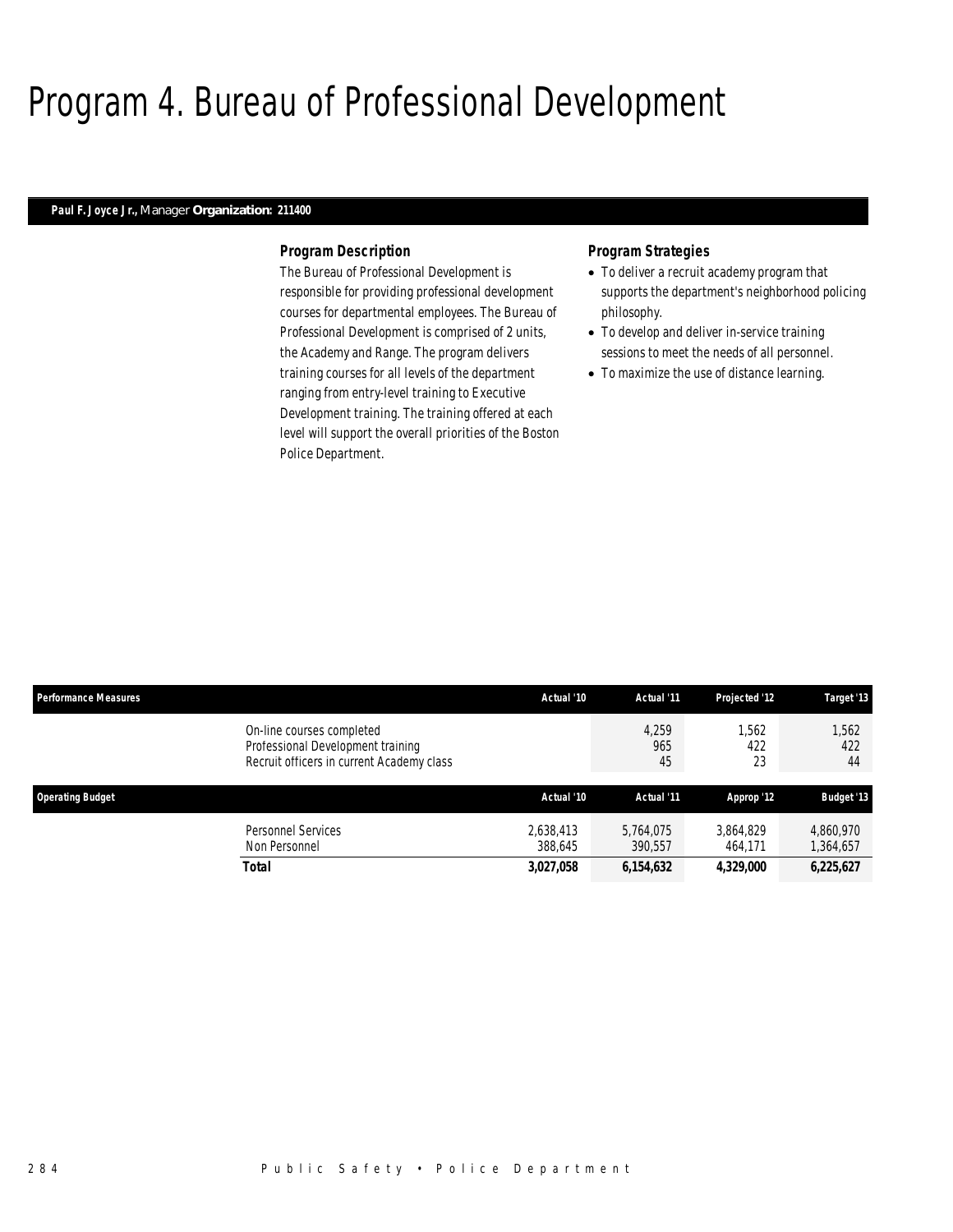## Program 5. Bureau of Field Services

## *William B. Evans, Manager Organization: 211500*

### *Program Description*

The Bureau of Field Services has primary responsibility for the delivery of police services throughout the City of Boston. The program includes all personnel assigned to the eleven police districts, Special Operations Division, Field Support Division, Special Events Management, and Emergency Preparedness. Also assigned to this program are the Neighborhood Crime Watch Program, Officer Friendly Program, Senior Service Officer, and the Paid Details Assignment Unit.

- To prevent and reduce violence and crime.
- To promote pedestrian and vehicular safety.

| <b>Performance Measures</b> |                                                                                                                                                                                                                                      | Actual '10                         | Actual '11                               | Projected '12                                 | Target '13                                                      |
|-----------------------------|--------------------------------------------------------------------------------------------------------------------------------------------------------------------------------------------------------------------------------------|------------------------------------|------------------------------------------|-----------------------------------------------|-----------------------------------------------------------------|
|                             | # of Crime Watch Groups<br>Homicides<br>Motor vehicle accidents<br>Number of walking and bicycle beat patrols<br>Pedestrian fatalities involving motor vehicle<br>accidents<br>Pedestrian-involved accidents<br><b>Total arrests</b> | 54<br>10.708<br>5<br>764<br>18,000 | 61<br>11.142<br>107.096<br>770<br>15,782 | 64<br>10.319<br>171,471<br>O<br>730<br>15,408 | 260<br>64<br>10.319<br>200,000<br><sub>6</sub><br>730<br>15,408 |
| <b>Operating Budget</b>     |                                                                                                                                                                                                                                      | Actual '10                         | Actual '11                               | Approp '12                                    | <b>Budget '13</b>                                               |
|                             | Personnel Services<br>Non Personnel                                                                                                                                                                                                  | 138,596,829<br>1,888,768           | 136,824,194<br>1,866,855                 | 138,239,504<br>2,539,919                      | 140,689,408<br>2,652,911                                        |
|                             | <b>Total</b>                                                                                                                                                                                                                         | 140,485,597                        | 138,691,049                              | 140,779,423                                   | 143,342,319                                                     |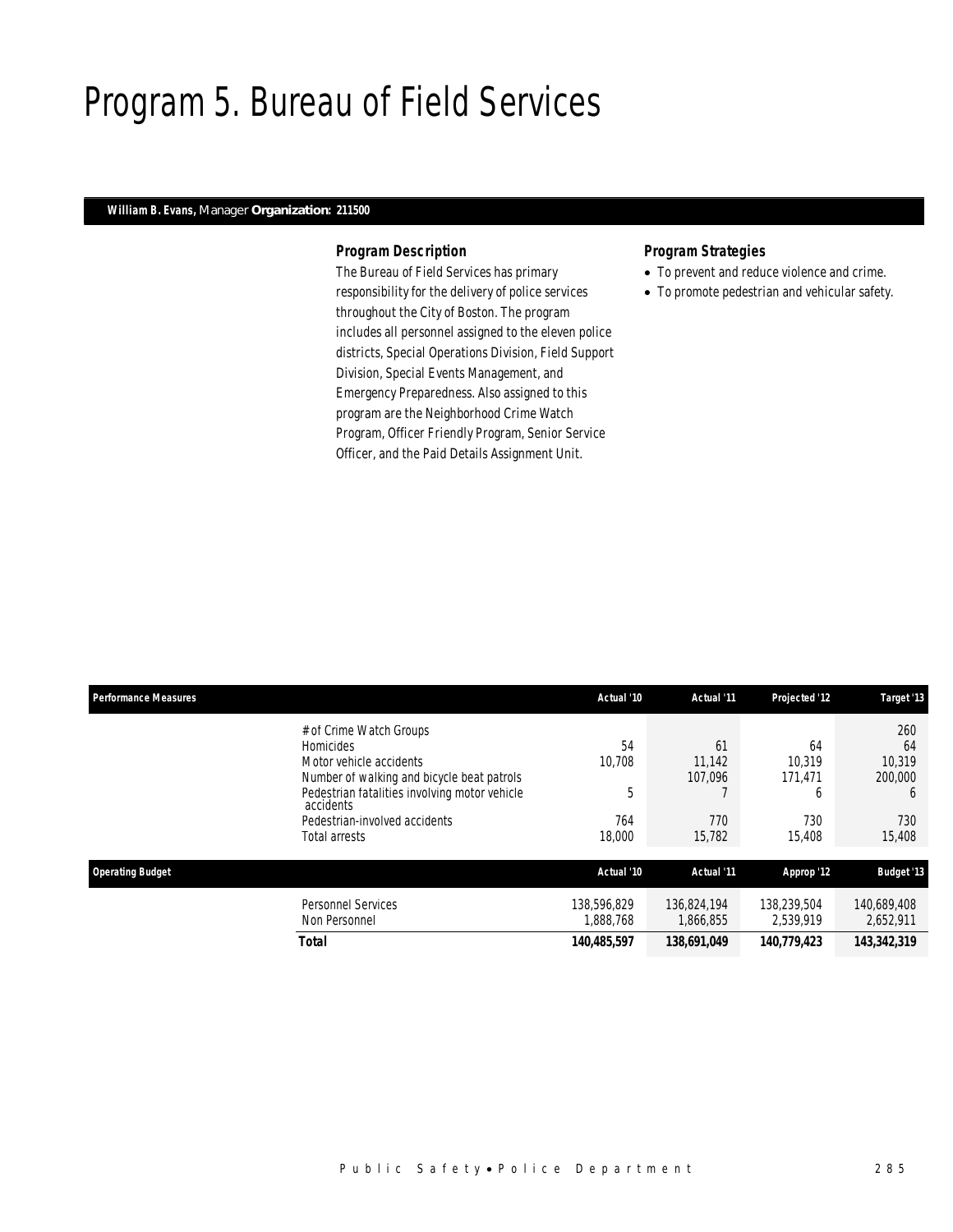## Program 6. Bureau of Professional Standards

### *Frank A. Mancini, Manager Organization: 211600*

#### *Program Description*

The Bureau of Professional Standards is responsible for the administrative investigation of all police misconduct, including violations of law, additionally completing background investigations on all new employees to the department, and internally auditing the various units and departments within the Boston Police. The Bureau is also responsible for handling corruption prevention programs within the City of Boston as well as proactive and reactive investigations. The Bureau of Professional Standards is comprised of the Internal Affairs Division and the Anti-Corruption Division. The Internal Affairs Division houses the Internal Investigations Unit, the Audit and Review Unit and the Recruit Investigations Unit.

### *Program Strategies*

• To improve levels of community trust in police services through thorough investigations into allegations of police misconduct.

| <b>Performance Measures</b>                                        | Actual '10           | Actual '11           | Projected '12        | Target '13           |
|--------------------------------------------------------------------|----------------------|----------------------|----------------------|----------------------|
| Externally generated complaints<br>Internally generated complaints | 123<br>61            | 179<br>42            | 197<br>59            | 197<br>59            |
| <b>Operating Budget</b>                                            | Actual '10           | Actual '11           | Approp '12           | <b>Budget '13</b>    |
| Personnel Services<br>Non Personnel                                | 8.226.557<br>154.638 | 6.681.120<br>135,928 | 5.829.249<br>114,785 | 6.029.856<br>129,165 |
| <b>Total</b>                                                       | 8,381,195            | 6,817,048            | 5,944,034            | 6,159,021            |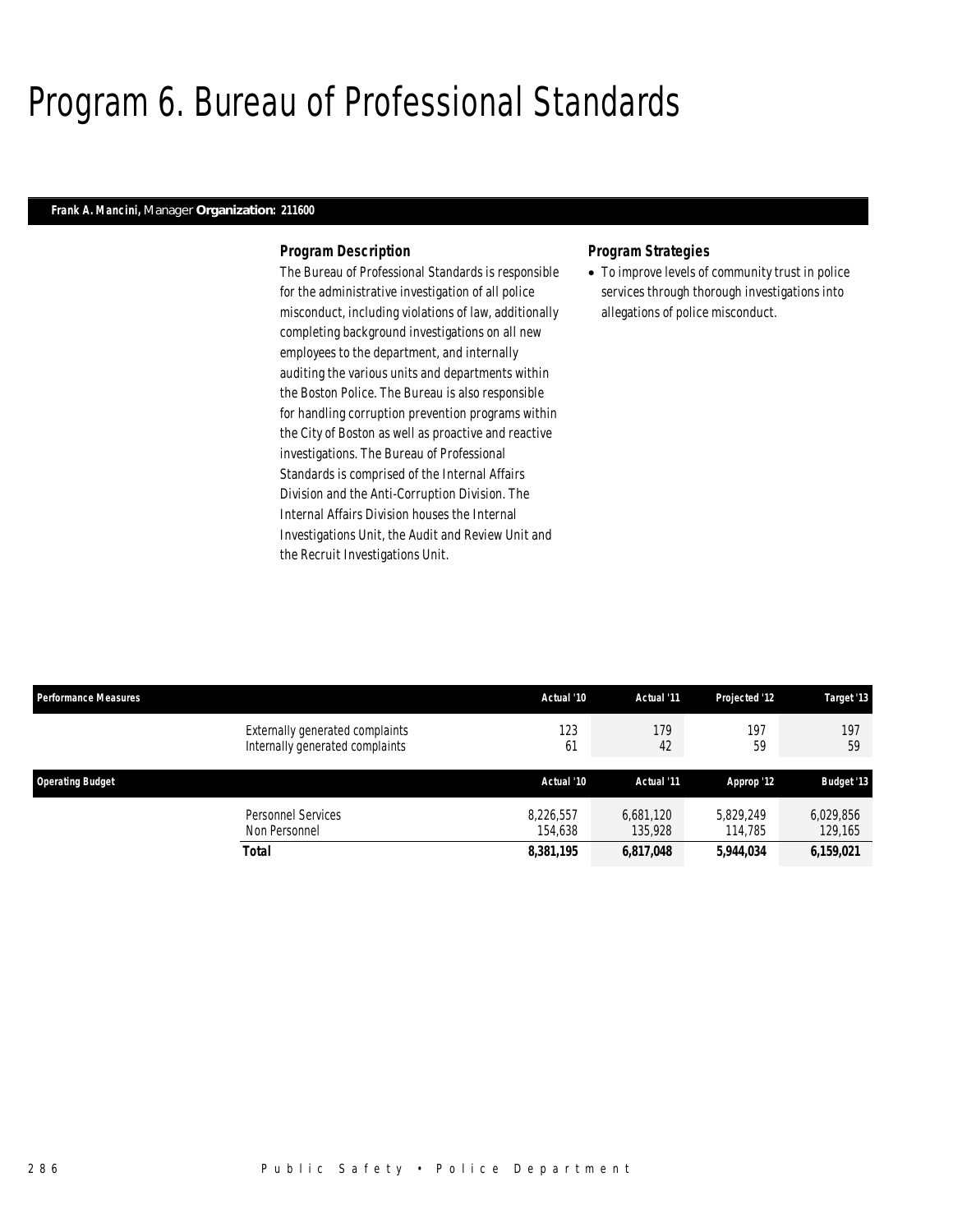## Program 7. Bureau of Investigative Services

### *Bruce A. Holloway, Manager Organization: 211700*

### *Program Description*

The Bureau of Investigative Services is responsible for providing investigative and forensic technical support to all victims, witnesses and crime prevention units of the department. The Bureau of Investigative Services will be comprised of the Major Case Division and the Criminal Investigative Division. The program coordinates all specialized units (e.g. homicide, sexual assault, drug control, domestic violence district detectives), and the general investigative units (e.g. auto theft, fugitive, fraud and missing person/exploited children and also includes the Community Disorders Unit).

- To maximize the number of incidents cleared.
- To provide investigative expertise, support, and technical assistance in responding to and conducting investigations that contribute to the identification, apprehension, and prosecution of criminal offenders.

| <b>Performance Measures</b> |                                                                                                                                                                                | Actual '10                                              | Actual '11                                              | Projected '12                                           | Target '13                                              |
|-----------------------------|--------------------------------------------------------------------------------------------------------------------------------------------------------------------------------|---------------------------------------------------------|---------------------------------------------------------|---------------------------------------------------------|---------------------------------------------------------|
|                             | Part 1 Crimes - Property<br>Part 1 Crimes - Total<br>Part 1 Crimes - Violent<br>Part 2 Crimes<br>Shootings - Fatal<br>Shootings - Non fatal<br>UCR Part 1 Crime Clearance Rate | 20.613<br>26.707<br>6,094<br>41,766<br>39<br>176<br>19% | 19.752<br>25,162<br>5,410<br>39,559<br>55<br>203<br>16% | 16.921<br>21.837<br>4,916<br>37,471<br>45<br>206<br>16% | 16,921<br>21,837<br>4,916<br>37,471<br>45<br>206<br>16% |
| <b>Operating Budget</b>     |                                                                                                                                                                                | Actual '10                                              | Actual '11                                              | Approp '12                                              | <b>Budget '13</b>                                       |
|                             | Personnel Services<br>Non Personnel                                                                                                                                            | 56.768.819<br>884.774                                   | 53,891,490<br>893,754                                   | 46.490.084<br>586.629                                   | 46,481,123<br>703,631                                   |
|                             | <b>Total</b>                                                                                                                                                                   | 57,653,593                                              | 54,785,244                                              | 47,076,713                                              | 47, 184, 754                                            |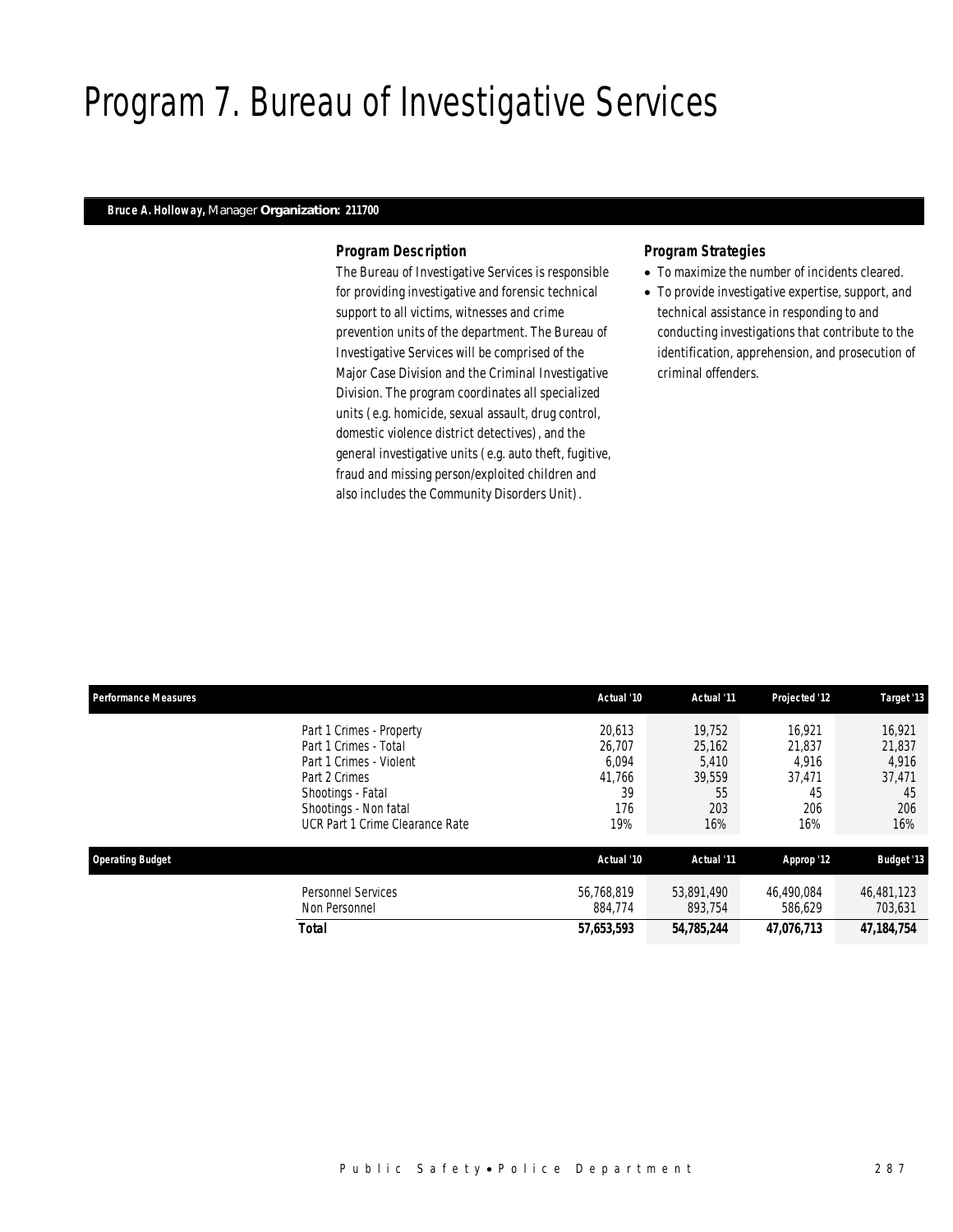## Program 8. Bureau of Intelligence & Analysis

### *Paul A. Fitzgerald, Manager Organization: 211900*

### *Program Description*

It is the mission of the Bureau of Intelligence and Analysis, through the Boston Regional Intelligence Center, to gather information from all sources in a manner consistent with the law and to analyze that information to provide tactical and/or strategic intelligence on the existence, identities, and capabilities of criminal suspects and enterprises generally and, in particular, to further crime prevention and enforcement objectives/priorities identified by the Boston Police Department as well as the communities comprising the Urban Area Security Initiative (UASI): Brookline, Somerville, Quincy, Revere, Chelsea, Winthrop, Cambridge, and Everett. The Bureau of Intelligence and Analysis is comprised of two Divisions, the Homeland Security Division and the Criminal Intelligence and Analysis Division; with an overarching coordination responsibility of being the Boston Regional Intelligence Center and the Department of Homeland Security designated urban fusion center for the Boston UASI region.

| <b>Operating Budget</b>             | Actual '10          | Actual '11          | Approp '12 | <b>Budget '13</b> |
|-------------------------------------|---------------------|---------------------|------------|-------------------|
| Personnel Services<br>Non Personnel | 2,612,962<br>19.850 | 3,081,012<br>19,200 | 2.762.470  | 2,724,233         |
| Total                               | 2.632.812           | 3,100,212           | 2,762,470  | 2,724,233         |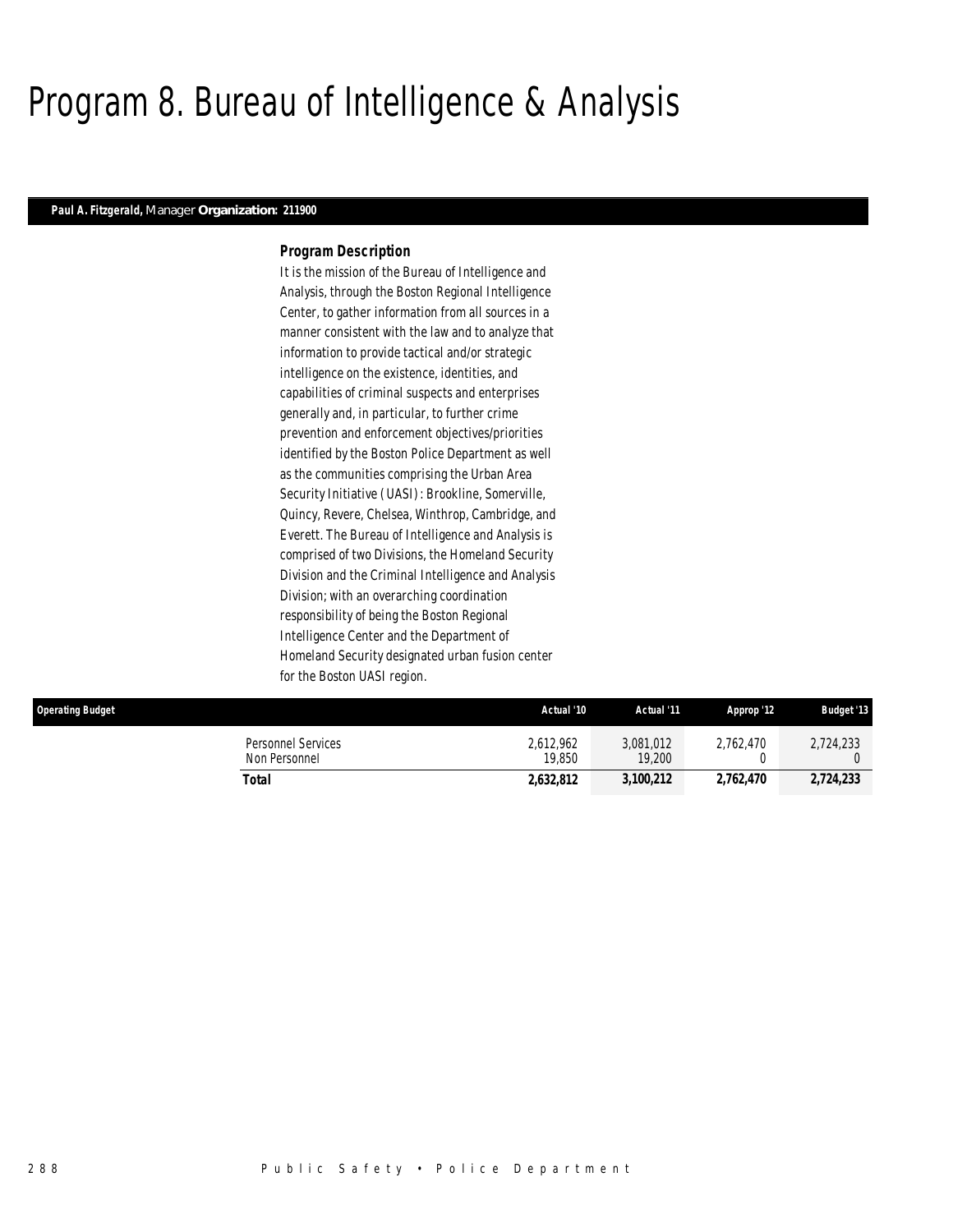## External Funds Projects

*ARRA – Beth Israel* 

#### *Project Mission*

Funded by the National Institute of Health, and passed through to BPD from Beth Israel Deaconess Medical Center, funds were utilized to provide BRIC data on violent incidents, call data and drug arrests for possession and trafficking, for the ten year period 1999-2008. This information was supplied to Dr. Robert Lipton for the purpose of providing information needed for The Geography of Violence and Alcohol in Boston grant that was awarded to Beth Israel Deaconess Medical Center. Ì

#### *ARRA - COPS Hiring Recovery Program (CHRP)*

#### *Project Mission*

The CHRP will retain 50 sworn officer positions for 3 years, which were otherwise scheduled for lay off as a result of recent economic conditions. Officers funded under the CHRP will allow the department to continue, as well as expand, its data driven, collaborative community oriented initiatives on a citywide basis, so as to have the greatest impact on violence while also improving community trust. Our goal extends to the institutionalization of the principles of problem solving and community policing so that patrol officers embody these principles as part of their daily policing activities. The City of Boston is responsible for maintaining CHRP funded positions for at least one additional year beyond the award period (year four).

#### *ARRA - Edward Byrne Memorial Competitive Civilian Hiring Grant*

#### *Project Mission*

This American Recovery and Reinvestment Act (ARRA) grant from the U.S. Department of Justice allows the department to hire and retain 9 critical civilian positions. In response to the critical gaps in service resulting from hiring freezes and pending lay-offs, the BPD is utilizing funds to fill intelligence analysis needs at the Boston Regional Intelligence Center (BRIC), needs related to data-driven program development, and district-based crime analysis and performance measurement needs in the Office of Research and Development. Additionally, funds will allow for strengthening of investigative support, patrol outreach, and training through the retention of two compositors in the Multi-Media Unit and the hiring of one Distance Learning Director at the Police Academy.

*ARRA - Justice Assistance Grant* 

#### *Project Mission*

This American Recovery and Reinvestment Act (ARRA) grant from the U.S. Department of Justice, allowed the department to retain approximately 50 sworn officers who were scheduled to be laid off. The Boston Police officers are assigned across the various neighborhoods of Boston on foot, bicycles or as a rapid response in emergency situations. These officers serve a critical function to the department in achieving its community policing mission in each of Boston's neighborhoods. Lay-offs would have seriously impacted proven effective programs at both the district and citywide level such as the Safe Street Teams Initiative and various District-based gang prevention collaborative efforts. The grant expired in FY11.

#### *ARRA - Massachusetts Municipal Police Services Staffing Grant*

#### *Project Mission*

This American Recovery and Reinvestment Act (ARRA) grant from the U.S. Department of Justice through the Executive Office of Public Safety and Security, allowed the department to retain 9 Civilian Community Service Offices (CSO's). These functions are critical to the Boston police department's ability to provide specialized community services. The CSO works directly in the districts acting as a liaison between the community and the police officers. The grant expired in FY11.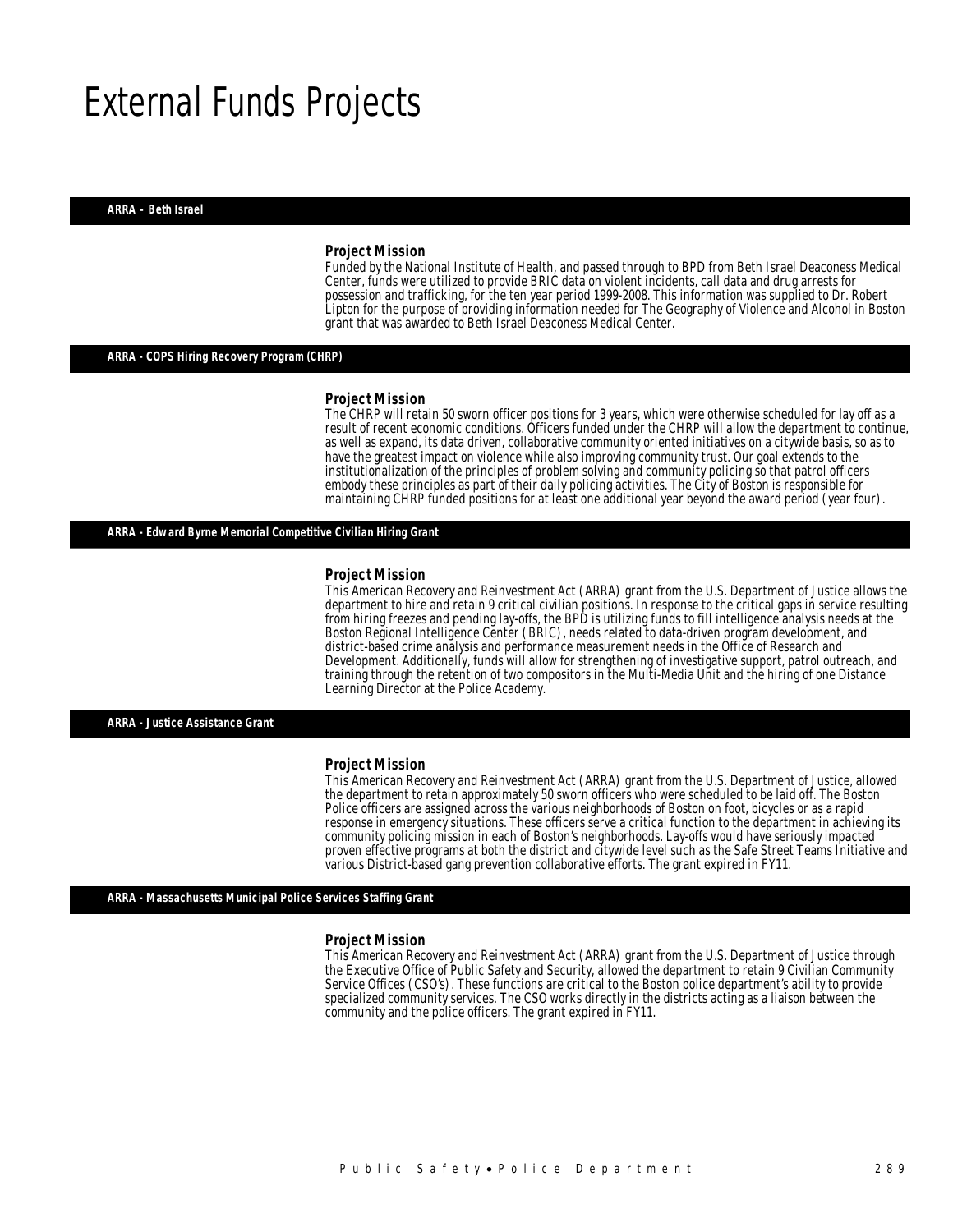Funded by the Office of Violence Against Women and passed through Jane Doe, Inc. for the purpose of providing training to investigators and detectives around increased knowledge and response to domestic violence, sexual assault, stalking, and dating violence in later life.

*Anti-Human Trafficking* 

#### *Project Mission*

Funding from the U.S. Department of Justice, Bureau of Justice Assistance is provided to implement a multijurisdictional and multi-disciplinary task force on human trafficking that will work to improve identification, investigation, rescue and services in cases of human trafficking in the Boston area.

#### *Boston Multi-cultural Advocacy Support Project (BMASP)*

#### *Project Mission*

Funded by the U.S. Department of Justice, Office of Violence Against Women, under the Grants to Encourage Arrest Policies and Enforcement of Protection Orders Program, these funds support civilian advocates at the Family Justice Center and in three districts who provide crisis intervention, referrals, and safety plans for victims of domestic violence.

#### *Boston Reentry Initiative*

#### *Project Mission*

Funded by the U.S. Department of Justice, Bureau of Justice Assistance, this award supports the continuation and enhancement of services delivered through the Boston Reentry Initiative, through the provision of Case Manager-Mentor support, subsidized employment and vocational training, transitional housing, and other services.

#### *Buffer Zone Protection Project*

#### *Project Mission*

Funded by the U.S. Department of Homeland Security (DHS), passed through the Executive Office of Public Safety and Security, these funds are for the purpose of developing Vulnerability Reduction Purchasing Plans to reduce Boston's vulnerability to terrorism by increasing the security of communities surrounding highpriority critical infrastructure and key resource (CIKR) assets.

*Charles E. Shannon Community Safety Initiative award* 

#### *Project Mission*

Î

Funded by the Executive Office of Public Safety and Security in partnership with proven successful faith and community based organizations and city agencies for focused Prevention, Intervention and Suppression support services to youth at risk or involved in gang related activity in hopes of reducing gun and gang related violence in hot spot areas of city.

#### *Child Abuse Unit Training Project*

#### *Project Mission*

Funding provided by the Massachusetts Department of Social Services for the Boston Police Department's Child Abuse Unit Training Project. Grant expired in FY10.

*Child Passenger Safety Project* 

#### *Project Mission*

Funded through the Executive Office of Public Safety and Security allowing the department the ability to purchase and distribute federally-approved child passenger safety seats.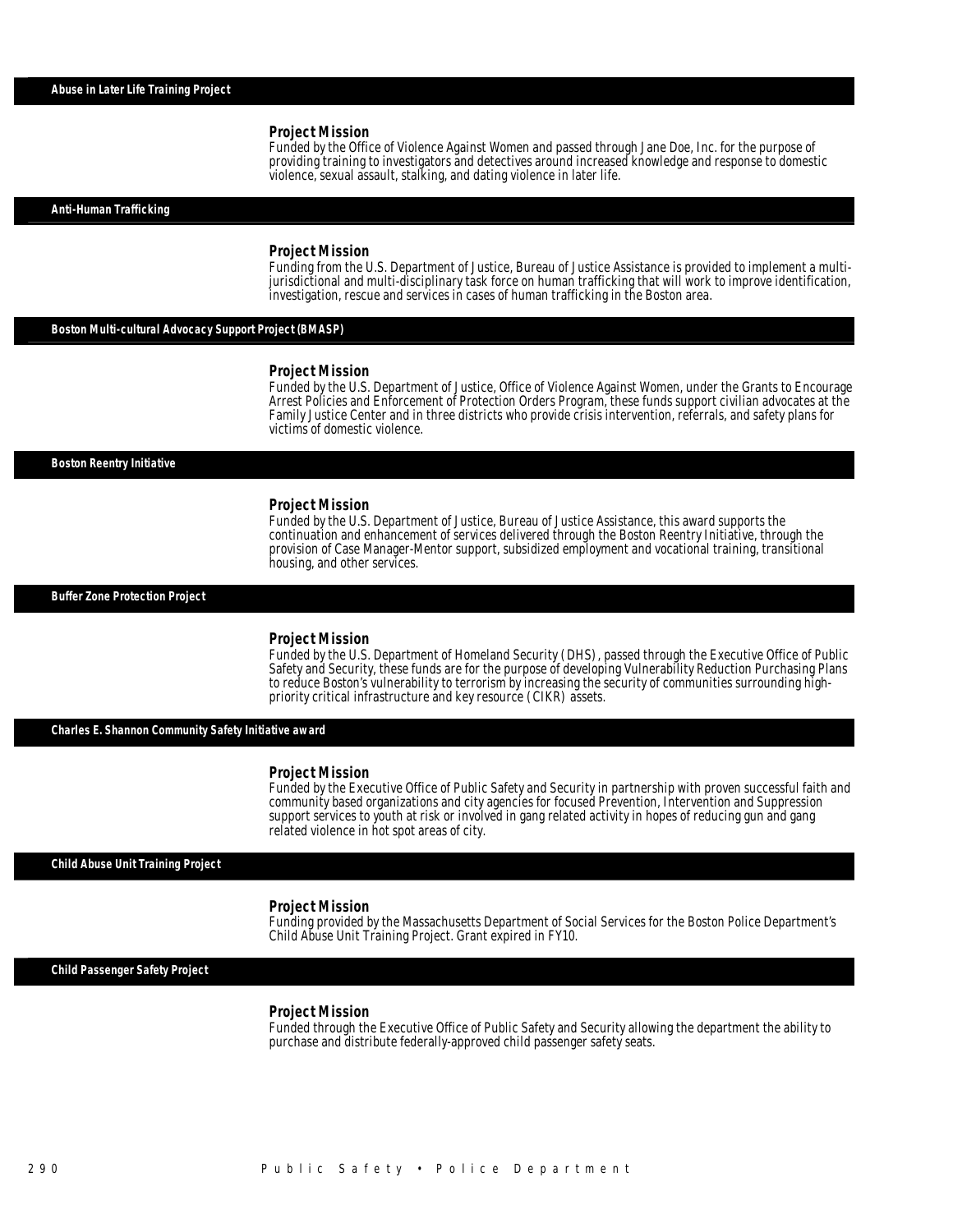Funds are provided by the U.S. Department of Justice, National Institute of Justice. This funding will allow the department to significantly increase the number of unsolved cold homicide cases identified and reviewed for DNA evidence, enhance the Crime Lab's capacity to analyze cold case evidence through a cold case analyst, and will improve the department's ability to pursue cold case investigations to prosecution.

#### *Community Based Violence Prevention Demonstration Program*

#### *Project Mission*

Funded by the Office of Juvenile Justice and Delinquency Prevention (OJJDP). The goal of this funding is to reduce youth homicides and shootings in Mattapan by increasing enforcement and accountability; providing violence interruption, conflict resolution, and opportunities to our 'shooters' and their families; and mobilizing the community through a saturated social norms and consequences campaign.

#### *Comprehensive Community Safety Initiative Family Strengthening Project*

#### *Project Mission*

Funded through U.S. Department of Justice, Office of Juvenile Justice and Delinquency Prevention. Funding was used for Family focused intervention in the following areas: research evaluation from a local academic partner, direct services including a family support facilitator from a community service organization and a project coordinator responsible for managing several components of the project including the documentation reporting of the process and findings. Grant expired in FY11.

*COPS Hiring Program (CHRP)* 

#### *Project Mission*

Funded by US Department of Justice, Office of Community Oriented Policing Services to supplement the cost of hiring 15 military veteran sworn officer positions for a period of 3 years. The City of Boston is responsible for maintaining CHRP funded positions for at least one additional year beyond the award period (year four).

*COPS –Secure Our Schools* 

#### *Project Mission*

Funded by the U.S. Department of Justice, Office of Community Oriented Policing. This funding supports a partnership between Boston Police Department (BPD) and Boston Public Schools (BPS) for a comprehensive school safety and security program that emphasizes the coordinated assessment of needs and joint responsibility for the well-being of students and faculty in and around school grounds.

*DCU - Multi-Juristional Drug Task Force* 

#### *Project Mission*

Ī

Funding was provided by Edward H. Byrne Memorial Justice Assistance through the Executive Office of Public Safety. This grant supported the BPD Multi-jurisdictional Drug Task Force in working with other law enforcement partners in identifying drug hot spots, designing enforcement strategies and implementing/assessing enforcement operations to stop drug trafficking in and around Boston.

*Creating A Culture of Integrity* 

#### *Project Mission*

Funding was provided by the U.S. Department of Justice, Office of Community Oriented Policing Services (COPS). This grant was intended to create an innovative and comprehensive training curriculum for police officers in the department's Use of Force policy. Funds were used for development of the curriculum based on best practices nationally.

*Department of Mental Health Jail Diversion Program* 

#### *Project Mission*

Funded by the MA Department of Mental Health, this grant allows for a Boston Emergency Services Team (BEST) clinician to be housed in the BPD District B-2 station. This position gives B2 officers and the BPD Street Outreach Team direct clinician access for assistance with emotionally disturbed individuals, ideally decreasing the likelihood of these individuals being arrested.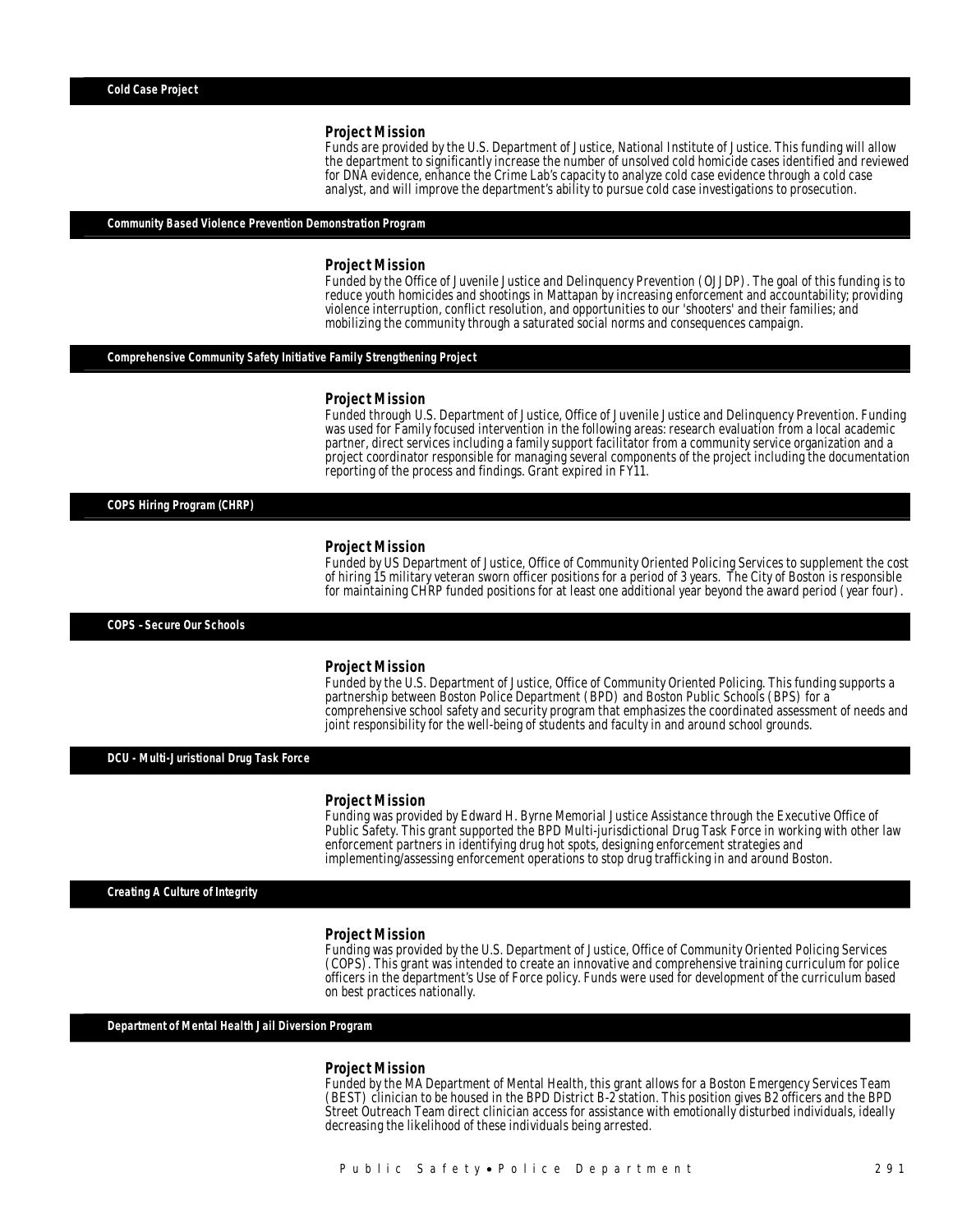The project is funded by the U.S. Department of Justice, National Institute of Justice. This grant is intended to focus resources on solving old homicide and sexual assault cases where there is no suspect identified - "cold cases". Funds are being used for overtime for detectives to further investigate these cases, and for criminalists to process evidence (DNA testing, etc.). Funds are also used to purchase supplies necessary for DNA testing of evidence in these cases.

*Estate of Jean Fink* 

#### *Project Mission*

Mrs. Jean Fink has bequeathed to the Boston Police Department funding for the purchase of bicycles for 100 new recruits and for a contract to provide maintenance on the purchased bicycles. 

*G.R.E.A.T.* 

#### *Project Mission*

The funding for the G.R.E.A.T. program was provided by the Department of Justice, Bureau of Justice Assistance. The G.R.E.A.T. Program aims to prevent youth from becoming involved with gangs and criminal activity associated with gang involvement. This was a multi-year project that started January 1, 2004. Funding ended in FY10.

#### *Herman Goldstein Award*

#### *Project Mission*

This award honors Excellence in Problem-Oriented Policing in support of continued crime data analysis and the development and implementation of residential breaking and entering reduction strategies.

*Homicide Unit Gang-Related Victim Services Project* 

#### *Project Mission*

Funded by the U.S. Department of Justice, Bureau of Justice Assistance through the Executive Office of Public Safety and Security in support of the Boston Police Department's Homicide Unit Gang-Related Victim Services Advocate providing information and services for victims' families and any witnesses to these crimes. The grant expired in FY10.

*Internet Crimes Against Children Program* 

#### *Project Mission*

Funded by the U.S. Department of Justice, Office of Juvenile Justice Delinquency Prevention, this program improves local capacity to identify child victims of commercial sexual exploitation and youth at risk for such exploitation, and also provides services and support to them.

*Justice and Mental Health Expansion Project* 

#### *Project Mission*

Funded by the U.S. Department of Justice, Bureau of Justice Assistance, these funds allow the BPD to expand on its collaborative partnership with the Boston Emergency Services Team through increased services for persons in need of mental health assistance and training for police officers in the event of an encounter with such persons.

*Juvenile Assistance Grant (JAG)* 

#### *Project Mission*

The grant was awarded by the U.S. Department of Justice, Bureau of Justice Assistance. These funds provide for the continuation of several successful initiatives, including: Domestic Violence Advocacy at the District Level, the Youth Service Providers Network, Crime and Intelligence Analysis, Research and Analysis Capacity at the Youth Violence Strike Force, Strategic Planning and Policy Analysis, and Improving Crime Reporting Capabilities.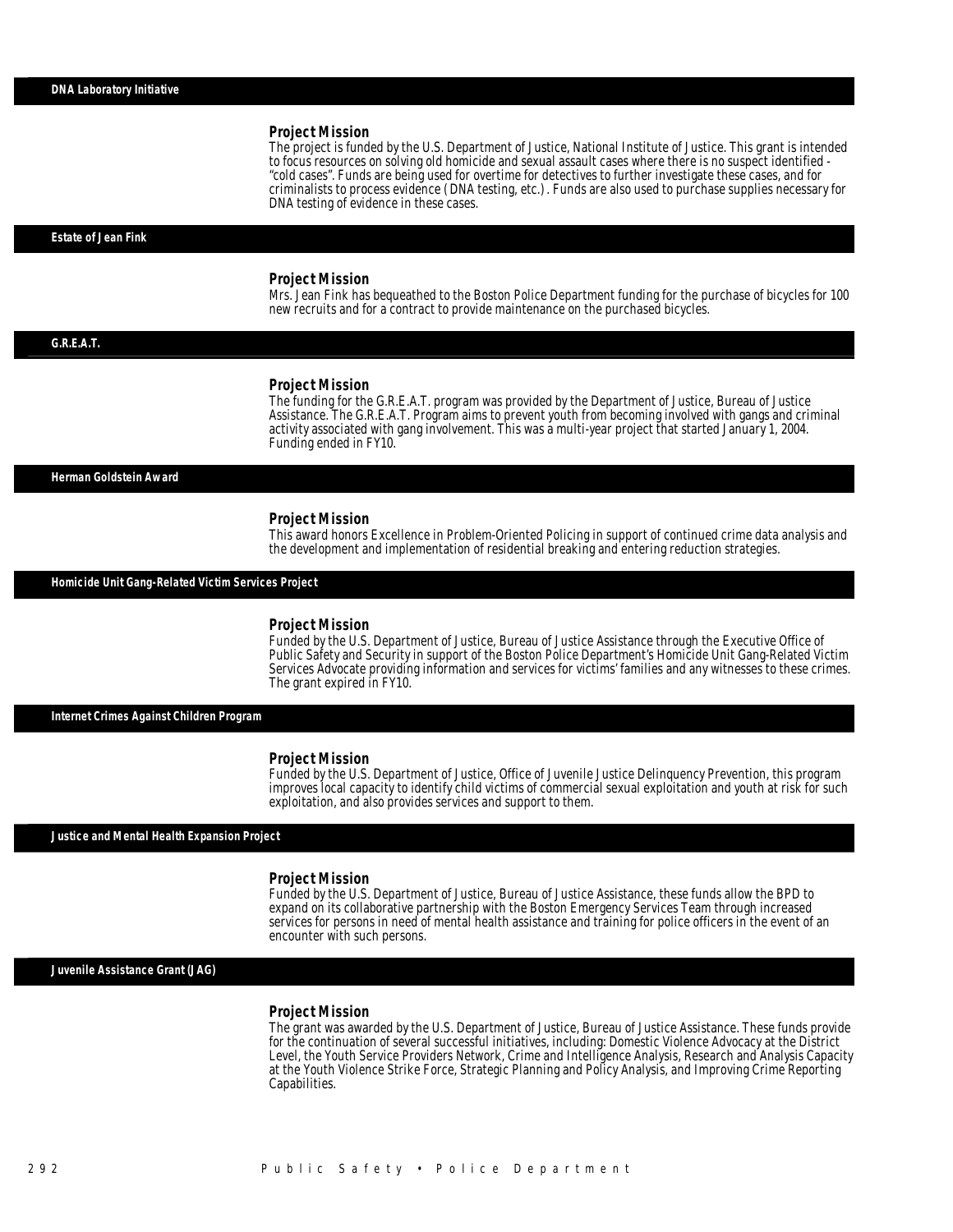Funding by the U.S. Department of Justice, Bureau of Justice Assistance funding allowed the Youth Violence Strike Force and the BPD School Police Unit to continue the successful Operation Homefront and Operation Night Life Initiative. These initiatives are a comprehensive strategy that balances the elements of prevention, intervention and enforcement. Funding ended in FY10.

#### *National Violent Death Reporting Grant (aka Injury Surveillance Project)*

Î

#### *Project Mission*

Funded by the Department of Public Health, this grant funds BPD staff to pull data on violent death cases (defined as all homicides, suicides, deaths of undetermined intent and firearm deaths of any intent) and transfer this information to the Injury Surveillance Program.

*Nuestra Comunidad Development Corporation* 

#### *Project Mission*

Funds will be utilized to purchase 2 bicycles for area B-2 Safe Street Team Officers and for youth events in the Blue Hill Avenue Corridor Area.

*Office of Violence Against Women* 

#### *Project Mission*

Funding is provided by the U.S. Department of Justice, Office of Violence Against Women. These funds are used to coordinate and more broadly utilize domestic violence advocacy resources to provide culturally responsive advocacy services to victims presenting at Dorchester Municipal Court, the Suffolk County Family Justice Center (SCFJC), four Boston Police district stations, the Asian Task Force Against Domestic Violence (ATASK) and/or the Association of Haitian Women in Boston (AFAB).

*OJJDP- Opportunities to Reduce Recidivism* 

#### *Project Mission*

Funded by the U.S. Department of Justice, Office of Juvenile Justice Delinquency Prevention, earmarked funds provided for YSPN social worker support through a subcontract with Boys & Girls Clubs of Boston and additional support services for the Human Trafficking Unit, Operation Homefront and Operation NightLight Initiatives.

*Operation Viper - Weed & Seed* 

#### *Project Mission*

Funding for this project was provided by the U.S. Department of Justice through the Office of the Attorney General. This grant was intended to be used to disrupt illegal drug trafficking in Grove Hall. Funds were used by the Drug Control Unit to support overtime for investigations, surveillance, and intervention efforts.

*Paul Coverdell National Forensic Grant* 

#### *Project Mission*

This grant was awarded by the U.S. Department of Justice, National Institute of Justice programs. Funds are utilized to hire a vendor who provides LIMS services and items based on a comprehensive assessment and best suited to the Boston Police Department.

*Port Security Grant* 

#### *Project Mission*

Funded by the U.S. Department of Homeland Security, this grant supports the security of Boston's waterfront through the acquisition of new engines for two Boston Police Department Harbor Patrol vessels (the Guardian and the Protector) and ensure proper maintenance of these new engines as well as the Harbor Patrol's SAFE boat over the course of the grant period.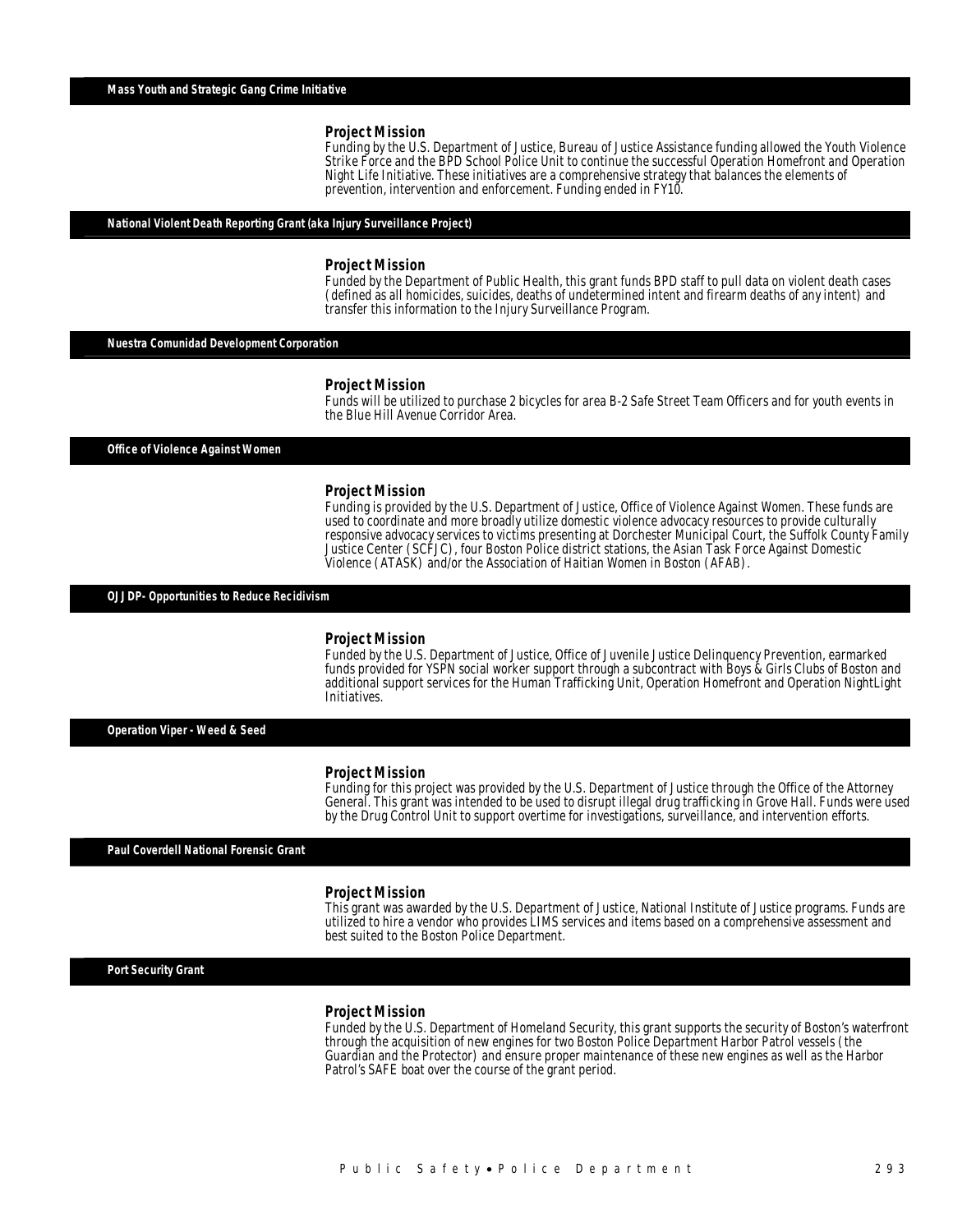Funded by the U.S. Department of Justice, Bureau of Justice Assistance, in partnership with University of Massachusetts at Boston (UMB), funds will be utilized to support competent analytical and evaluation research support capability to design and monitor the predictive policing models as they are developed and implemented.

### *Project Safe Neighborhood Program*

#### *Project Mission*

Funded by the Suffolk County District Attorneys' Office in support of gang and gun reduction strategies and activities in identified hotspot areas of the city. Grant ended in FY09.

*Proper Storage and Disposal of Prescription Drugs Grant* 

#### *Project Mission*

Funded through the MA Department of Public Health and passed through Health Resources in Action, funds received as sub-awards through local partners (the South Boston Hope and Recovery Coalition, the Jamaica Plain Coalition Tree of Life, and the Charlestown Substance Abuse Coalition) support officer presence at three prescription drug disposal events and officer oversight of the destruction of received medications.

*Public Safety Answering Point (PSAP)-Emergency* 

#### *Project Mission*

Funded by the Executive Office of Public Safety and Security-State 911 Department funds will provide upgrade support to the Boston Police Department 911 Center.

*Regional Community Policing Initiative* 

#### *Project Mission*

Funding for the program was provided by the U.S. Department of Justice, Office of Community Oriented Policing (COPS). This program served as the model for a new strategy of professional education in moral decision making and integrity that includes citizens, civilians, and other stakeholders and emphasized new areas of knowledge, skills and techniques required to successfully practice, manage and serve as partners in the delivery of community policing. Upon expiration, the grant was directly awarded to Northeastern University.

*Safe and Drug Free School and Communities Act Grant* 

#### *Project Mission*

Funded by the Executive Office of Public Safety and Security, for the purpose of covering overtime for the Boston Police Department Youth Violence Strike Force and School Police Unit to allow for the continuation of Operation Homefront, Operation Night Light and Operation S.C.R.I.P.T.

#### *Safe and Successful Youth Initiative Grant*

#### *Project Mission*

With funds passed on by the Boston Public Health Commission, the Safe and Successful Youth Initiative funding will support a full time PACT Crime Analyst who will work hand-in-hand with the BPHC Project Coordinator and other partners to ensure that timely information about PACT youth will be used to ensure the public's safety. The Crime Analyst will conduct extensive analyses of crime and intelligence data related to youth violence.

#### *Same Cop Same Neighborhood*

#### *Project Mission*

Funding was provided by the Commonwealth of Massachusetts, Executive Office of Public Safety, Programs Division. This program supported community policing which is an integral part of combating crime and improving the quality of life within the City of Boston. The program had been funded since 1994. All funding is subject to annual appropriation by the Legislature and annual award of funds by the Programs Division. Funding has not been received since FY10.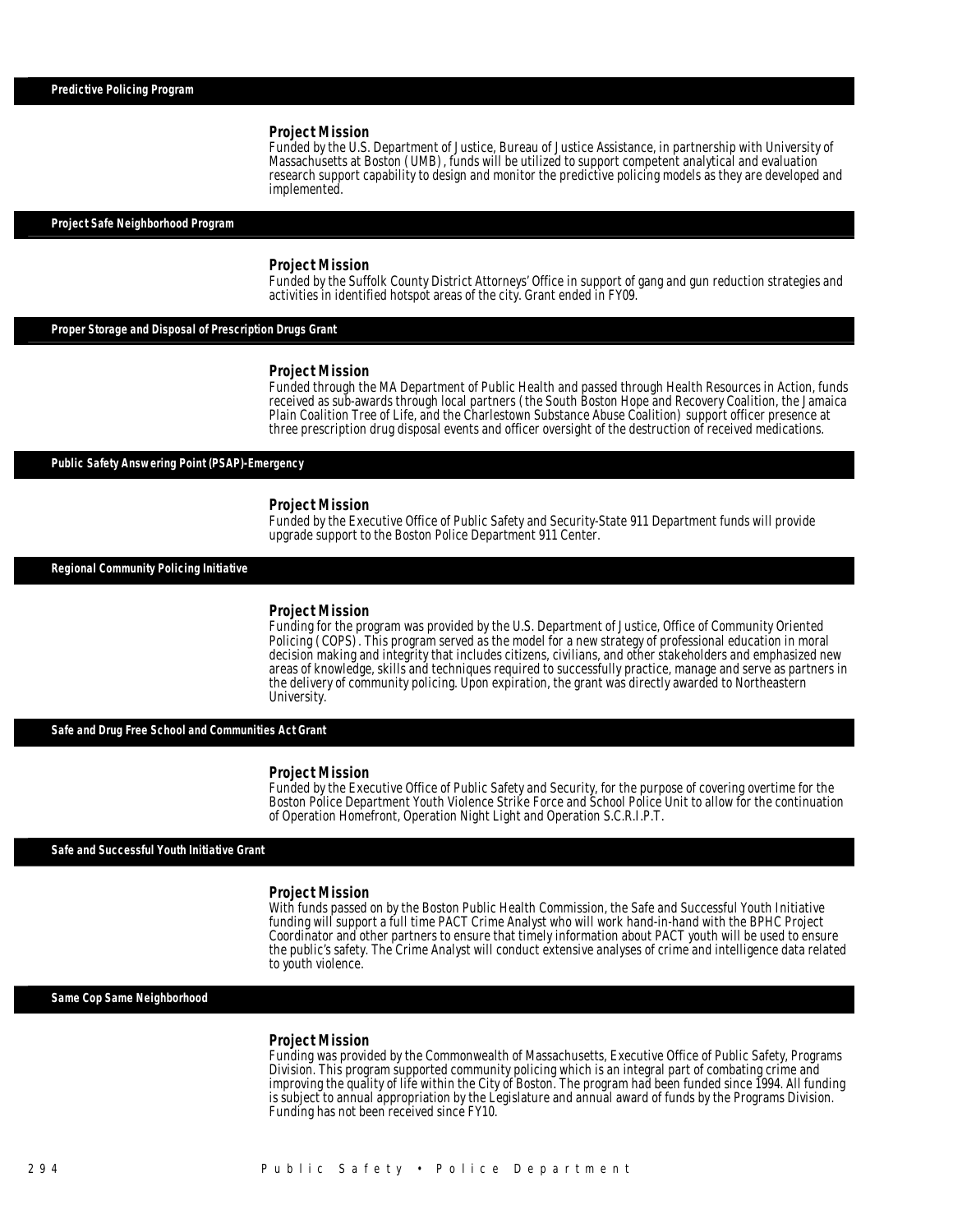Funded by the Executive Office of Public Safety and Security-State 911 Department for the continuation of training support services for the Boston Police Department 911 Center staff, Boston Fire Department and Emergency Medical Services.

#### *Smart Policing Evidence-Based Law Enforcement Program*

#### *Project Mission*

Funded by the U.S. Department of Justice, Bureau of Justice Assistance for the purpose of the evaluation and invigoration of people and place based initiatives through data-driven evidence-based approach to a crime problem or criminogenic circumstance in their jurisdiction.

*Stanton Foundation* 

#### *Project Mission*

The Stanton Foundation award funded walking beat officers to patrol the Ronan Dog Park providing a secure environment during the Animal Rescue League events while also addressing quality of life and crime issues while engaging in the development of relationships and interaction with residents.

*Traffic Enforcement Safety Program* 

#### *Project Mission*

Funded by the Executive Office of Public Safety and Security's Highway Safety Division. This funding allows law enforcement agencies the ability to conduct high visibility safety enforcement mobilizations and is used for the purchase of traffic enforcement-related equipment and materials.

*Underage Alcohol Enforcement Grant* 

#### *Project Mission*

Funded through the Executive Office of Public Safety and Security for the purpose of directed patrols, compliance checks and sting operations within the designated areas of high concentrations of college students. Districts D-4 and D-14 conduct various compliance checks in addition to placing undercover officers in participating liquor stores noted for their high sales to college students in the area. 

*VAWA STOP Project* 

#### *Project Mission*

Funded by the Office of Violence Against Women, pass thru the Executive Office of Public Safety and Security. Funds will support a Civilian Domestic Violence Advocate who will provide referrals to shelters and assistance with obtaining restraining orders, safety planning, service referral, and assistance in navigating the criminal justice process, and advocacy for victims of domestic violence.

*Violence Prevention Among School Aged Youth* 

#### *Project Mission*

Funding by the Executive Office of Public Safety and Security Safe and Drug Free Schools and Communities Act allowed the BPD's Youth Violence Strike Force (YVSF) and the School Police Unit (SPU) in collaboration with Boston School Police, using a balance of prevention, intervention and enforcement, to continue Operation Homefront, Operation Night Light and Operation S.C.R.I.P.T.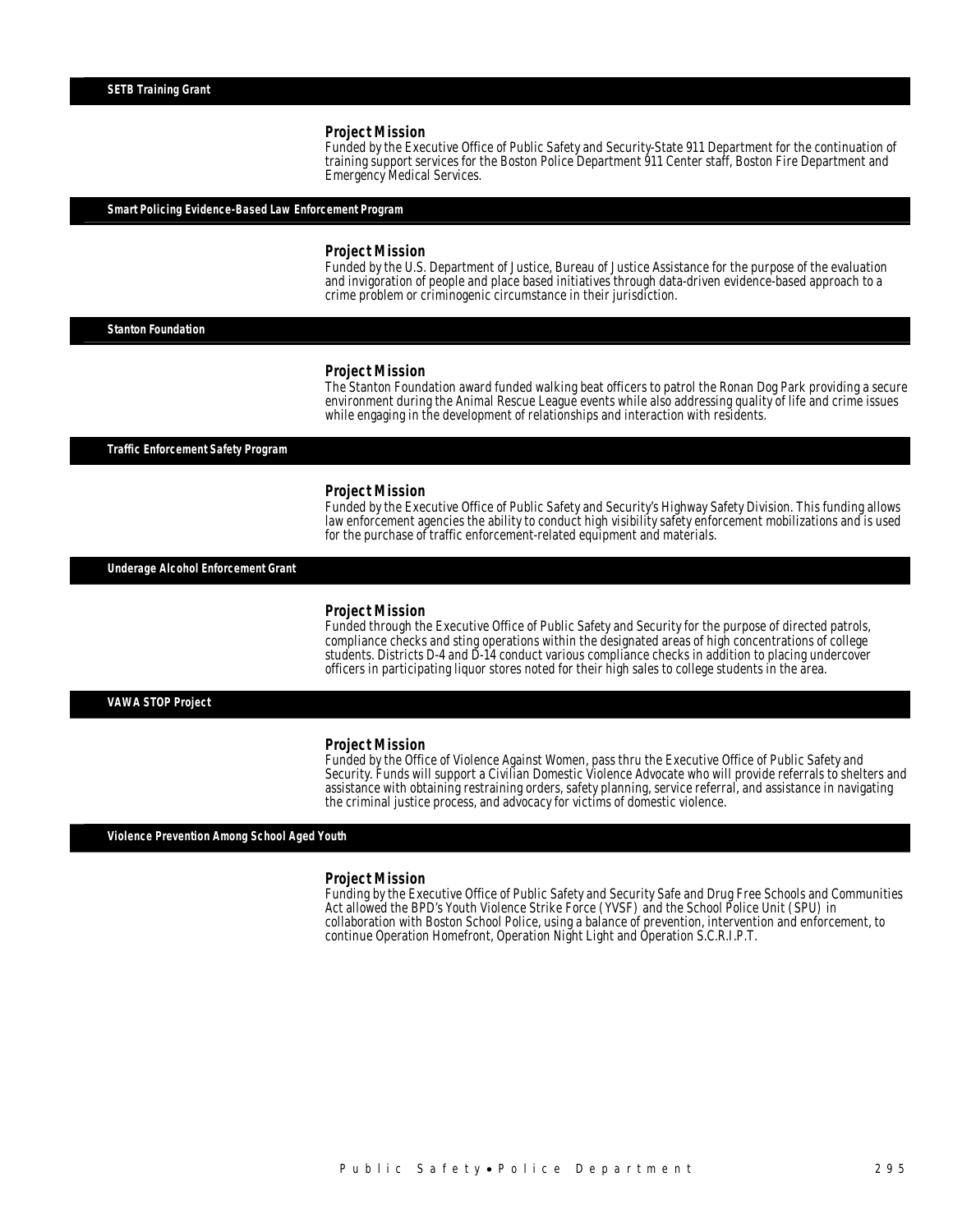## Police Department Capital Budget

## *Overview*

Capital investment in modern police facilities and information technology systems remain a priority in FY13 in order to continually enhance the Police Department's capacity to protect and serve the communities of Boston.

## *FY13 Major Initiatives*

- Renovate Area C-11 station in Dorchester including a new roof and interior improvements.
- The Public Safety Technology initiative continues with the implementation of a new Computer Aided Dispatch system, Laboratory Information System, and Incident Tracking System.
- Initiate a programming study for the development of a new police station in East Boston.
- Initiate a study to evaluate space requirements and potential expansion at the Mattapan Police Station.

| <b>Capital Budget Expenditures</b> | Total Actual '10 | Total Actual '11 |           | <b>Estimated '12 Total Projected '13</b> |
|------------------------------------|------------------|------------------|-----------|------------------------------------------|
|                                    |                  |                  |           |                                          |
| <b>Total Department</b>            | 6.063.716        | 9.854.597        | 5.705.765 | 3,974,918                                |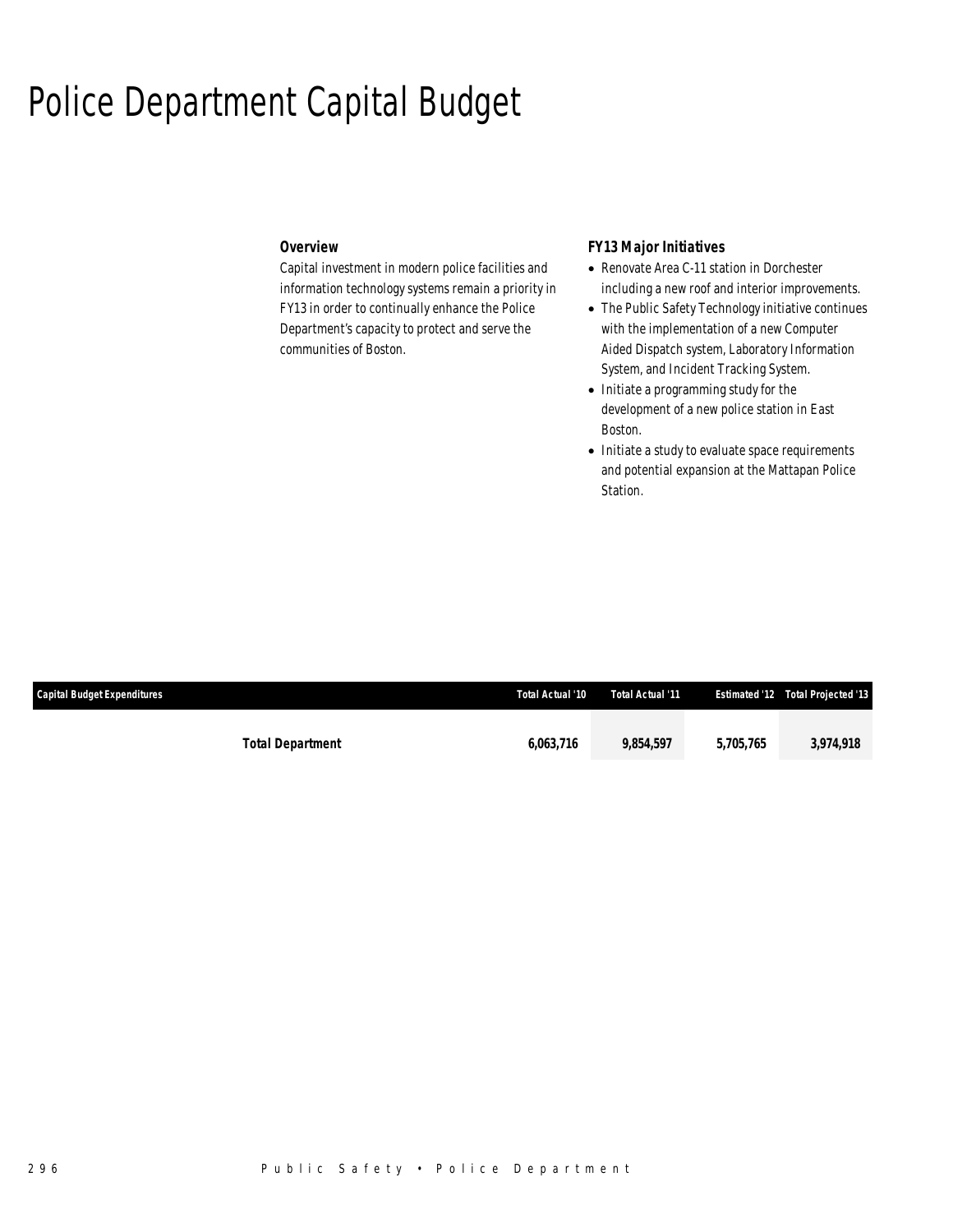#### *AREA A-7 STATION*

## *Project Mission*

 Replace roof and waterproof exterior masonry. *Managing Department,* Construction Management *Status,* In Construction *Location,* East Boston *Operating Impact,* No

| <b>Authorizations</b>                    |           |             |             |                |           |
|------------------------------------------|-----------|-------------|-------------|----------------|-----------|
|                                          |           |             |             | Non Capital    |           |
| Source                                   | Existing  | <b>FY13</b> | Future      | Fund           | Total     |
| City Capital                             | 2,180,248 | 0           | 0           | $\overline{0}$ | 2,180,248 |
| Grants/Other                             | 0         | 0           | $\left($    | 0              | 0         |
| Total                                    | 2,180,248 | $\theta$    | $\theta$    | 0              | 2,180,248 |
| <b>Expenditures (Actual and Planned)</b> |           |             |             |                |           |
|                                          | Thru      |             |             |                |           |
| Source                                   | 6/30/11   | <b>FY12</b> | <b>FY13</b> | FY14-17        | Total     |
| City Capital                             | 104.436   | 57.000      | 1.200.000   | 818,812        | 2,180,248 |
| Grants/Other                             | 0         |             |             |                | 0         |
| Total                                    | 104,436   | 57.000      | 1.200.000   | 818,812        | 2,180,248 |
|                                          |           |             |             |                |           |

## *AREA C-11 STATION*

#### *Project Mission*

 Replace the roof. Renovate cell block and booking areas. Upgrade public bathrooms and front entrance to improve access for persons with disabilities. Install a backflow preventer and upgrade the fire alarm system. *Managing Department,* Construction Management *Status,* In Construction

### *Location,* Dorchester *Operating Impact,* No

| <b>Authorizations</b>                    |           |             |             |             |                  |
|------------------------------------------|-----------|-------------|-------------|-------------|------------------|
|                                          |           |             |             | Non Capital |                  |
| Source                                   | Existing  | <b>FY13</b> | Future      | Fund        | Total            |
| City Capital                             | 3,128,222 | 0           | 0           | 0           | 3,128,222        |
| Grants/Other                             |           | 0           | 0           |             | U                |
| Total                                    | 3,128,222 | 0           | 0           | 0           | 3,128,222        |
| <b>Expenditures (Actual and Planned)</b> |           |             |             |             |                  |
|                                          | Thru      |             |             |             |                  |
| Source                                   | 6/30/11   | <b>FY12</b> | <b>FY13</b> | FY14-17     | Total            |
| City Capital                             | 198.163   | 1,073,312   | 1.100.000   | 756.747     | 3,128,222        |
| Grants/Other                             |           |             | 0           |             | $\left( \right)$ |
| Total                                    | 198.163   | 1.073.312   | 1.100.000   | 756.747     | 3.128.222        |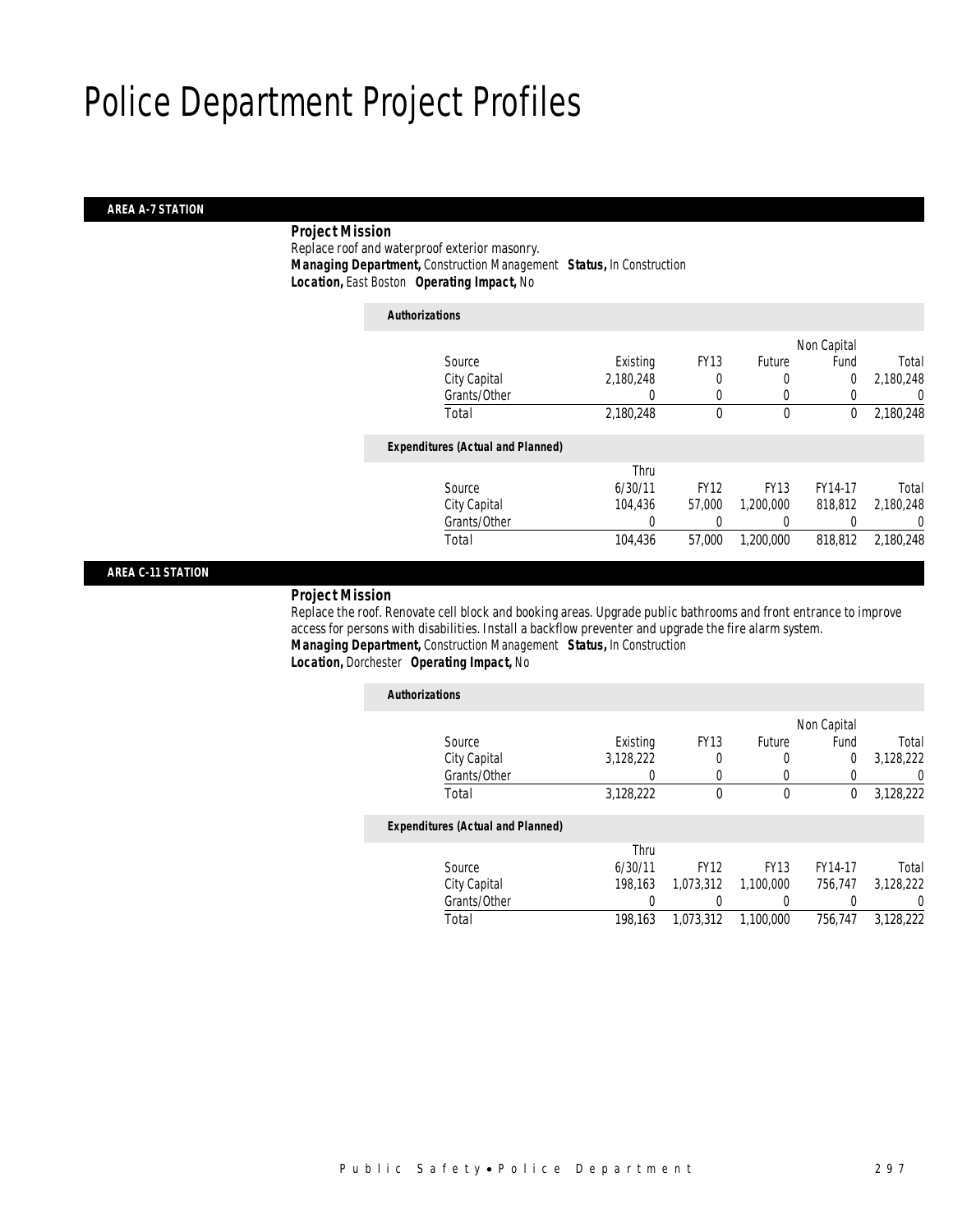#### *AREA C-6 STATION ROOF REPLACEMENT*

## *Project Mission*

Replace roof, replace exterior wall and window sealants. *Managing Department,* Construction Management *Status,* To Be Scheduled *Location,* South Boston *Operating Impact,* No

| <b>Authorizations</b>                    |              |              |             |             |             |                |
|------------------------------------------|--------------|--------------|-------------|-------------|-------------|----------------|
|                                          |              |              |             |             | Non Capital |                |
| Source                                   |              | Existing     | <b>FY13</b> | Future      | Fund        | Total          |
| City Capital                             |              | 315,000      | 0           | 0           | 0           | 315,000        |
|                                          | Grants/Other | 0            | 0           | 0           | 0           | $\overline{0}$ |
| Total                                    |              | 315,000      | 0           | 0           | 0           | 315,000        |
| <b>Expenditures (Actual and Planned)</b> |              |              |             |             |             |                |
|                                          |              | Thru         |             |             |             |                |
| Source                                   |              | 6/30/11      | <b>FY12</b> | <b>FY13</b> | FY14-17     | Total          |
| City Capital                             |              | 0            | 0           | 0           | 315,000     | 315,000        |
|                                          | Grants/Other | 0            | 0           | 0           | 0           | 0              |
| Total                                    |              | $\mathbf{0}$ | 0           | 0           | 315,000     | 315,000        |
|                                          |              |              |             |             |             |                |

#### *CRITICAL FACILITY REPAIRS*

#### *Project Mission*

A critical repair fund to be used for emergency repairs to police facilities including roofs, windows, masonry, electrical and HVAC systems.

*Managing Department,* Police Department *Status,* Annual Program *Location,* Citywide *Operating Impact,* No

| <b>Authorizations</b>                    |          |             |             |             |                  |
|------------------------------------------|----------|-------------|-------------|-------------|------------------|
|                                          |          |             |             | Non Capital |                  |
| Source                                   | Existing | <b>FY13</b> | Future      | Fund        | Total            |
| City Capital                             | 350,000  | 100,000     | 215,000     | 0           | 665,000          |
| Grants/Other                             | 0        |             |             |             | 0                |
| Total                                    | 350,000  | 100,000     | 215,000     | $\theta$    | 665,000          |
| <b>Expenditures (Actual and Planned)</b> |          |             |             |             |                  |
|                                          | Thru     |             |             |             |                  |
| Source                                   | 6/30/11  | <b>FY12</b> | <b>FY13</b> | FY14-17     | Total            |
| City Capital                             | 163.066  | 100,000     | 100,000     | 301.934     | 665,000          |
| Grants/Other                             | 0        | 0           |             | 0           | $\left( \right)$ |
| Total                                    | 163.066  | 100,000     | 100,000     | 301.934     | 665,000          |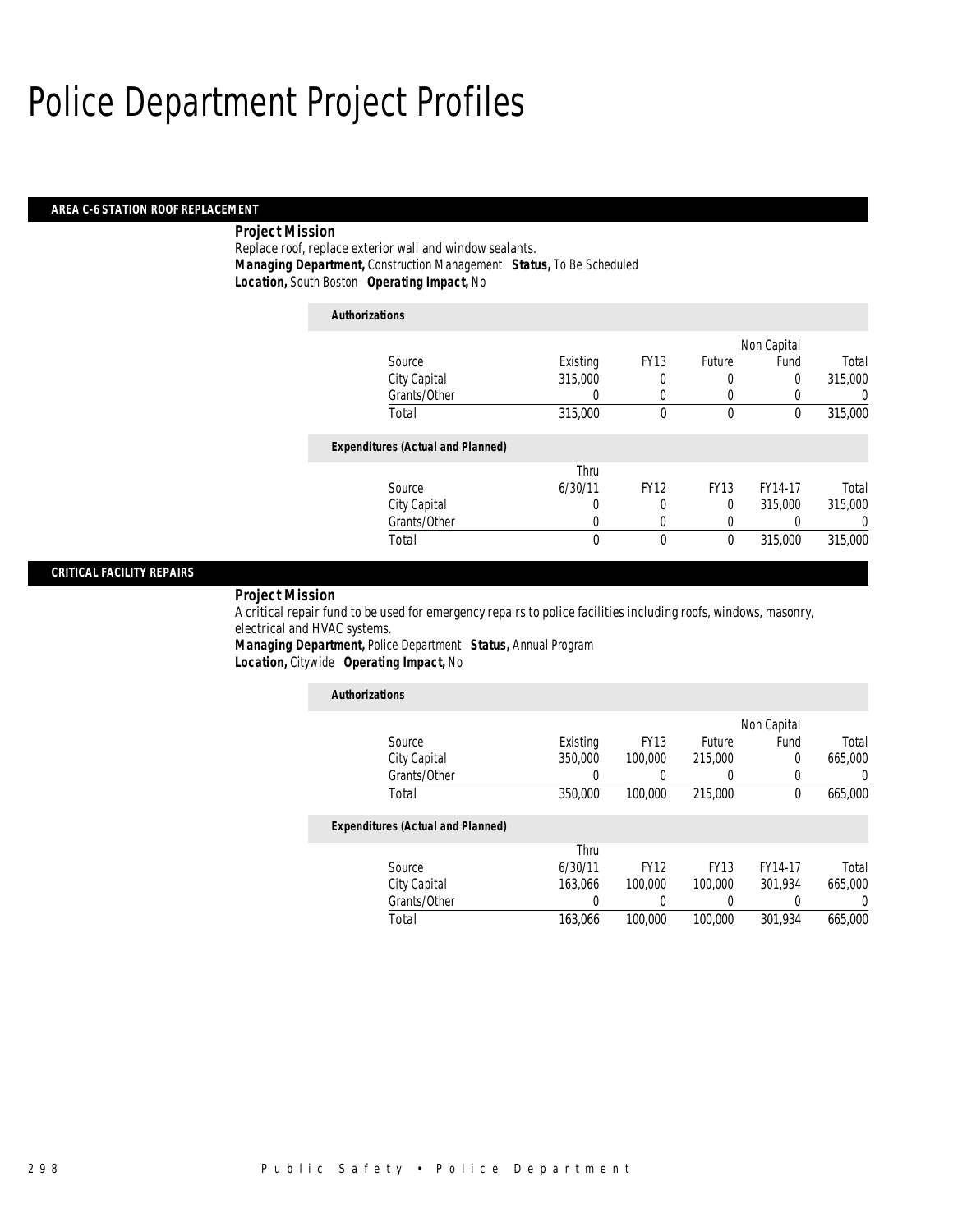### *EAST BOSTON POLICE STATION STUDY*

#### *Project Mission*

 Develop building program and assess siting options in conjunction with the possible development of a City-owned property on East Eagle Street.

*Managing Department,* Construction Management *Status,* New Project

*Location,* East Boston *Operating Impact,* No

| <b>Authorizations</b>                    |          |             |             |             |        |
|------------------------------------------|----------|-------------|-------------|-------------|--------|
|                                          |          |             |             | Non Capital |        |
| Source                                   | Existing | <b>FY13</b> | Future      | Fund        | Total  |
| City Capital                             | 0        | 75,000      | 0           | 0           | 75,000 |
| Grants/Other                             |          | $\left($    | 0           | 0           |        |
| Total                                    | 0        | 75,000      | 0           | 0           | 75,000 |
| <b>Expenditures (Actual and Planned)</b> |          |             |             |             |        |
|                                          | Thru     |             |             |             |        |
| Source                                   | 6/30/11  | <b>FY12</b> | <b>FY13</b> | FY14-17     | Total  |
| City Capital                             | 0        | 0           | 50,000      | 25,000      | 75,000 |
| Grants/Other                             | 0        | 0           |             | 0           |        |
| Total                                    | 0        | $\theta$    | 50,000      | 25,000      | 75,000 |

### *GUN RANGE AT MOON ISLAND*

*Project Mission*

 Design and construct a facility to support administrative and training requirements including appropriate environmental mitigation.

*Managing Department,* Construction Management *Status,* To Be Scheduled *Location,* Moon Island *Operating Impact,* No

| <b>Authorizations</b>                    |           |             |             |             |                  |
|------------------------------------------|-----------|-------------|-------------|-------------|------------------|
|                                          |           |             |             | Non Capital |                  |
| Source                                   | Existing  | <b>FY13</b> | Future      | Fund        | Total            |
| City Capital                             | 2.800.000 | 0           | 0           | 0           | 2,800,000        |
| Grants/Other                             | 0         | 0           | 0           | 0           | $\left( \right)$ |
| Total                                    | 2,800,000 | 0           | 0           | 0           | 2,800,000        |
| <b>Expenditures (Actual and Planned)</b> |           |             |             |             |                  |
|                                          | Thru      |             |             |             |                  |
| Source                                   | 6/30/11   | <b>FY12</b> | <b>FY13</b> | FY14-17     | Total            |
| City Capital                             | 65.314    | $\Omega$    | 100,000     | 2.634.686   | 2,800,000        |
| Grants/Other                             | 0         | 0           | 0           |             | 0                |
| Total                                    | 65,314    | 0           | 100,000     | 2.634.686   | 2.800,000        |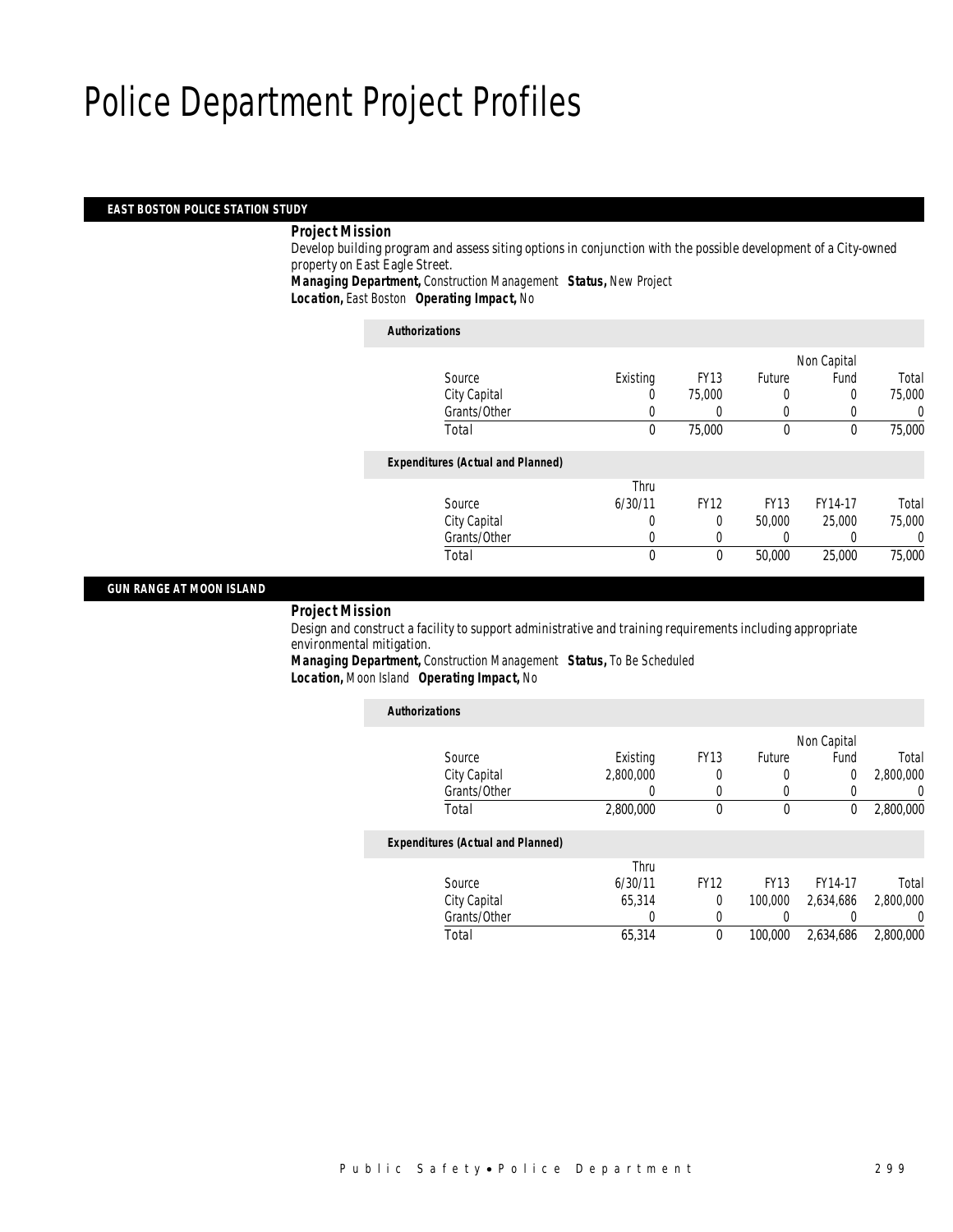#### *MATTAPAN POLICE STATION STUDY*

## *Project Mission*

Evaluate the feasibility of increasing usable building square footage internally or through an addition in order to support increasing service demands.

*Managing Department,* Construction Management *Status,* New Project

*Location,* Mattapan *Operating Impact,* No

| <b>Authorizations</b>                    |                  |             |             |          |        |
|------------------------------------------|------------------|-------------|-------------|----------|--------|
|                                          | Non Capital      |             |             |          |        |
| Source                                   | Existing         | <b>FY13</b> | Future      | Fund     | Total  |
| City Capital                             | U                | 75,000      | 0           | 0        | 75,000 |
| Grants/Other                             | 0                |             |             | 0        |        |
| Total                                    | $\theta$         | 75,000      | $\theta$    | 0        | 75,000 |
| <b>Expenditures (Actual and Planned)</b> |                  |             |             |          |        |
|                                          | Thru             |             |             |          |        |
| Source                                   | 6/30/11          | <b>FY12</b> | <b>FY13</b> | FY14-17  | Total  |
| City Capital                             | 0                | $\Omega$    | 50,000      | 25,000   | 75,000 |
| Grants/Other                             | $\left( \right)$ | 0           |             | $\Omega$ | 0      |
| Total                                    | $\theta$         | $\theta$    | 50,000      | 25,000   | 75,000 |

#### *POLICE HEADQUARTERS HVAC IMPROVEMENTS*

### *Project Mission*

Replace two cooling towers. Update HVAC air handling units and fire protection systems supporting the 9-1-1 Operations Center.

*Managing Department,* Construction Management *Status,* To Be Scheduled *Location,* Roxbury *Operating Impact,* No

| <b>Authorizations</b>                    |                  |             |             |           |           |  |  |
|------------------------------------------|------------------|-------------|-------------|-----------|-----------|--|--|
|                                          | Non Capital      |             |             |           |           |  |  |
| Source                                   | Existing         | <b>FY13</b> | Future      | Fund      | Total     |  |  |
| City Capital                             | 475,000          | 0           | 1,269,500   | 0         | 1,744,500 |  |  |
| Grants/Other                             | 0                | 0           |             | 0         |           |  |  |
| Total                                    | 475,000          | 0           | 1,269,500   | 0         | 1,744,500 |  |  |
| <b>Expenditures (Actual and Planned)</b> |                  |             |             |           |           |  |  |
|                                          | Thru             |             |             |           |           |  |  |
| Source                                   | 6/30/11          | <b>FY12</b> | <b>FY13</b> | FY14-17   | Total     |  |  |
| City Capital                             | $\left( \right)$ | $\Omega$    | 75,000      | 1.669.500 | 1,744,500 |  |  |
| Grants/Other                             | 0                | 0           | 0           | 0         |           |  |  |
| Total                                    | 0                | $\theta$    | 75,000      | 1.669.500 | 1.744.500 |  |  |